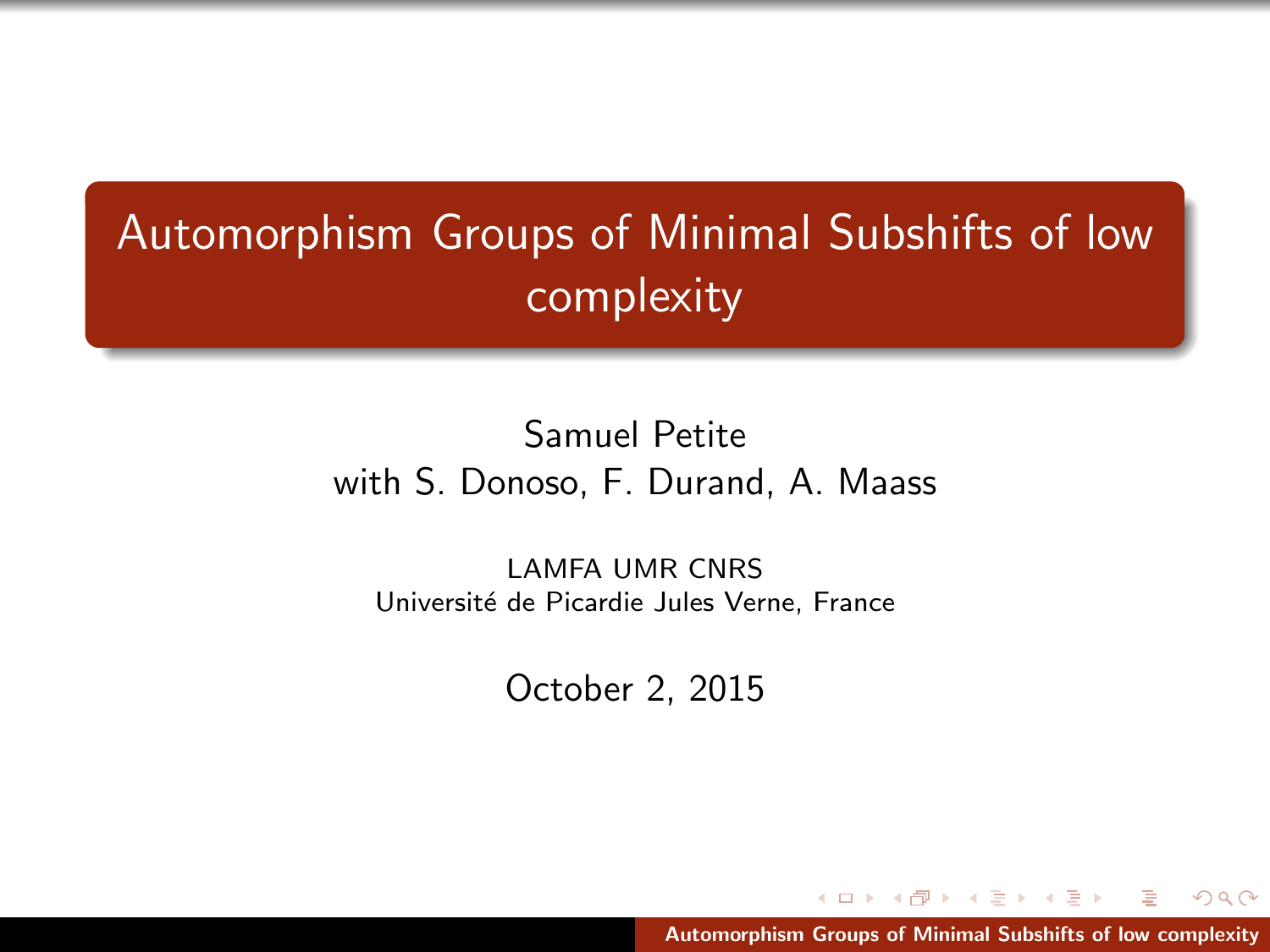### Definition

Let  $(X, T)$  be a topological dynamical system,  $X$  a topological space. An automorphism  $\phi: X \rightarrow X$  is an homeomorphism s.t.

 $\phi \circ T = T \circ \phi$ .

Aut $(X, T) = \{ \phi \text{ automorphism of } (X, T) \}.$ 

メ御 ドメ ミドメ ミドー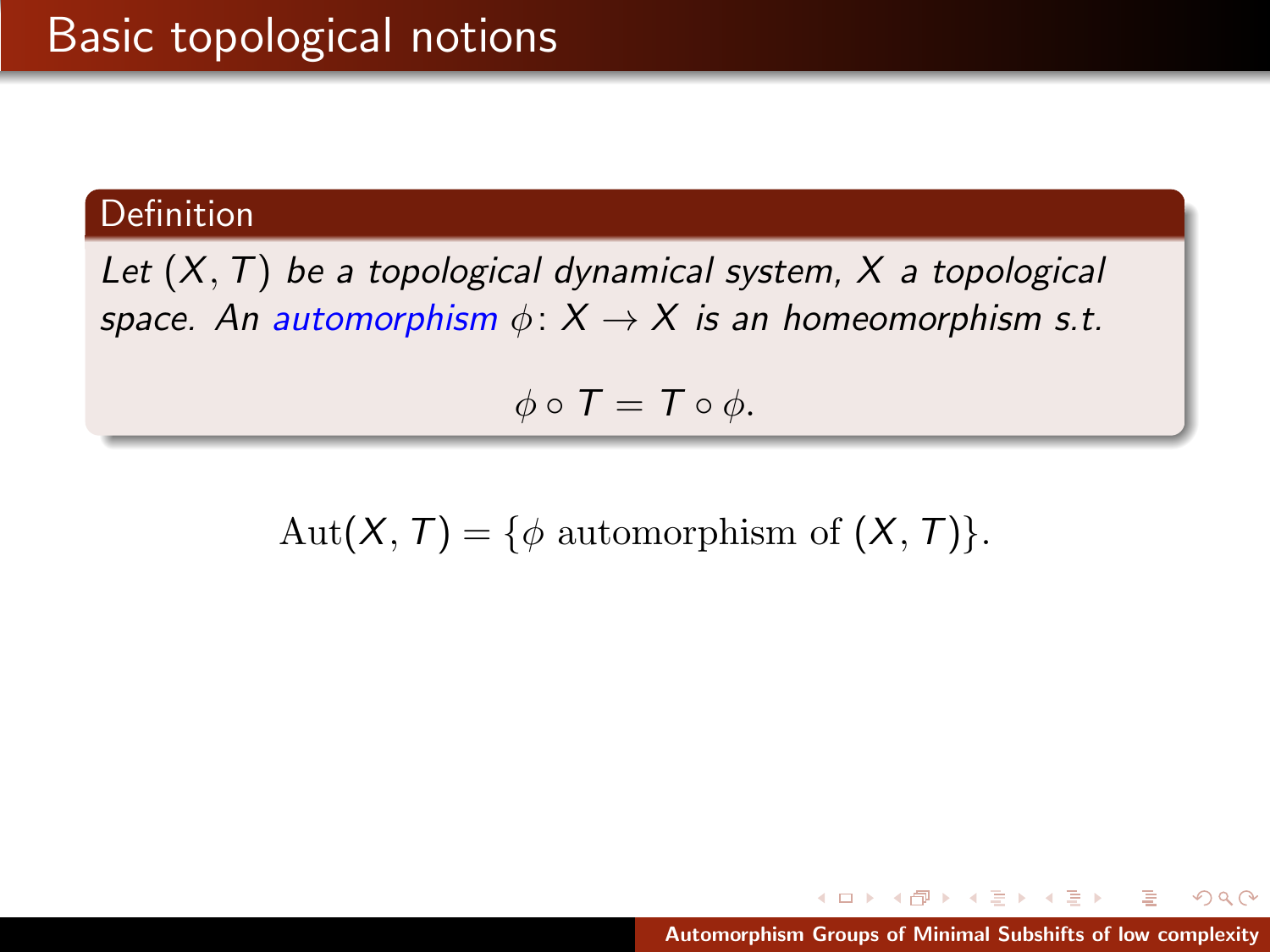### Definition

Let  $(X, T)$  be a topological dynamical system, X a topological space. An automorphism  $\phi: X \rightarrow X$  is an homeomorphism s.t.

 $\phi \circ T = T \circ \phi$ .

Aut $(X, T) = \{ \phi \text{ automorphism of } (X, T) \}.$ 

 $\langle T \rangle \subset Z(\text{Aut}(X,T)) \subset \text{Aut}(X,T)$ 

メタメ メミメ メミメー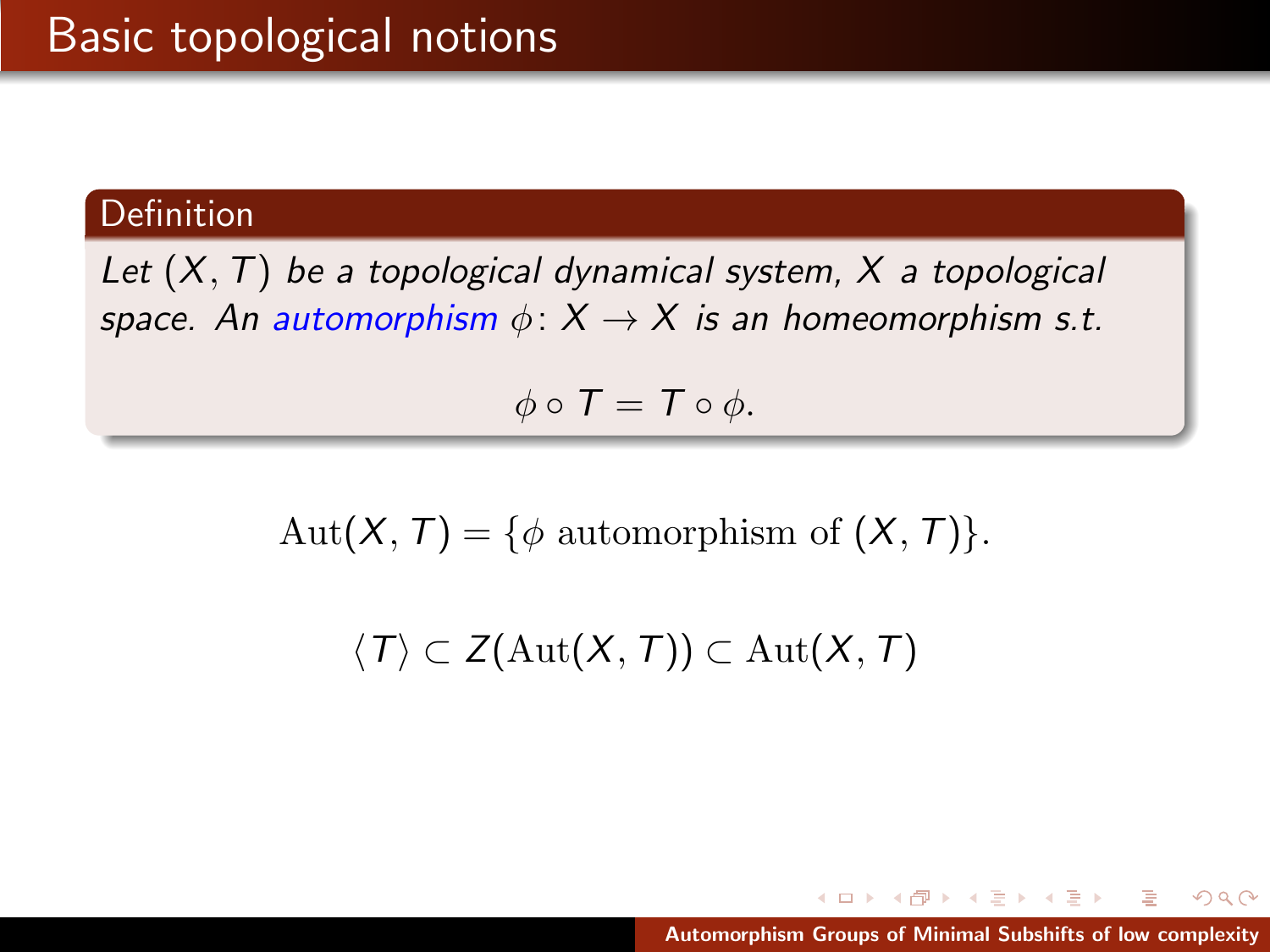### Definition

Let  $(X, T)$  be a topological dynamical system, X a topological space. An automorphism  $\phi: X \to X$  is an homeomorphism s.t.

 $\phi \circ T = T \circ \phi$ .

Aut $(X, T) = \{ \phi \text{ automorphism of } (X, T) \}.$ 

$$
\langle T\rangle\subset Z(\mathrm{Aut}(X,\,T))\subset \mathrm{Aut}(X,\,T)
$$

 $Q:$  What can we say on  $Aut(X, T)$  ?

 $4.50 \times 4.70 \times 4.70 \times$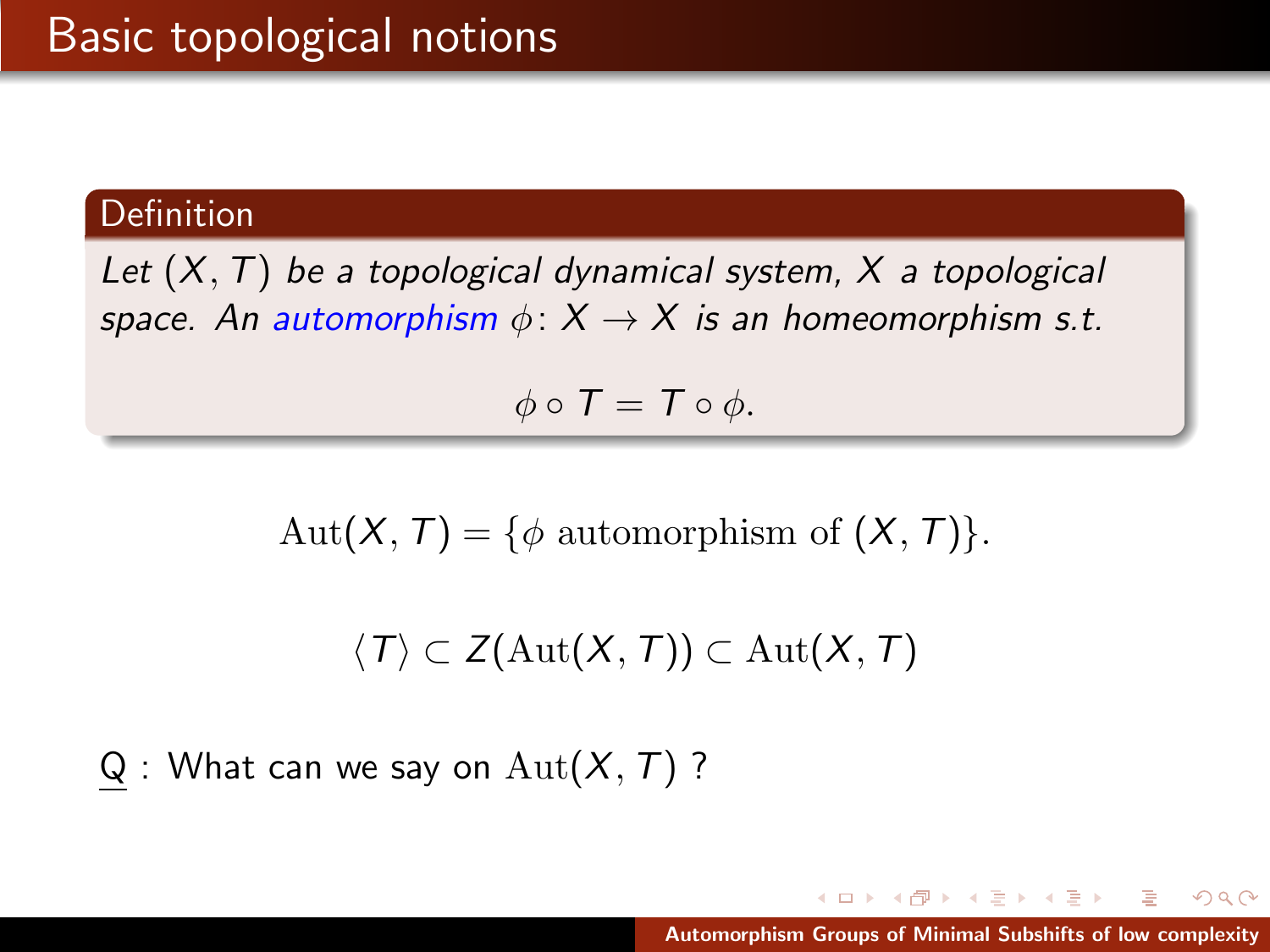Let A be a finite alphabet.  $A^{\mathbb{Z}}$  endowed with the product topology. The shift map

$$
\begin{array}{rcl}\n\sigma: A^{\mathbb{Z}} & \rightarrow & A^{\mathbb{Z}} \\
(x_n)_{n \in \mathbb{Z}} & \mapsto & (x_{n+1})_{n \in \mathbb{Z}}\n\end{array}
$$

For a closed set  $X\subset A^\mathbb{Z}$ , shift invariant  $(\sigma(X)=X)$ , a subshift is the dynamical system  $(X, \sigma_X)$ .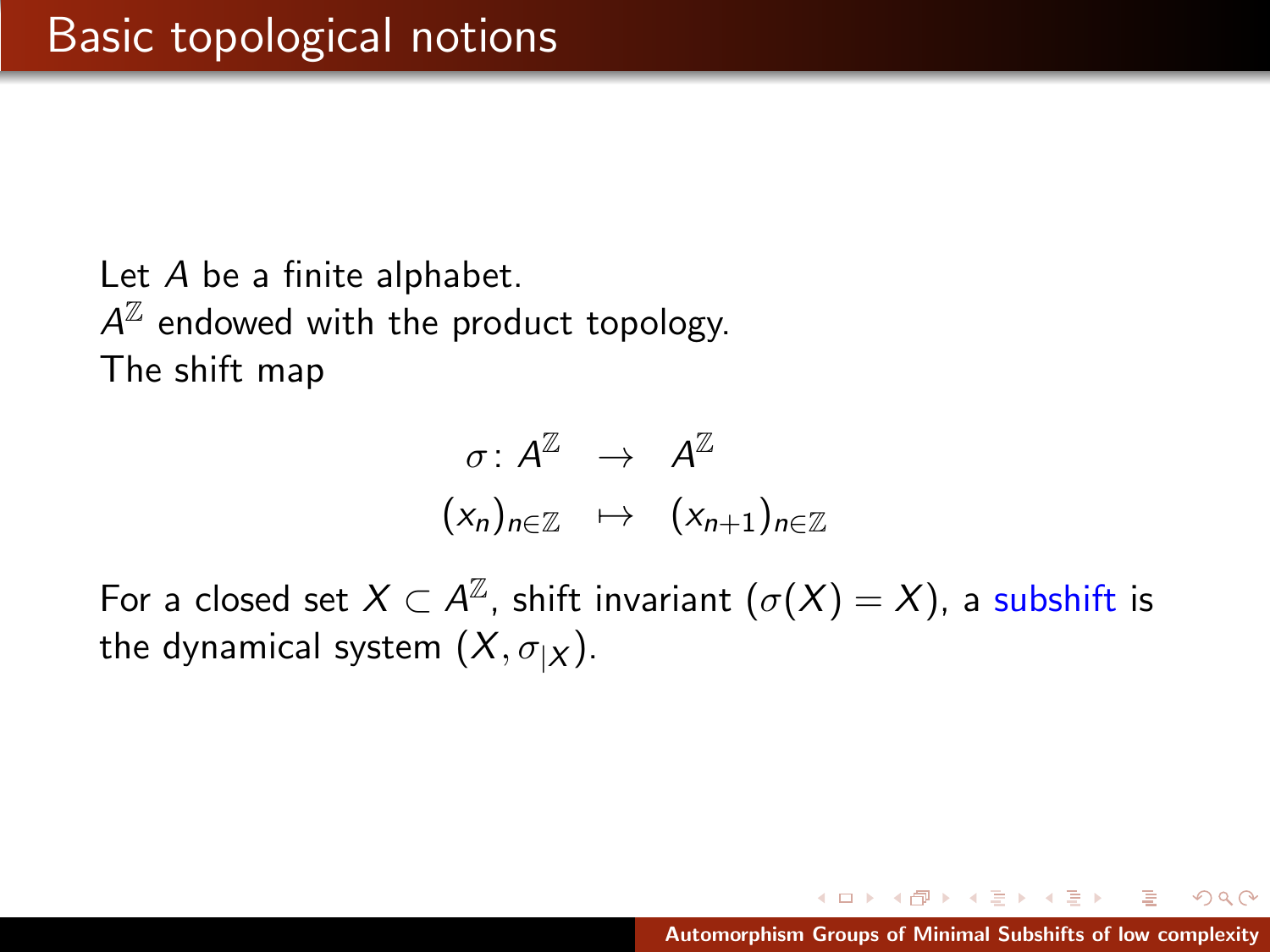Let  $\phi$  be an automorphism of  $(X,\sigma)$ There exists a local map  $\hat{\phi}$ :  $A^{2r+1} \rightarrow A$  s.t.

$$
\phi(x)_n = \hat{\phi}(x_{n-r} \cdots x_{n+r}) \text{ for any } n \in \mathbb{Z}.
$$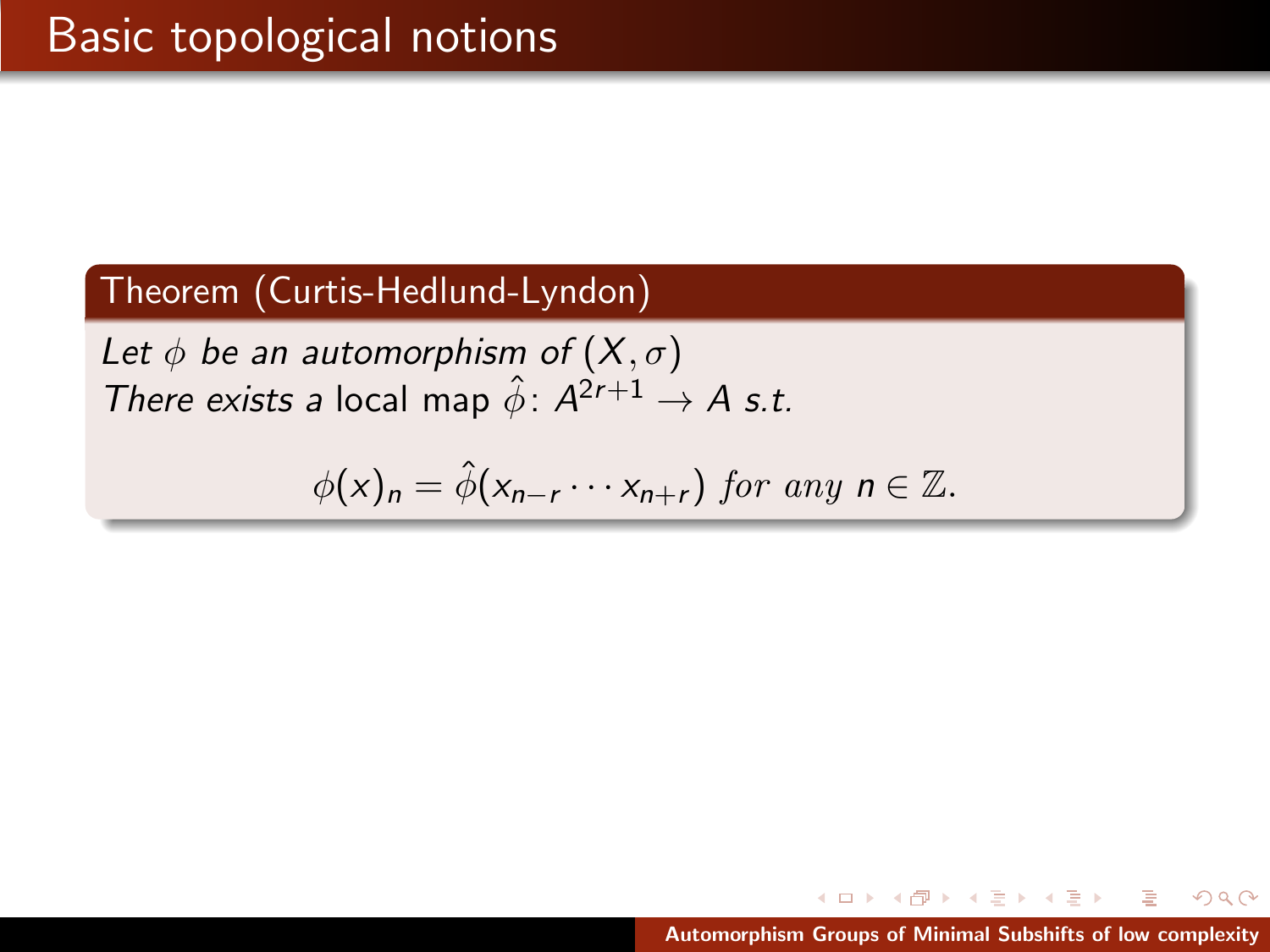Let  $\phi$  be an automorphism of  $(X,\sigma)$ There exists a local map  $\hat{\phi}$ :  $A^{2r+1} \rightarrow A$  s.t.

$$
\phi(x)_n = \hat{\phi}(x_{n-r} \cdots x_{n+r}) \text{ for any } n \in \mathbb{Z}.
$$
  
\n000 001 010 011 100 101 110 111  
\ne.g.  $A = \{0, 1\}, \hat{\phi} : \begin{array}{ccc} \downarrow & \downarrow & \downarrow & \downarrow & \downarrow \\ 0 & 1 & 0 & 1 & 0 & 1 \end{array}$ 

[Automorphism Groups of Minimal Subshifts of low complexity](#page-0-0)

K 御 と K 君 と K 君 と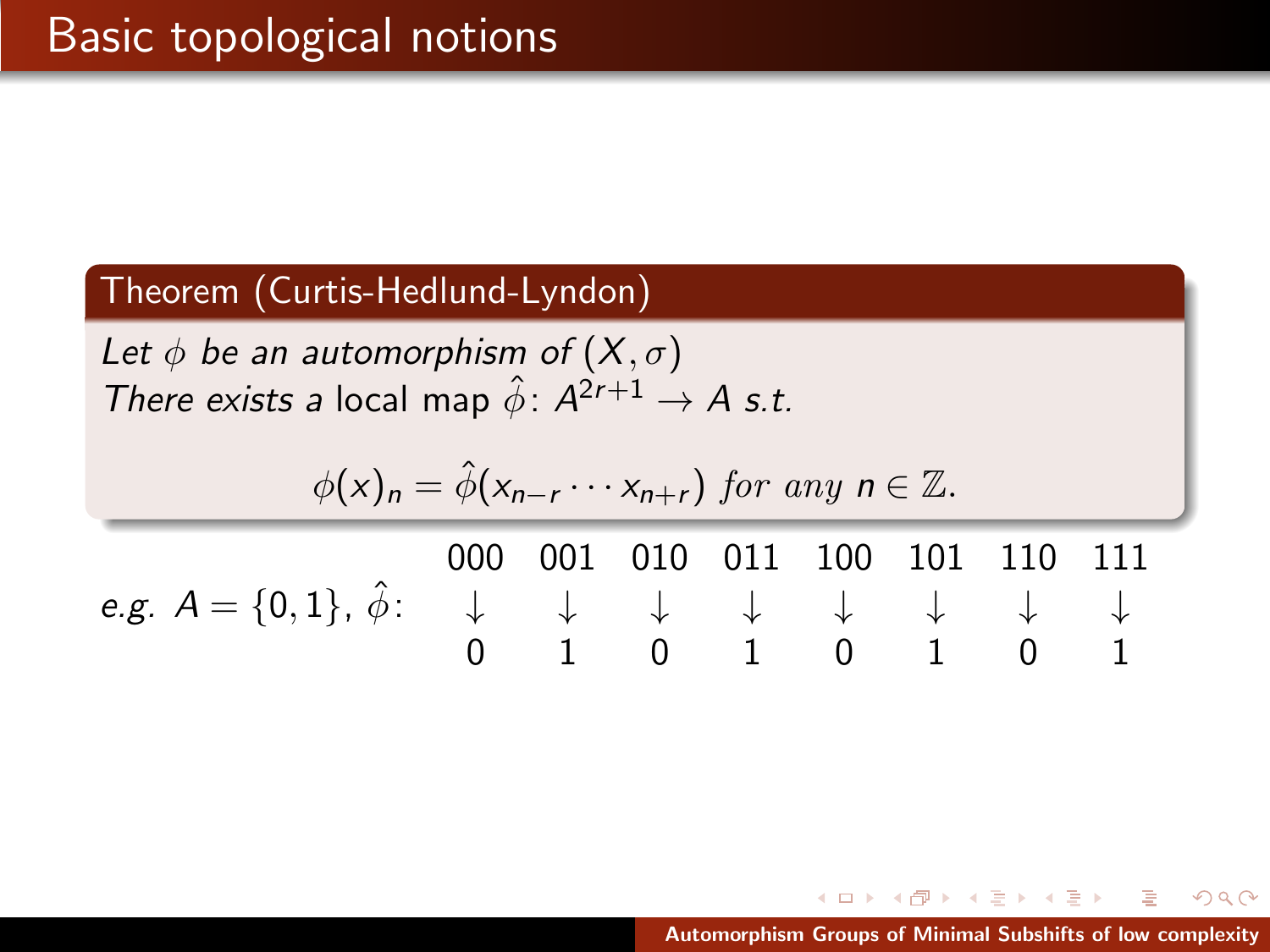Let  $\phi$  be an automorphism of  $(X,\sigma)$ There exists a local map  $\hat{\phi}$ :  $A^{2r+1} \rightarrow A$  s.t.

$$
\phi(x)_n = \hat{\phi}(x_{n-r} \cdots x_{n+r}) \text{ for any } n \in \mathbb{Z}.
$$

e.g.  $A = \{0,1\}$ ,  $\hat{\phi}$ : 000 001 010 011 100 101 110 111 ↓ ↓ ↓ ↓ ↓ ↓ ↓ ↓ 0 1 0 1 0 1 0 1  $x =$  ... 010011.1010101000111...

$$
\phi(x) =
$$

[Automorphism Groups of Minimal Subshifts of low complexity](#page-0-0)

∢ 御 ▶ 《 唐 ▶ 《 唐 ▶ 》

舌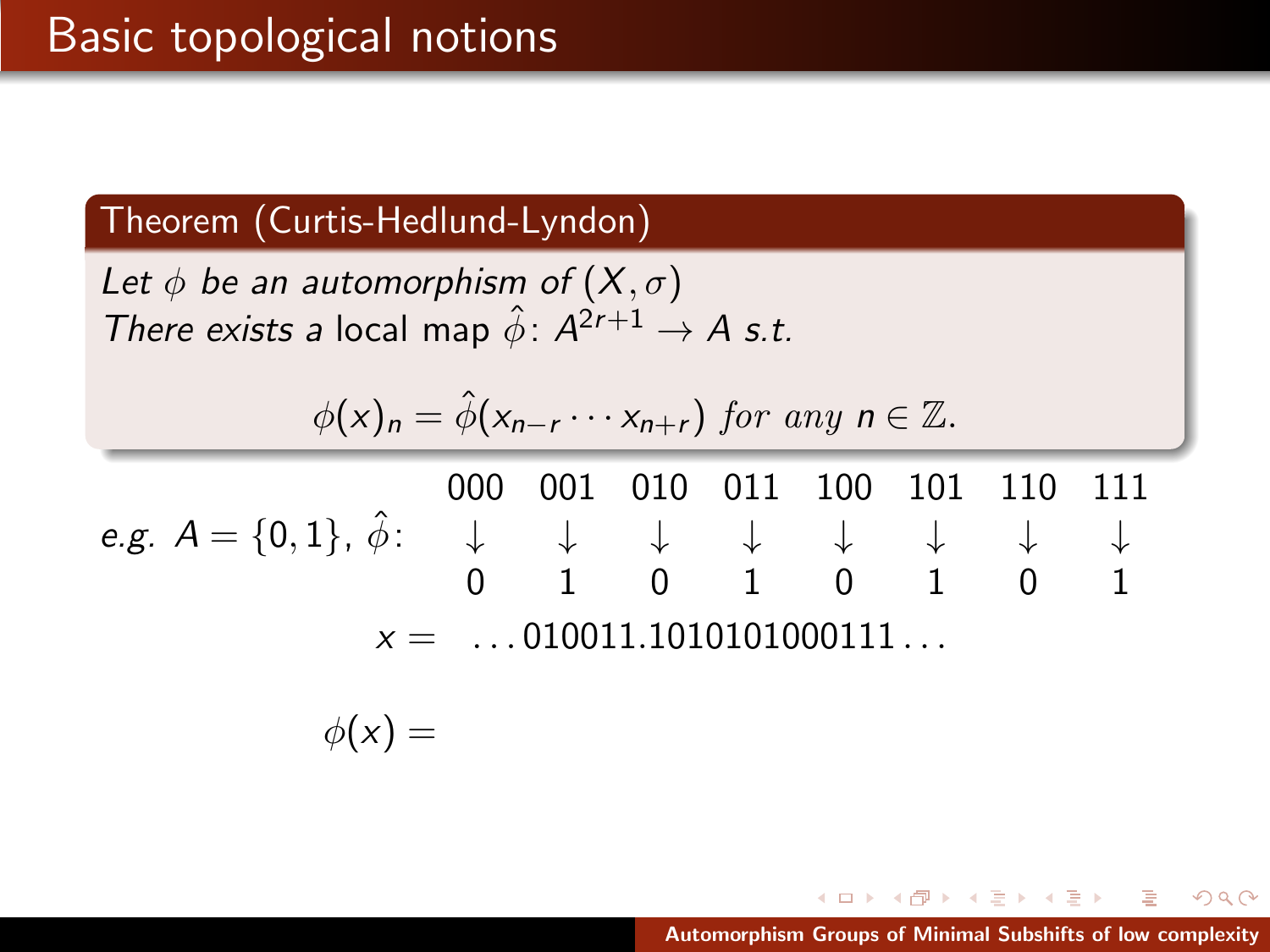Let  $\phi$  be an automorphism of  $(X,\sigma)$ There exists a local map  $\hat{\phi}$ :  $A^{2r+1} \rightarrow A$  s.t.

$$
\phi(x)_n = \hat{\phi}(x_{n-r} \cdots x_{n+r}) \text{ for any } n \in \mathbb{Z}.
$$

e.g.  $A = \{0,1\}$ ,  $\hat{\phi}$ : 000 001 010 011 100 101 110 111 ↓ ↓ ↓ ↓ ↓ ↓ ↓ ↓ 0 1 0 1 0 1 0 1  $x =$  ...01001 1.10 10101000111... ↓  $\phi(x) =$   $\cdots$  .0

K 御 ▶ K 君 ▶ K 君 ▶ ○ 君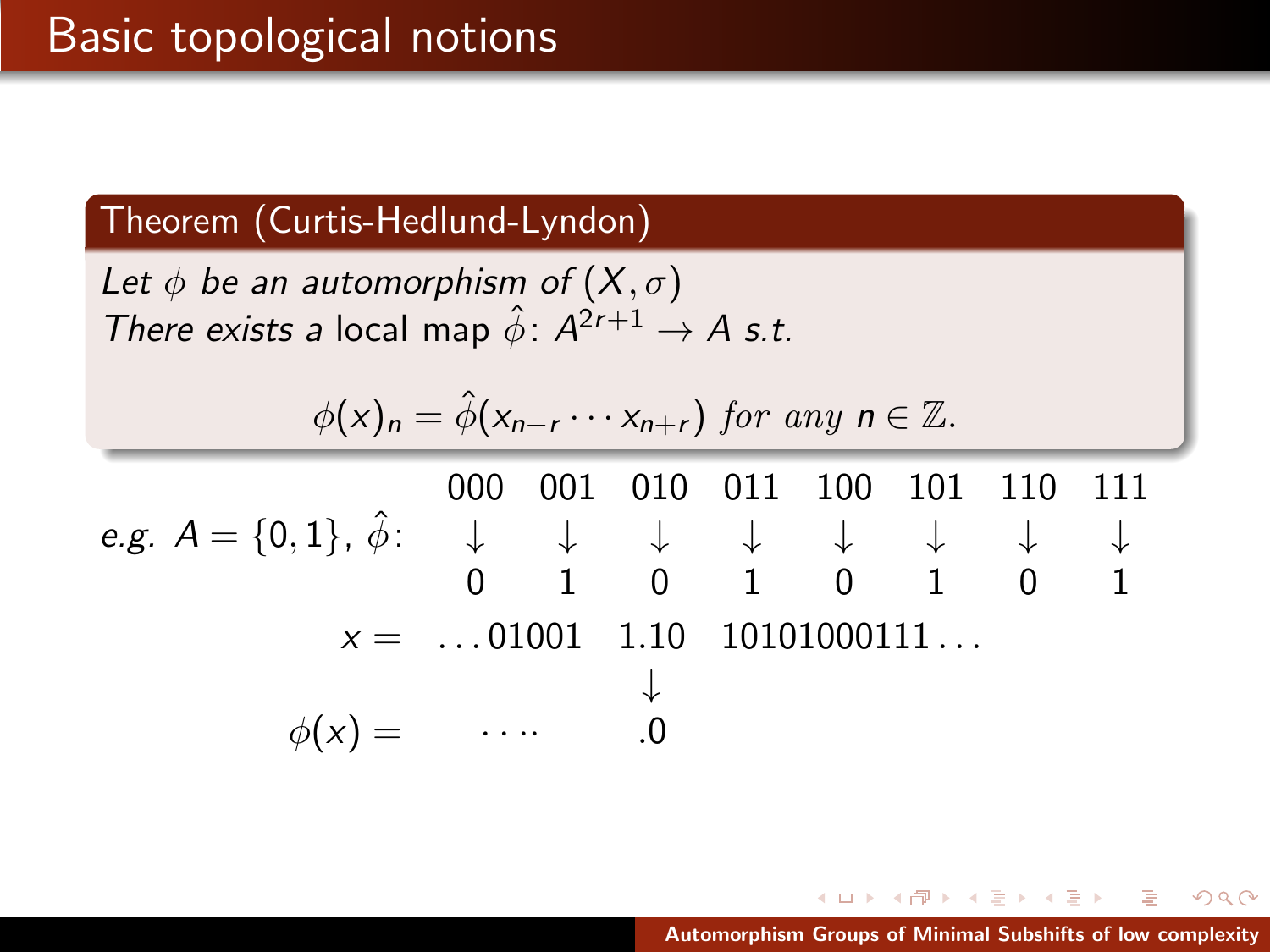Let  $\phi$  be an automorphism of  $(X,\sigma)$ There exists a local map  $\hat{\phi}$ :  $A^{2r+1} \rightarrow A$  s.t.

$$
\phi(x)_n = \hat{\phi}(x_{n-r} \cdots x_{n+r}) \text{ for any } n \in \mathbb{Z}.
$$

e.g.  $A = \{0,1\}$ ,  $\hat{\phi}$ : 000 001 010 011 100 101 110 111 ↓ ↓ ↓ ↓ ↓ ↓ ↓ ↓ 0 1 0 1 0 1 0 1  $x =$  ...010011 .101 0101000111... ↓  $\phi(x) = \quad \cdots 0 \quad 1$ 

K 御 ▶ K 君 ▶ K 君 ▶ ○ 君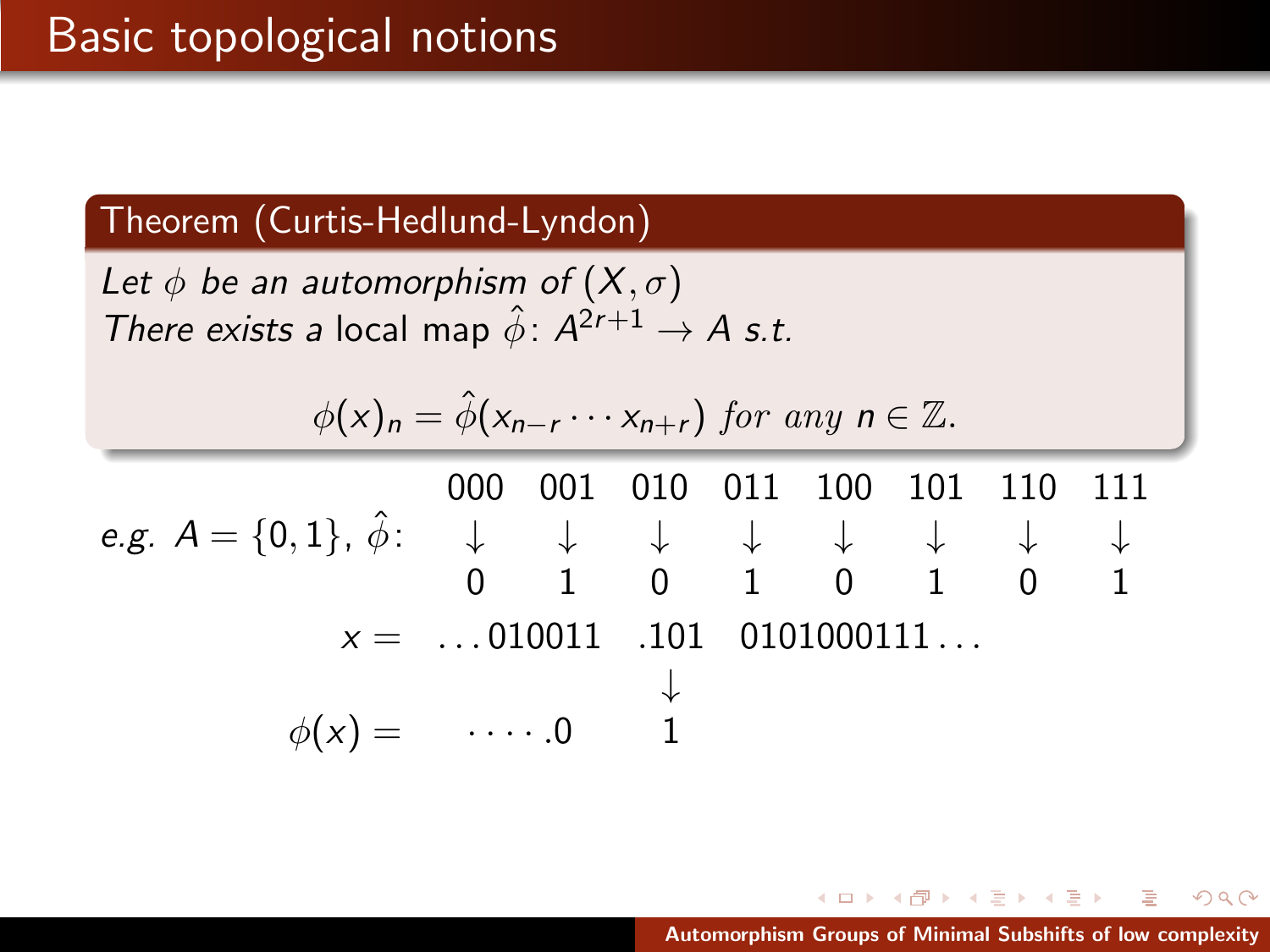Let  $\phi$  be an automorphism of  $(X,\sigma)$ There exists a local map  $\hat{\phi}$ :  $A^{2r+1} \rightarrow A$  s.t.

$$
\phi(x)_n = \hat{\phi}(x_{n-r} \cdots x_{n+r}) \text{ for any } n \in \mathbb{Z}.
$$

e.g.  $A = \{0,1\}$ ,  $\hat{\phi}$ : 000 001 010 011 100 101 110 111 ↓ ↓ ↓ ↓ ↓ ↓ ↓ ↓ 0 1 0 1 0 1 0 1  $x =$  ...010011.1 010 101000111... ↓  $\phi(x) = \cdots 01$ 

K 御 ▶ K 君 ▶ K 君 ▶ ○ 君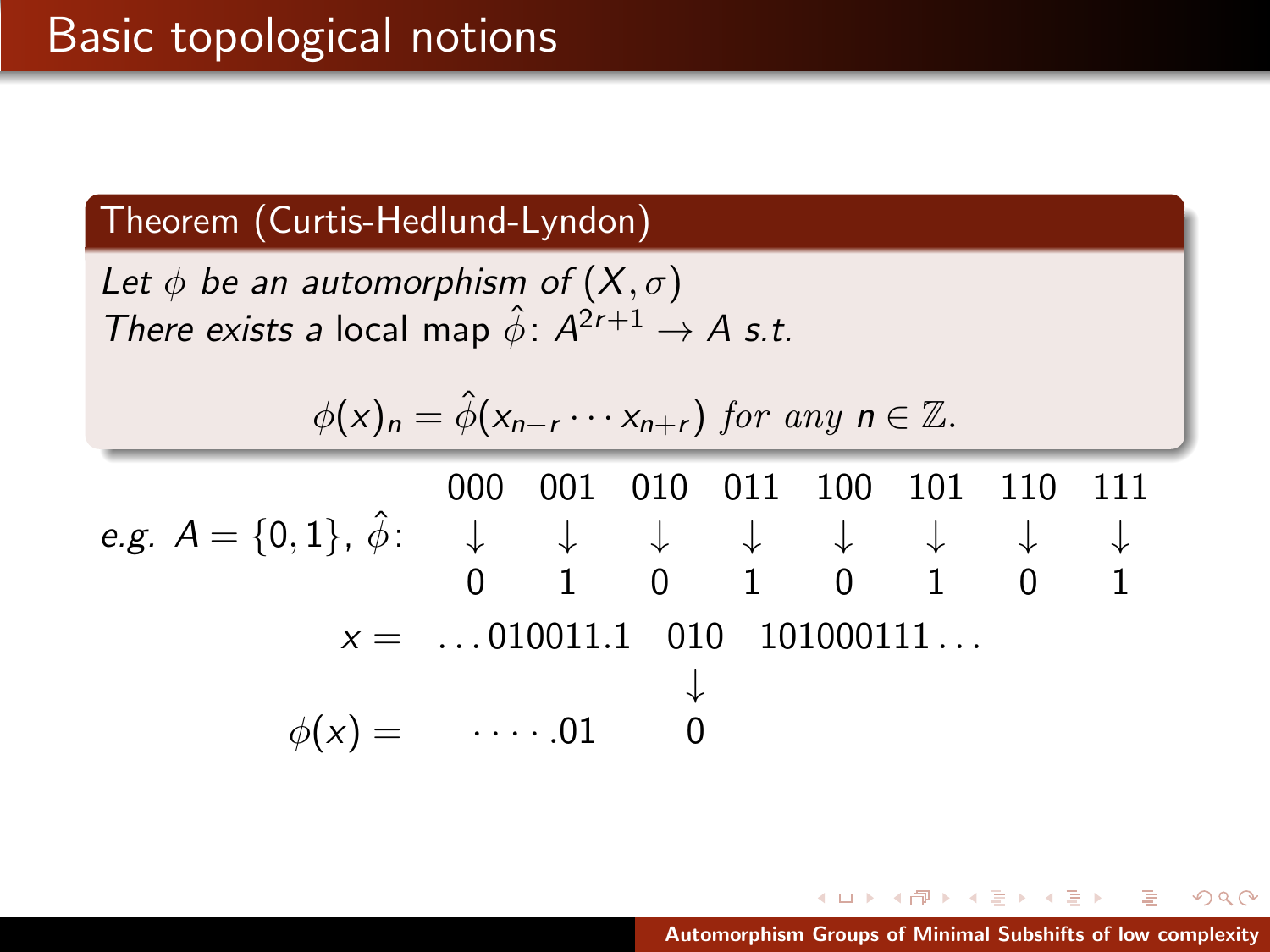Let  $\phi$  be an automorphism of  $(X,\sigma)$ There exists a local map  $\hat{\phi}$ :  $A^{2r+1} \rightarrow A$  s.t.

$$
\phi(x)_n = \hat{\phi}(x_{n-r} \cdots x_{n+r}) \text{ for any } n \in \mathbb{Z}.
$$

e.g.  $A = \{0,1\}$ ,  $\hat{\phi}$ : 000 001 010 011 100 101 110 111 ↓ ↓ ↓ ↓ ↓ ↓ ↓ ↓ 0 1 0 1 0 1 0 1  $x =$  ...010011.10 101 01000111... ↓  $\phi(x) = \cdots 010$ 

K 御 ▶ K 君 ▶ K 君 ▶ ○ 君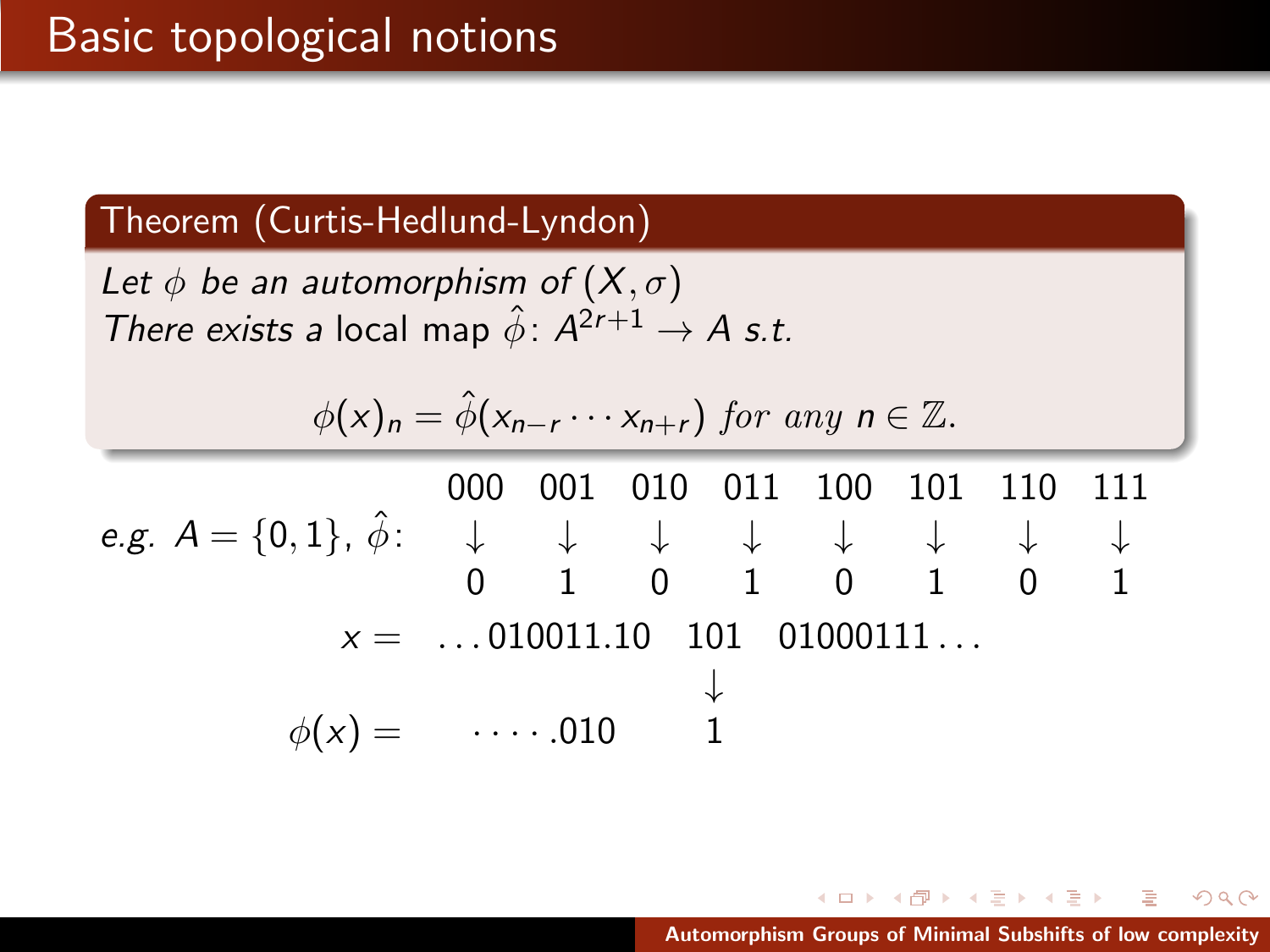Let  $\phi$  be an automorphism of  $(X,\sigma)$ There exists a local map  $\hat{\phi}$ :  $A^{2r+1} \rightarrow A$  s.t.

$$
\phi(x)_n = \hat{\phi}(x_{n-r} \cdots x_{n+r}) \text{ for any } n \in \mathbb{Z}.
$$

e.g.  $A = \{0,1\}$ ,  $\hat{\phi}$ : 000 001 010 011 100 101 110 111 ↓ ↓ ↓ ↓ ↓ ↓ ↓ ↓ 0 1 0 1 0 1 0 1  $x =$  ...010011.101 010 1000111... ↓  $\phi(x) = \cdots 0101$ 

K 御 ▶ K 君 ▶ K 君 ▶ ○ 君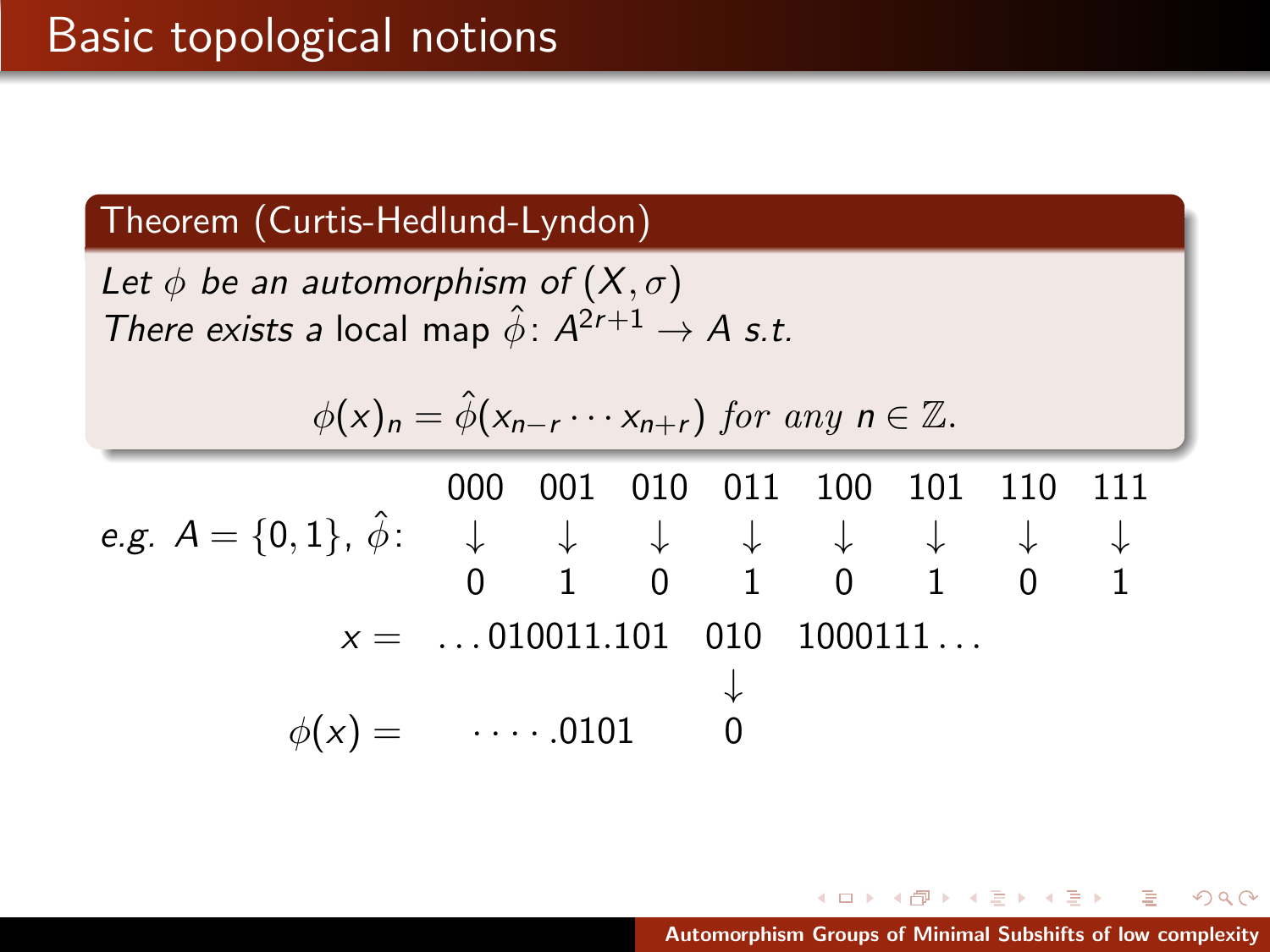Let  $\phi$  be an automorphism of  $(X,\sigma)$ There exists a local map  $\hat{\phi}$ :  $A^{2r+1} \rightarrow A$  s.t.

$$
\phi(x)_n = \hat{\phi}(x_{n-r} \cdots x_{n+r}) \text{ for any } n \in \mathbb{Z}.
$$

e.g.  $A = \{0,1\}$ ,  $\hat{\phi}$ : 000 001 010 011 100 101 110 111 ↓ ↓ ↓ ↓ ↓ ↓ ↓ ↓ 0 1 0 1 0 1 0 1  $x =$  ...010011.1010 101 000111... ↓  $\phi(x) = \cdots 01010$ 

K 御 ▶ K 君 ▶ K 君 ▶ ○ 君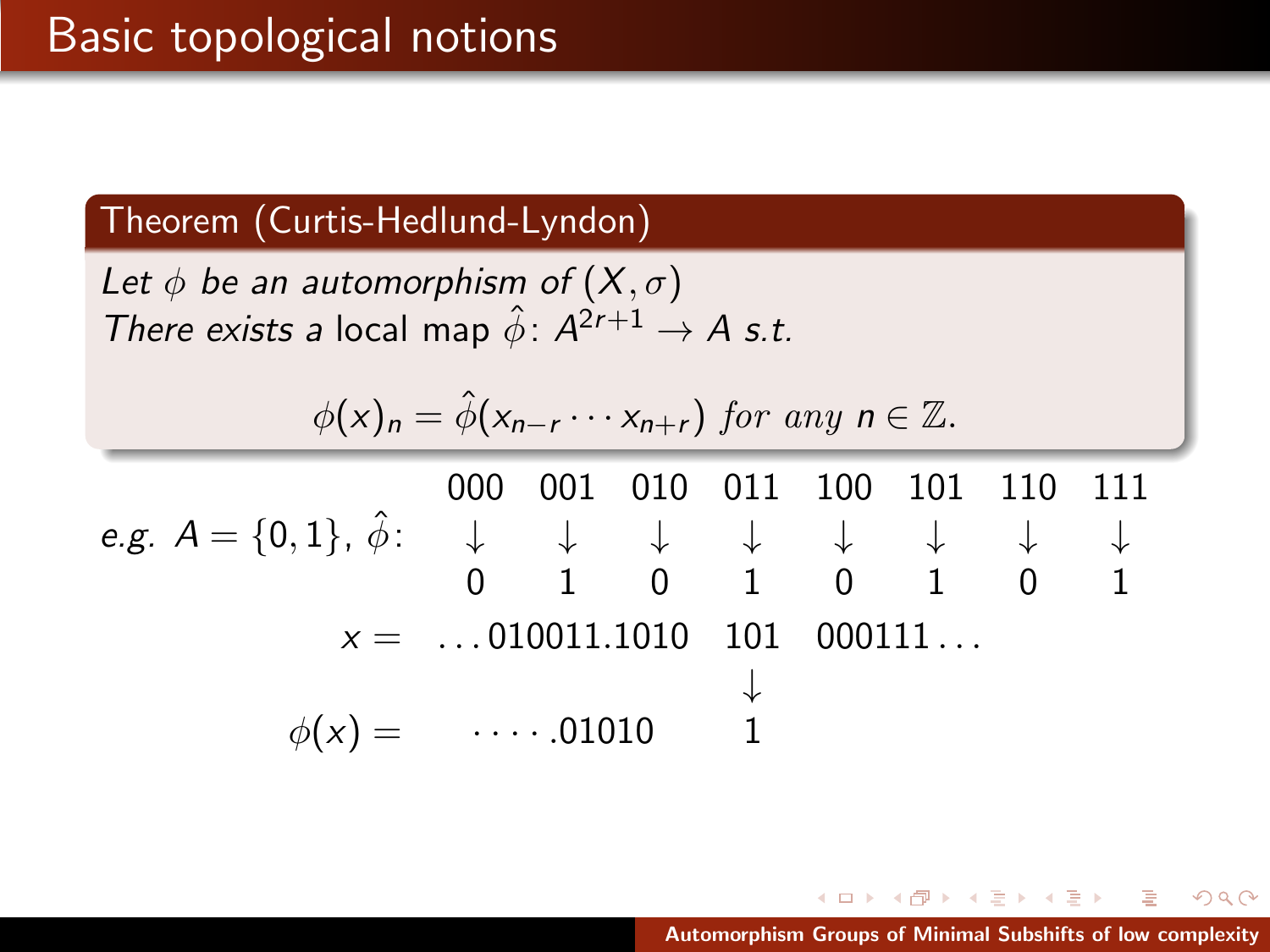Let  $\phi$  be an automorphism of  $(X,\sigma)$ There exists a local map  $\hat{\phi}$ :  $A^{2r+1} \rightarrow A$  s.t.

$$
\phi(x)_n = \hat{\phi}(x_{n-r} \cdots x_{n+r}) \text{ for any } n \in \mathbb{Z}.
$$

e.g.  $A = \{0,1\}$ ,  $\hat{\phi}$ : 000 001 010 011 100 101 110 111 ↓ ↓ ↓ ↓ ↓ ↓ ↓ ↓ 0 1 0 1 0 1 0 1  $x =$  ...010011.10101 010 00111... ↓  $\phi(x) = \cdots 010101$ 

メ御 メメモ メメモ メーモ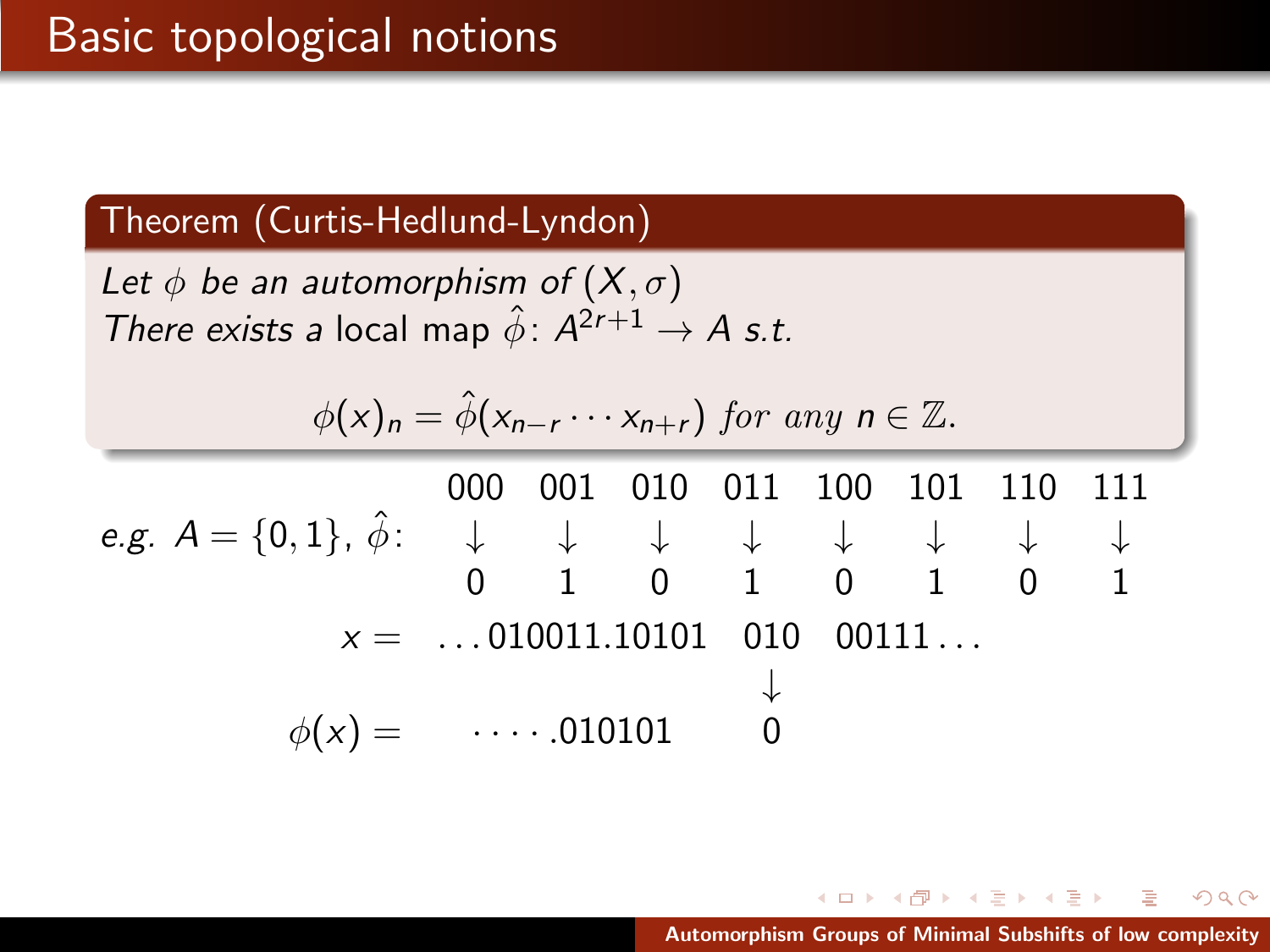Let  $\phi$  be an automorphism of  $(X,\sigma)$ There exists a local map  $\hat{\phi}$ :  $A^{2r+1} \rightarrow A$  s.t.

$$
\phi(x)_n = \hat{\phi}(x_{n-r} \cdots x_{n+r}) \text{ for any } n \in \mathbb{Z}.
$$

e.g.  $A = \{0,1\}$ ,  $\hat{\phi}$ : 000 001 010 011 100 101 110 111 ↓ ↓ ↓ ↓ ↓ ↓ ↓ ↓ 0 1 0 1 0 1 0 1  $x =$  ... 010011.101010 100 00111... ↓  $\phi(x) = \cdots 0101010$ 

K 御 ▶ K 君 ▶ K 君 ▶ ○ 君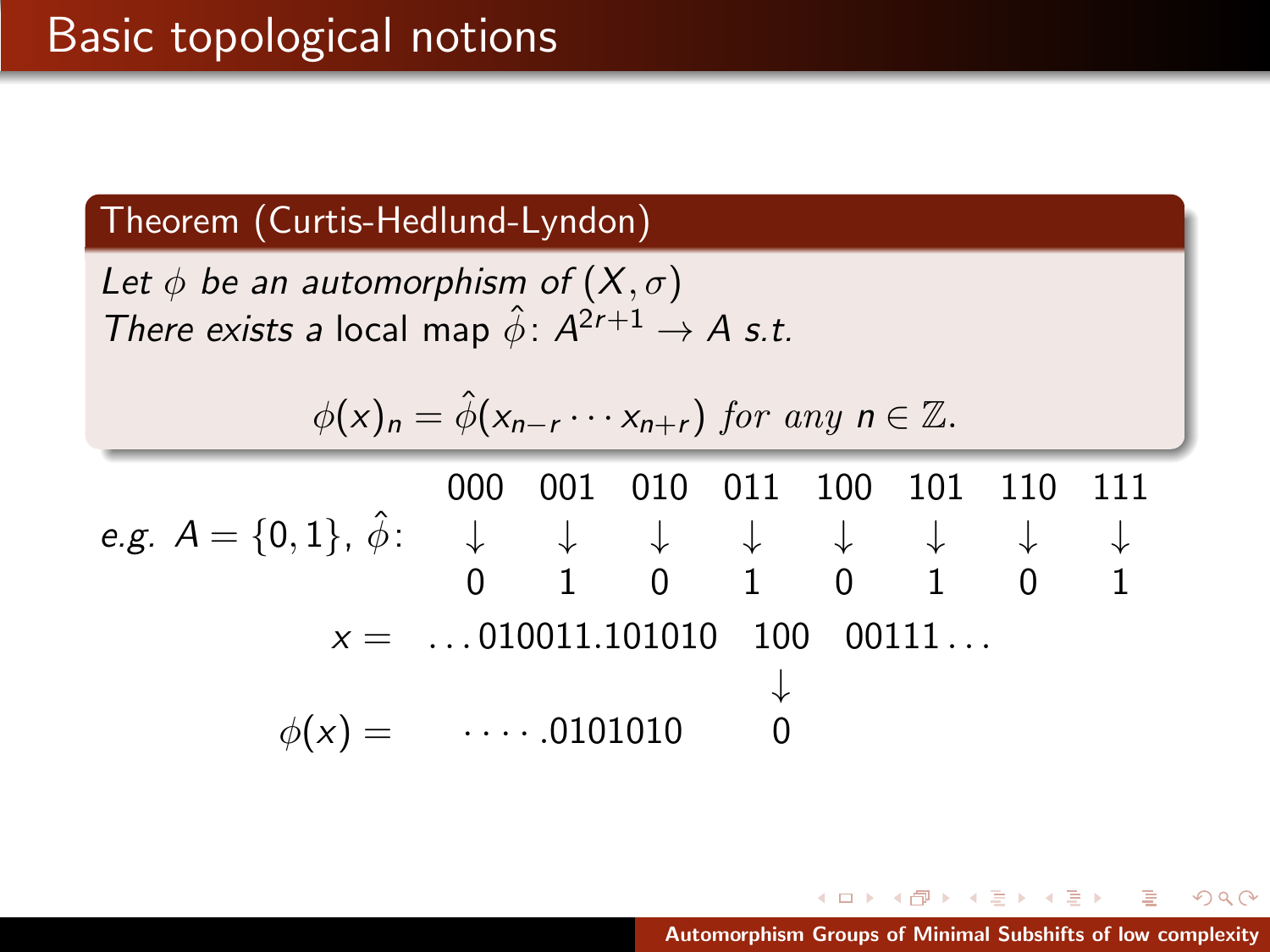Let  $\phi$  be an automorphism of  $(X,\sigma)$ There exists a local map  $\hat{\phi}$ :  $A^{2r+1} \rightarrow A$  s.t.

$$
\phi(x)_n = \hat{\phi}(x_{n-r} \cdots x_{n+r}) \text{ for any } n \in \mathbb{Z}.
$$

e.g.  $A = \{0,1\}$ ,  $\hat{\phi}$ : 000 001 010 011 100 101 110 111 ↓ ↓ ↓ ↓ ↓ ↓ ↓ ↓ 0 1 0 1 0 1 0 1  $x =$  ... 010011.1010101 000 0111... ↓  $\phi(x) =$   $\cdots$  .01010100

K 御 ▶ K 君 ▶ K 君 ▶ ○ 君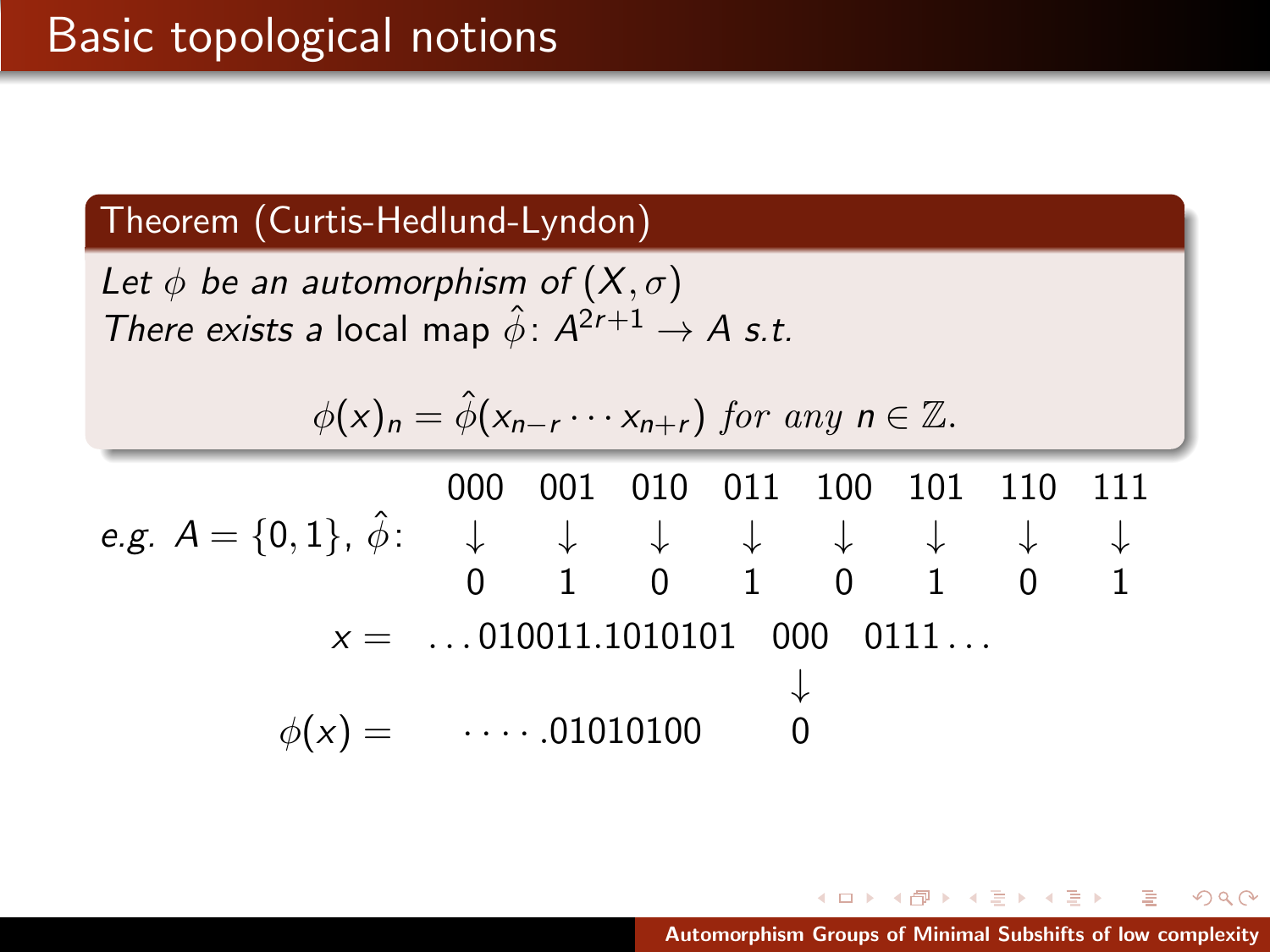Let  $\phi$  be an automorphism of  $(X,\sigma)$ There exists a local map  $\hat{\phi}$ :  $A^{2r+1} \rightarrow A$  s.t.

$$
\phi(x)_n = \hat{\phi}(x_{n-r} \cdots x_{n+r}) \text{ for any } n \in \mathbb{Z}.
$$

e.g. A = {0, 1}, φˆ: ↓ ↓ ↓ ↓ ↓ ↓ ↓ ↓ 000 001 010 011 100 101 110 111 0 1 0 1 0 1 0 1  $x =$  ... 010011.10101010000111...

 $\phi(x) =$  ...0100111.0101010000111...

[Automorphism Groups of Minimal Subshifts of low complexity](#page-0-0)

メ御 メメモ メモ メーモ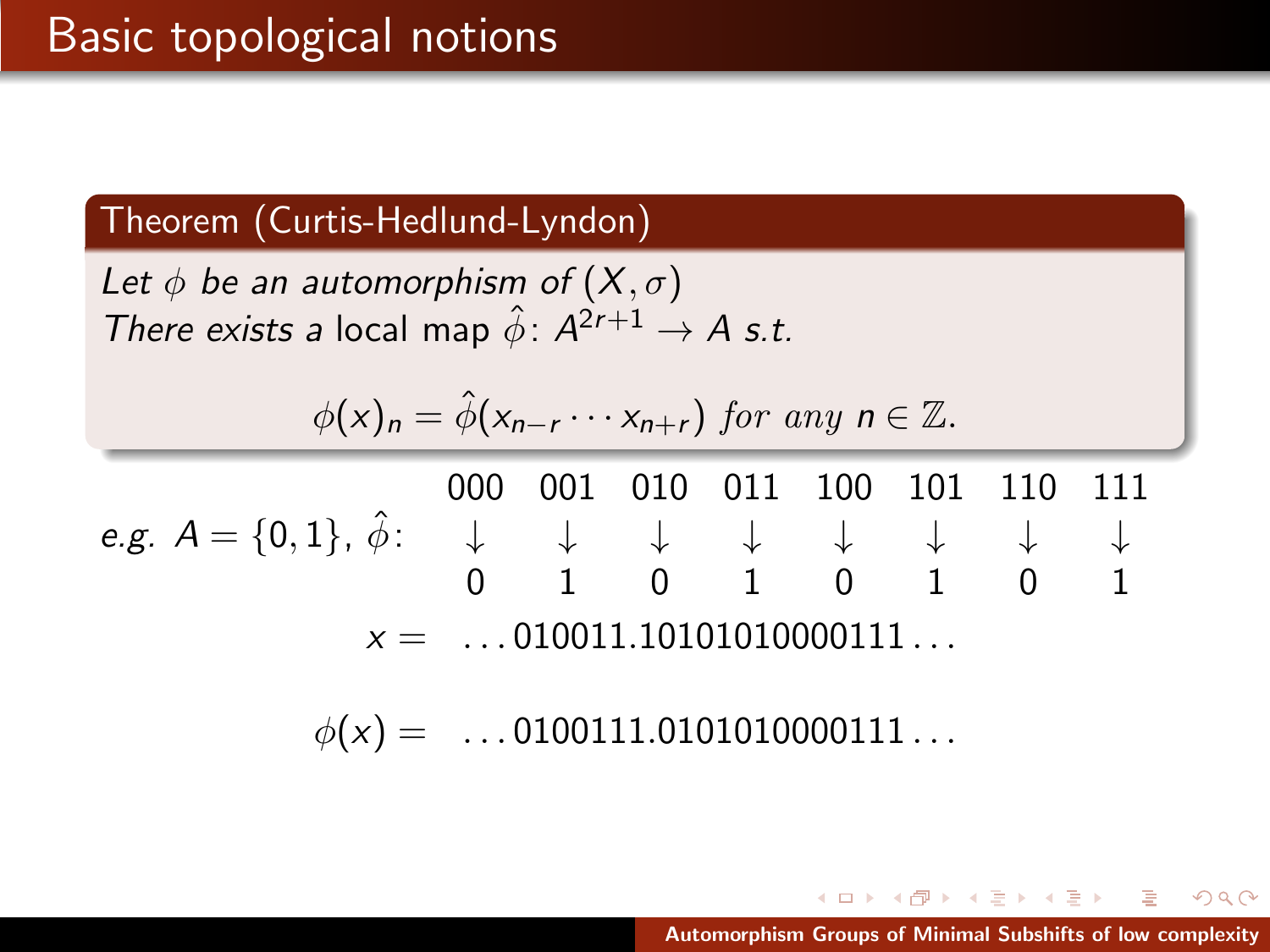Let  $\phi$  be an automorphism of  $(X,\sigma)$ There exists a local map  $\hat{\phi}$ :  $A^{2r+1} \rightarrow A$  s.t.

$$
\phi(x)_n = \hat{\phi}(x_{n-r} \cdots x_{n+r}) \text{ for any } n \in \mathbb{Z}.
$$

e.g. A = {0, 1}, φˆ: ↓ ↓ ↓ ↓ ↓ ↓ ↓ ↓ 000 001 010 011 100 101 110 111 0 1 0 1 0 1 0 1  $x =$  ...010011.10101010000111...

 $\phi(x) =$  ...0100111.0101010000111... =  $\sigma(x)$ 

[Automorphism Groups of Minimal Subshifts of low complexity](#page-0-0)

→ (御)→ (唐)→ (唐)→ (唐)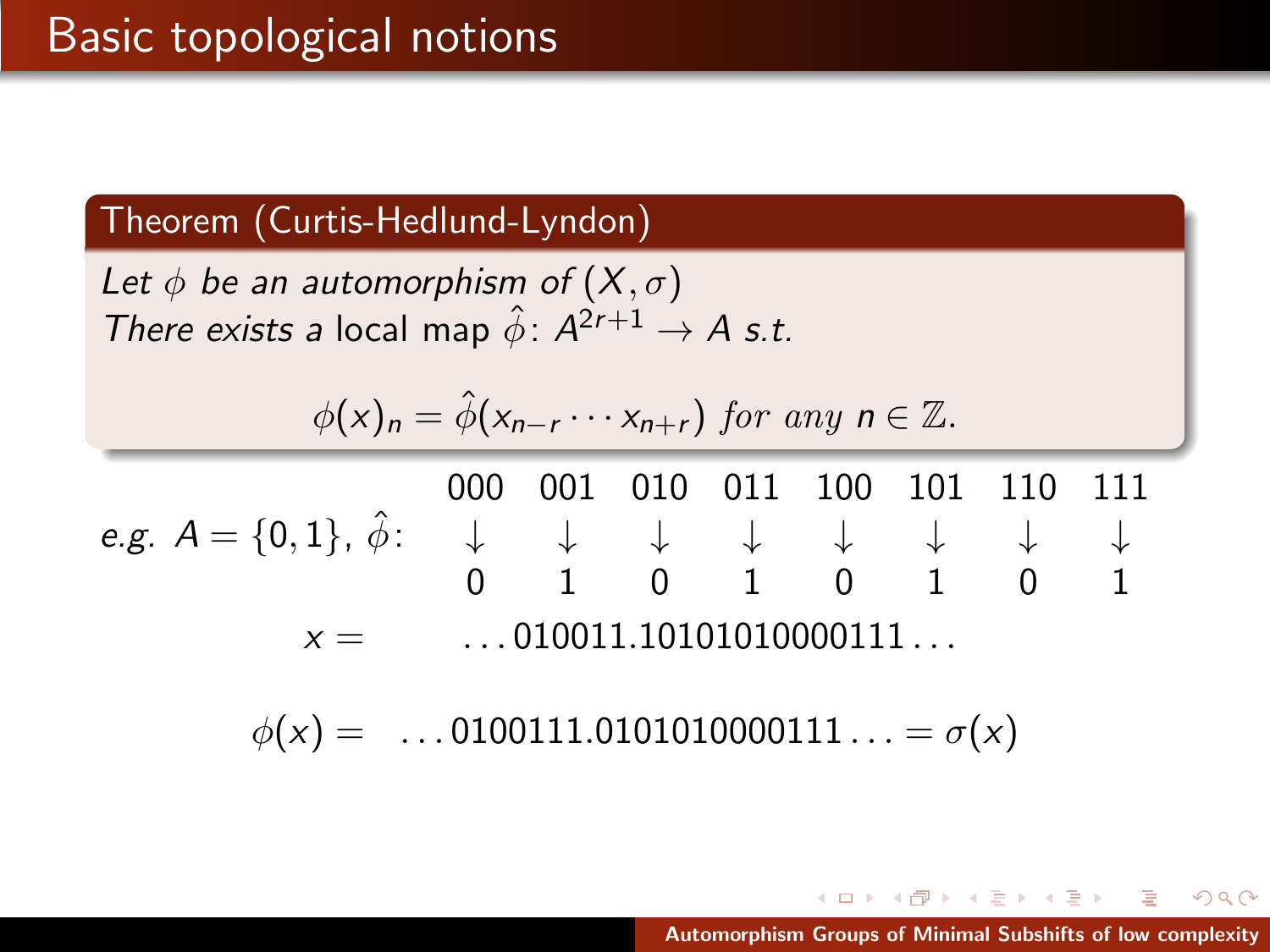Let  $\phi$  be an automorphism of  $(X,\sigma)$ There exists a local map  $\hat{\phi}$ :  $A^{2r+1} \rightarrow A$  s.t.

$$
\phi(x)_n = \hat{\phi}(x_{n-r} \cdots x_{n+r}) \text{ for any } n \in \mathbb{Z}.
$$

#### **Corollary**

 $Aut(X, \sigma)$  is countable.  $Aut(X, \sigma)$  is a discrete subgroup of Homeo(X) for the uniform convergence topology.

メ御 トメミトメミト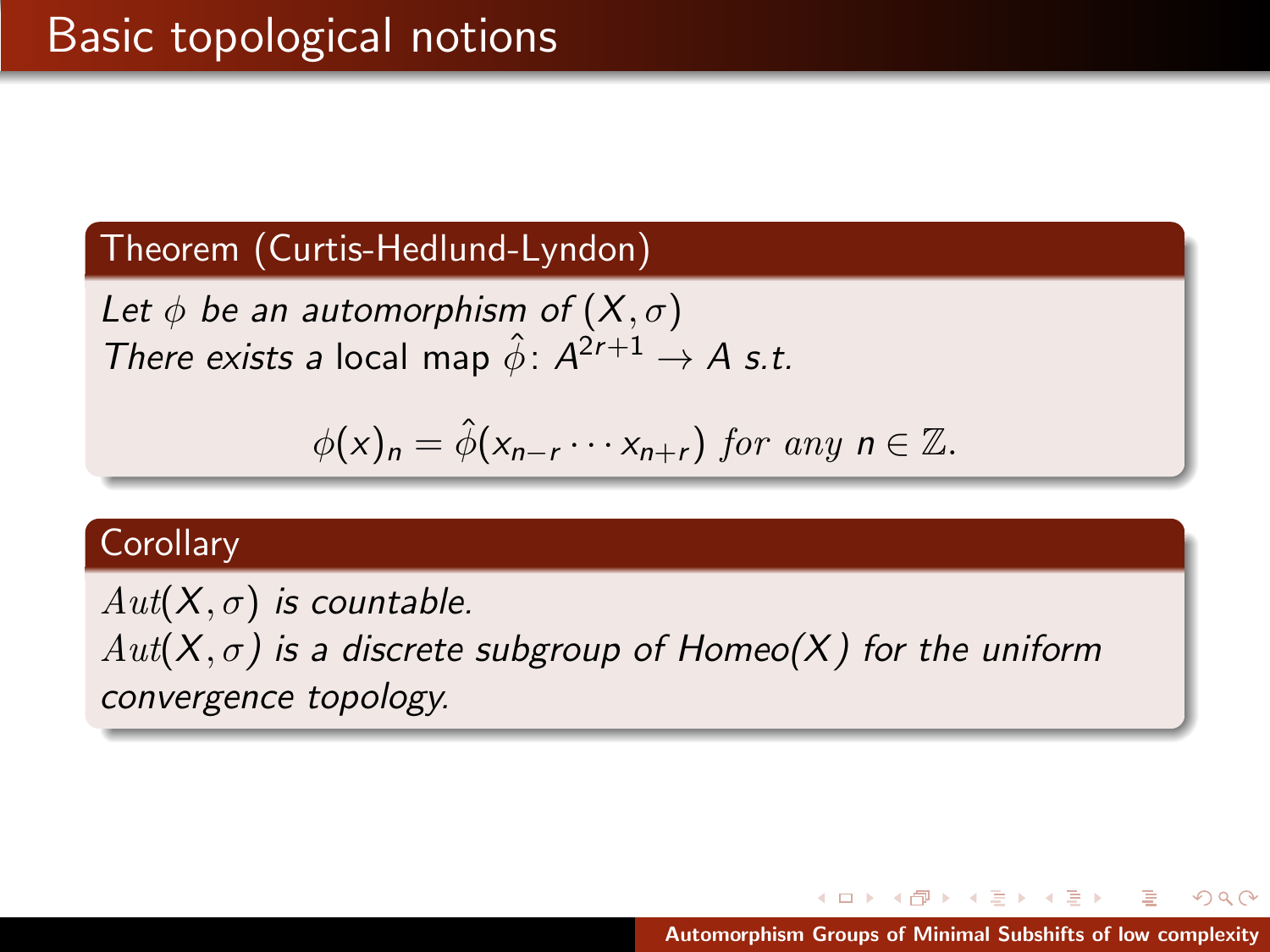$(X, \sigma)$  is minimal if any orbit is dense in X.

 $299$ 

扂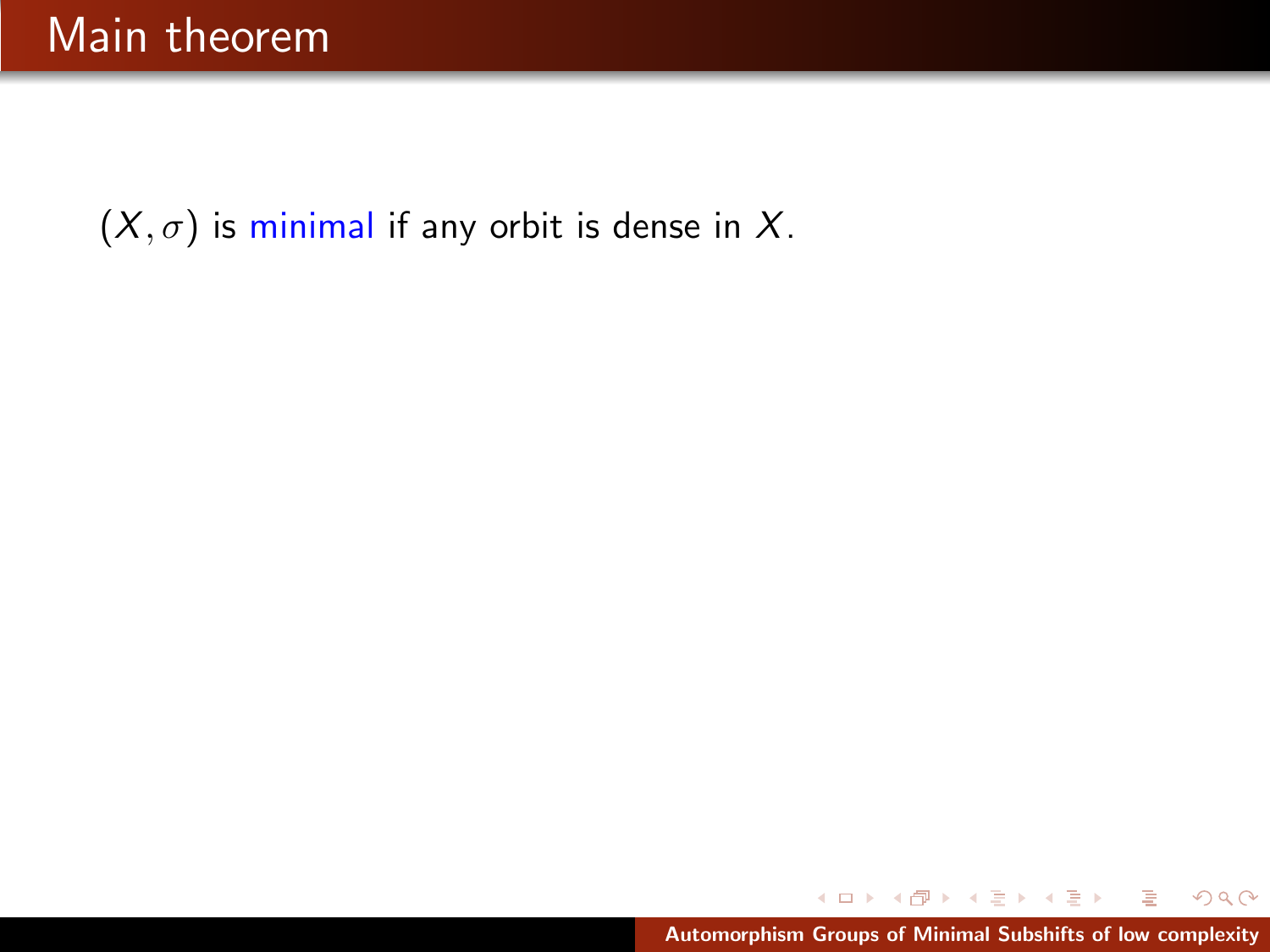$(X, \sigma)$  is minimal if any orbit is dense in X.

The complexity  $p_X : \mathbb{N} \to \mathbb{N}$ ,  $p_X(n) = \sharp$  words of length *n* in *X*.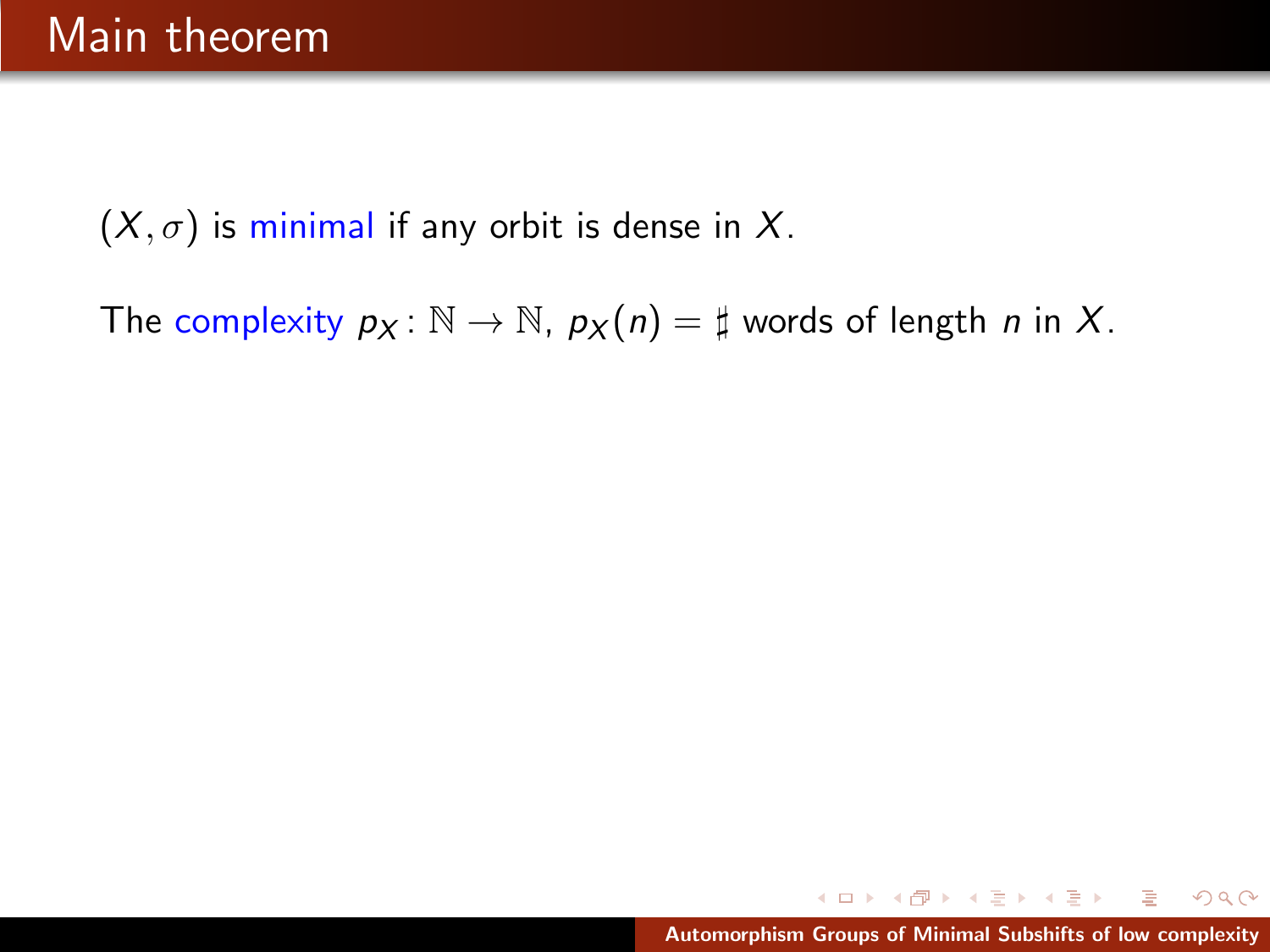$(X, \sigma)$  is minimal if any orbit is dense in X.

The complexity  $p_X : \mathbb{N} \to \mathbb{N}$ ,  $p_X(n) = \sharp$  words of length *n* in X.

# Theorem (DDMP)

Let  $(X, \sigma)$  be a minimal subshift. If

$$
\liminf_n \frac{p_X(n)}{n} < +\infty,
$$

then  $Aut(X, \sigma)/\langle \sigma \rangle$  is finite.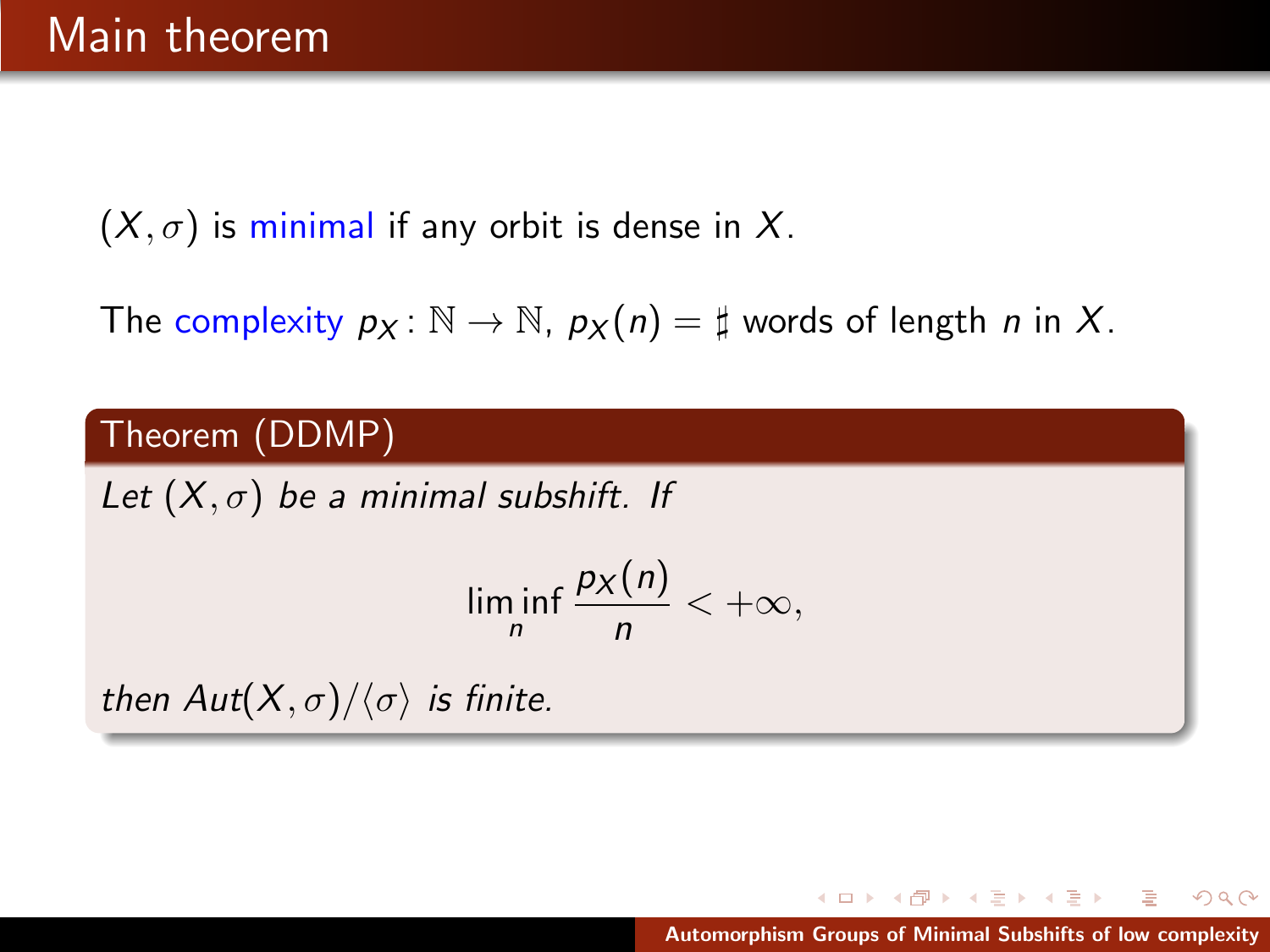Let  $(X, \sigma)$  be a minimal subshift. If

$$
\liminf_n \frac{p_X(n)}{n} < +\infty,
$$

then  $Aut(X,\sigma)/\langle \sigma \rangle$  is finite.

# Example.

• Sturmian subshifts:  $p_X(n) = n + 1$  for all *n*.

 $2Q$ 

目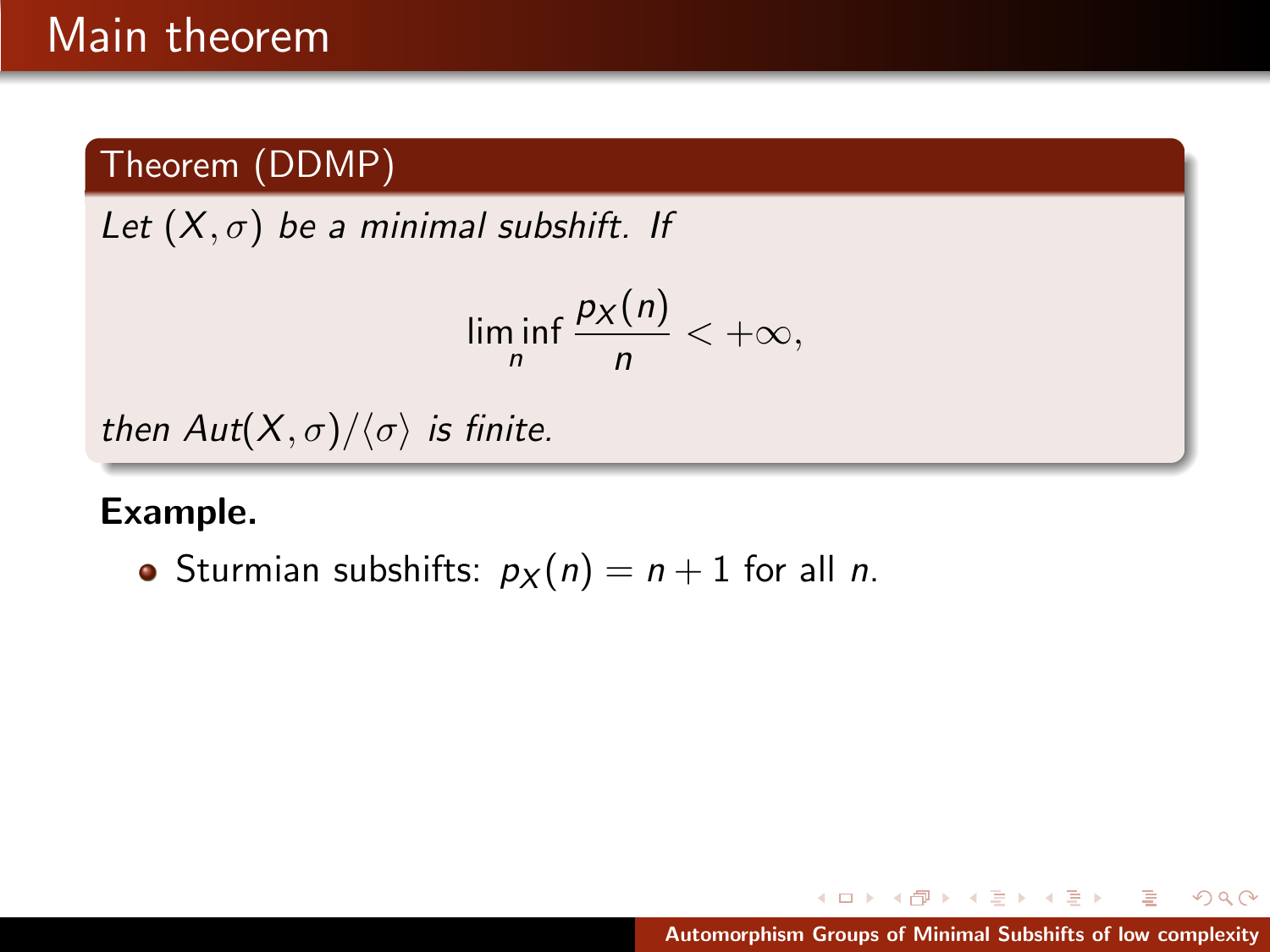Let  $(X, \sigma)$  be a minimal subshift. If

$$
\liminf_n \frac{p_X(n)}{n} < +\infty,
$$

then  $Aut(X,\sigma)/\langle \sigma \rangle$  is finite.

# Example.

- Sturmian subshifts:  $p_X(n) = n + 1$  for all *n*.
- **•** Primitive substitutive subshifts: minimal subshift  $(X, \sigma)$  with a clopen proper subset  $U \subset X$ s.t. induced system  $(U, \sigma_U)$  is conjugate to  $(X, \sigma)$ .

メタトメミトメミト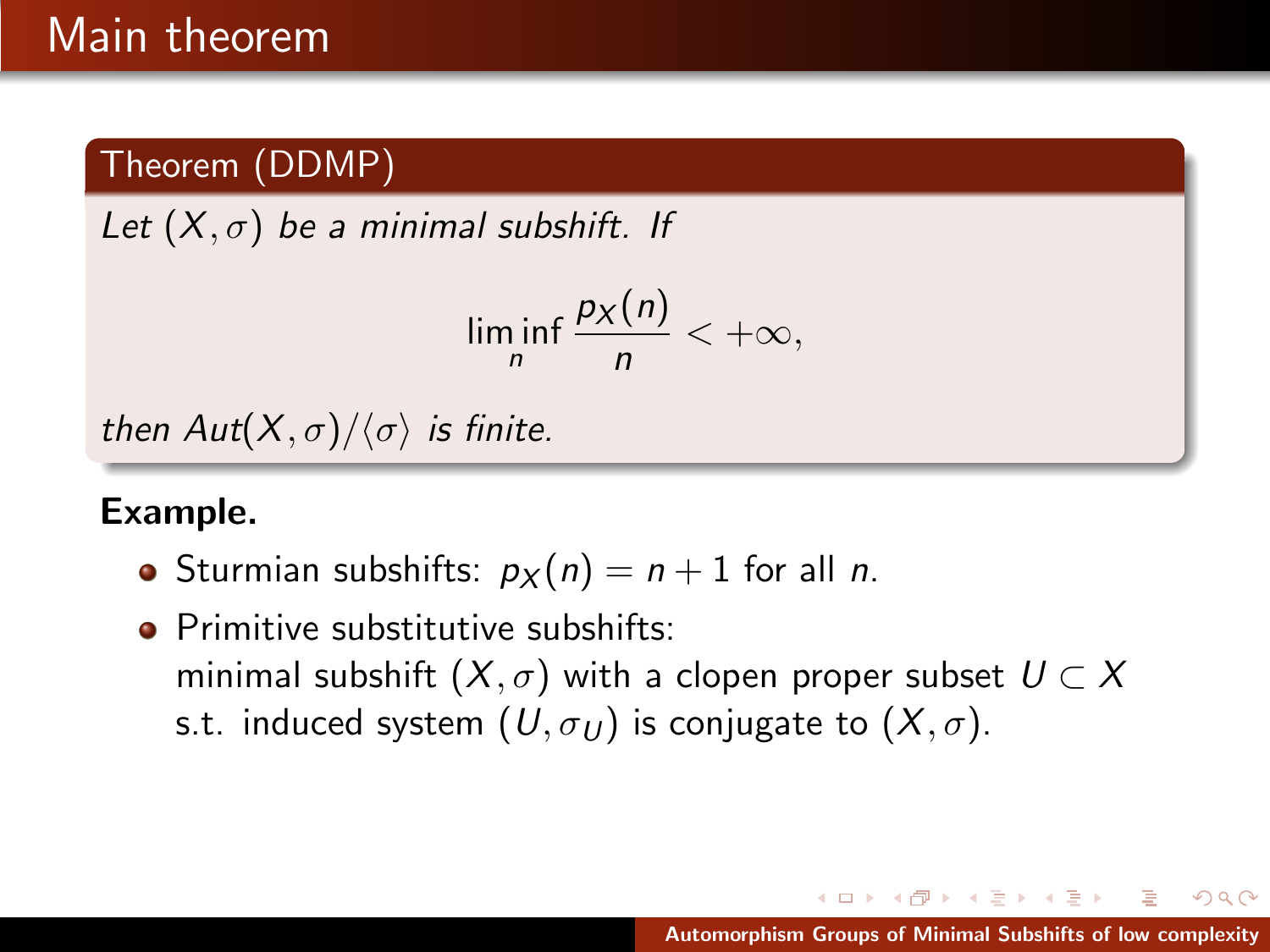Let  $(X, \sigma)$  be a minimal subshift. If

$$
\liminf_n \frac{p_X(n)}{n} < +\infty,
$$

then  $Aut(X,\sigma)/\langle \sigma \rangle$  is finite.

# Example.

- Sturmian subshifts:  $p_X(n) = n + 1$  for all *n*.
- **•** Primitive substitutive subshifts: minimal subshift  $(X, \sigma)$  with a clopen proper subset  $U \subset X$ s.t. induced system  $(U, \sigma_U)$  is conjugate to  $(X, \sigma)$ .
- Linearly recurrent subshift.

 $\rightarrow$   $\oplus$   $\rightarrow$   $\rightarrow$   $\oplus$   $\rightarrow$   $\rightarrow$   $\oplus$   $\rightarrow$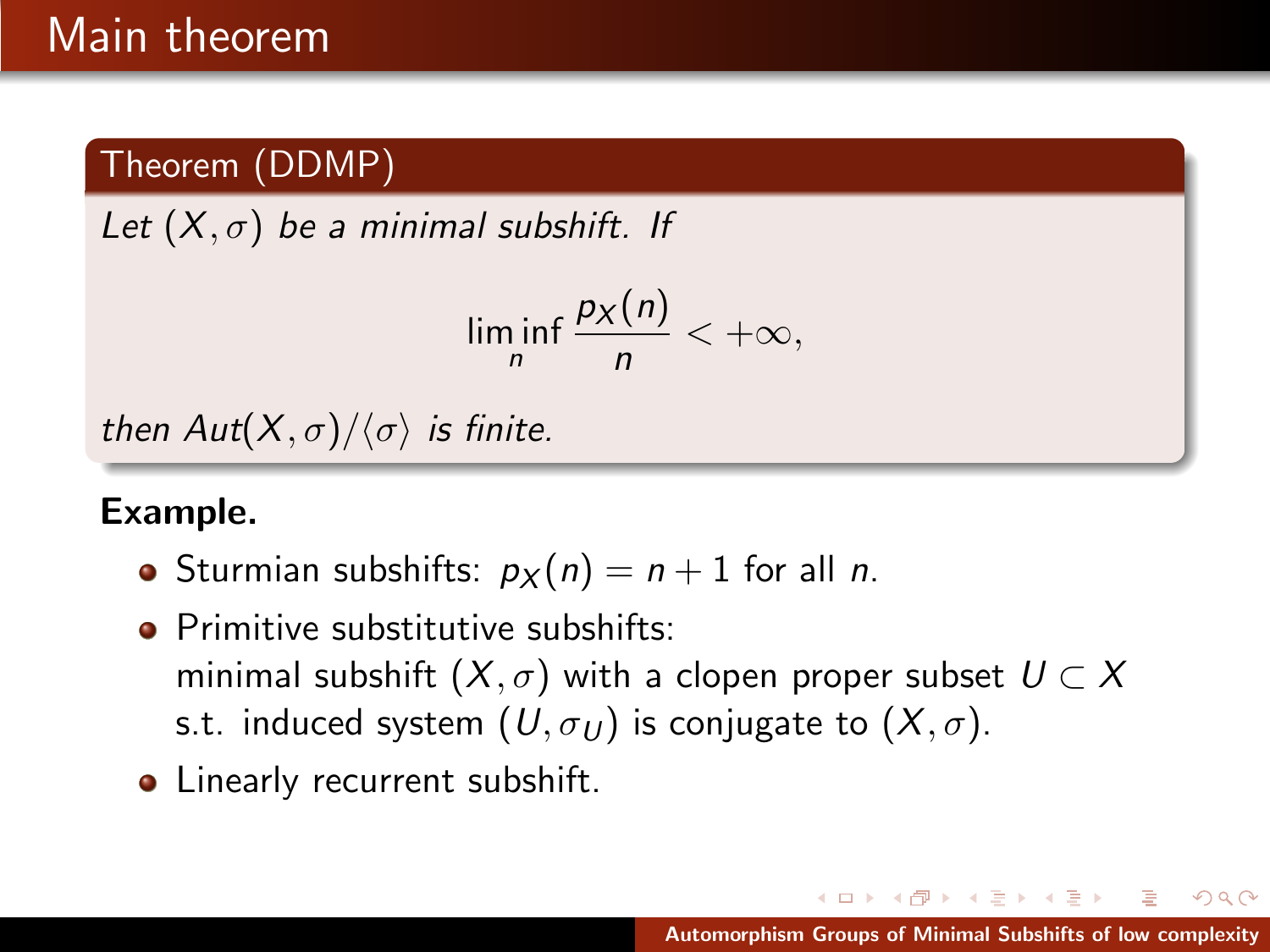Let  $(X, \sigma)$  be a minimal subshift. If

$$
\liminf_n \frac{p_X(n)}{n} < +\infty,
$$

then  $Aut(X,\sigma)/\langle \sigma \rangle$  is finite.

# Example.

- Sturmian subshifts:  $p_X(n) = n + 1$  for all *n*.
- **•** Primitive substitutive subshifts: minimal subshift  $(X, \sigma)$  with a clopen proper subset  $U \subset X$ s.t. induced system  $(U, \sigma_U)$  is conjugate to  $(X, \sigma)$ .
- Linearly recurrent subshift.
- **Coding of minimal Interval Exchange Transformations.**

→ 伊 ▶ → ミ ▶ → モ ▶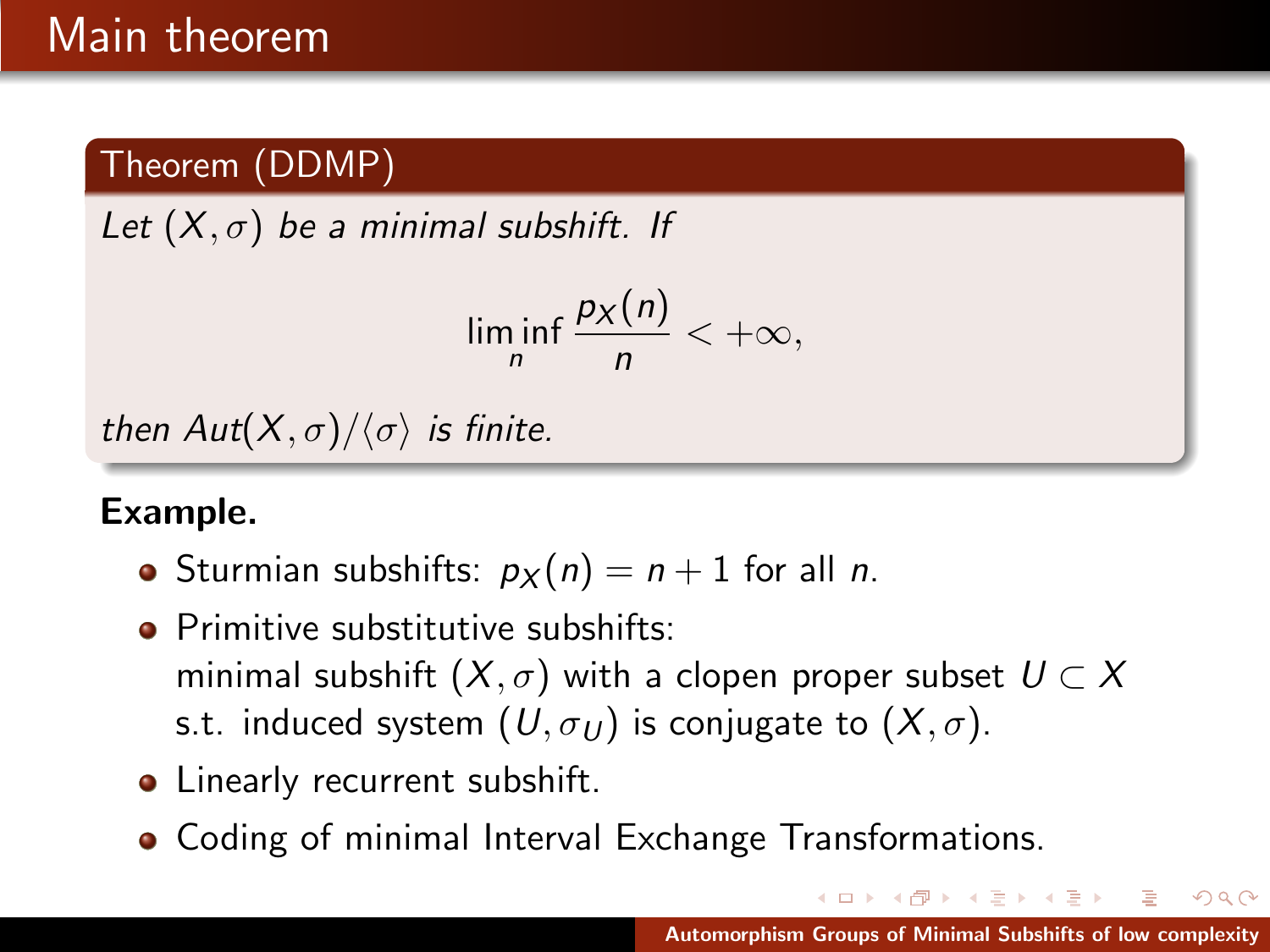Let  $(X, \sigma)$  be a minimal subshift. If

$$
\liminf_n \frac{p_X(n)}{n} < +\infty,
$$

then  $Aut(X, \sigma)/\langle \sigma \rangle$  is finite.

Example. Primitive substitutive subshifts: Generalizes results of V. Salo-L. Törmä. Similar result by V. Cyr-B. Kra

 $\left\{ \bigoplus_{i=1}^{n} \mathbb{P} \left[ \bigoplus_{i=1}^{n} \mathbb{P} \left[ \bigoplus_{i=1}^{n} \mathbb{P} \left[ \bigoplus_{i=1}^{n} \mathbb{P} \left[ \bigoplus_{i=1}^{n} \mathbb{P} \left[ \bigoplus_{i=1}^{n} \mathbb{P} \left[ \bigoplus_{i=1}^{n} \mathbb{P} \left[ \bigoplus_{i=1}^{n} \mathbb{P} \left[ \bigoplus_{i=1}^{n} \mathbb{P} \left[ \bigoplus_{i=1}^{n} \mathbb{P} \left[ \bigoplus_{i$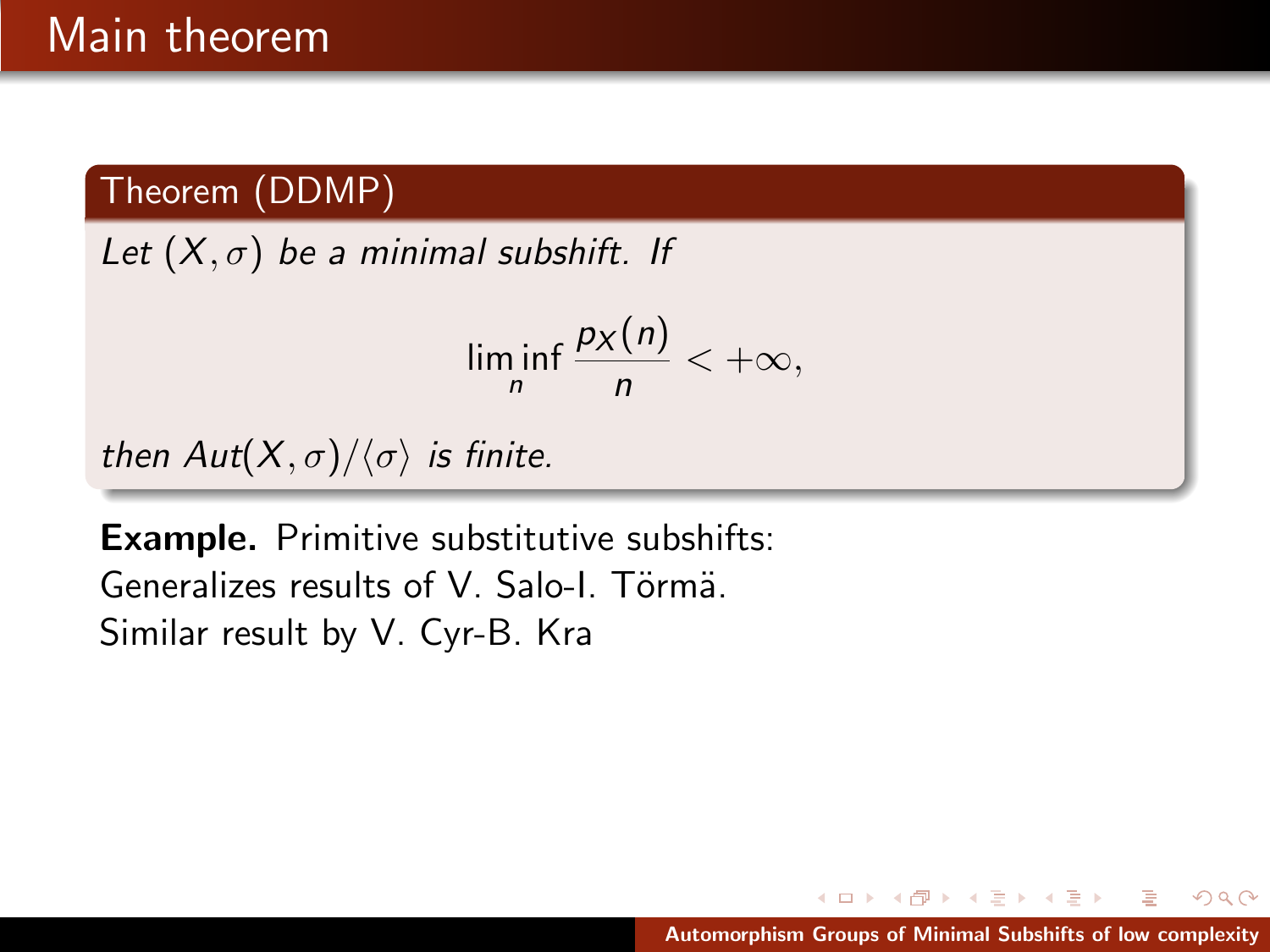Let  $(X, \sigma)$  be a minimal subshift. If

$$
\liminf_n \frac{p_X(n)}{n} < +\infty,
$$

then  $Aut(X,\sigma)/\langle \sigma \rangle$  is finite.

# **Example.** This includes also

- Subshifts of polynomial complexity of arbitrarily high degree.
- Subshifts with subexponential complexity  $p_X(n) \geq g(n)$  i.o. where  $\lim_{n \to \infty} g(n)/\alpha^n = 0$  for any  $\alpha > 1$ .

 $A \oplus A$  and  $A \oplus A$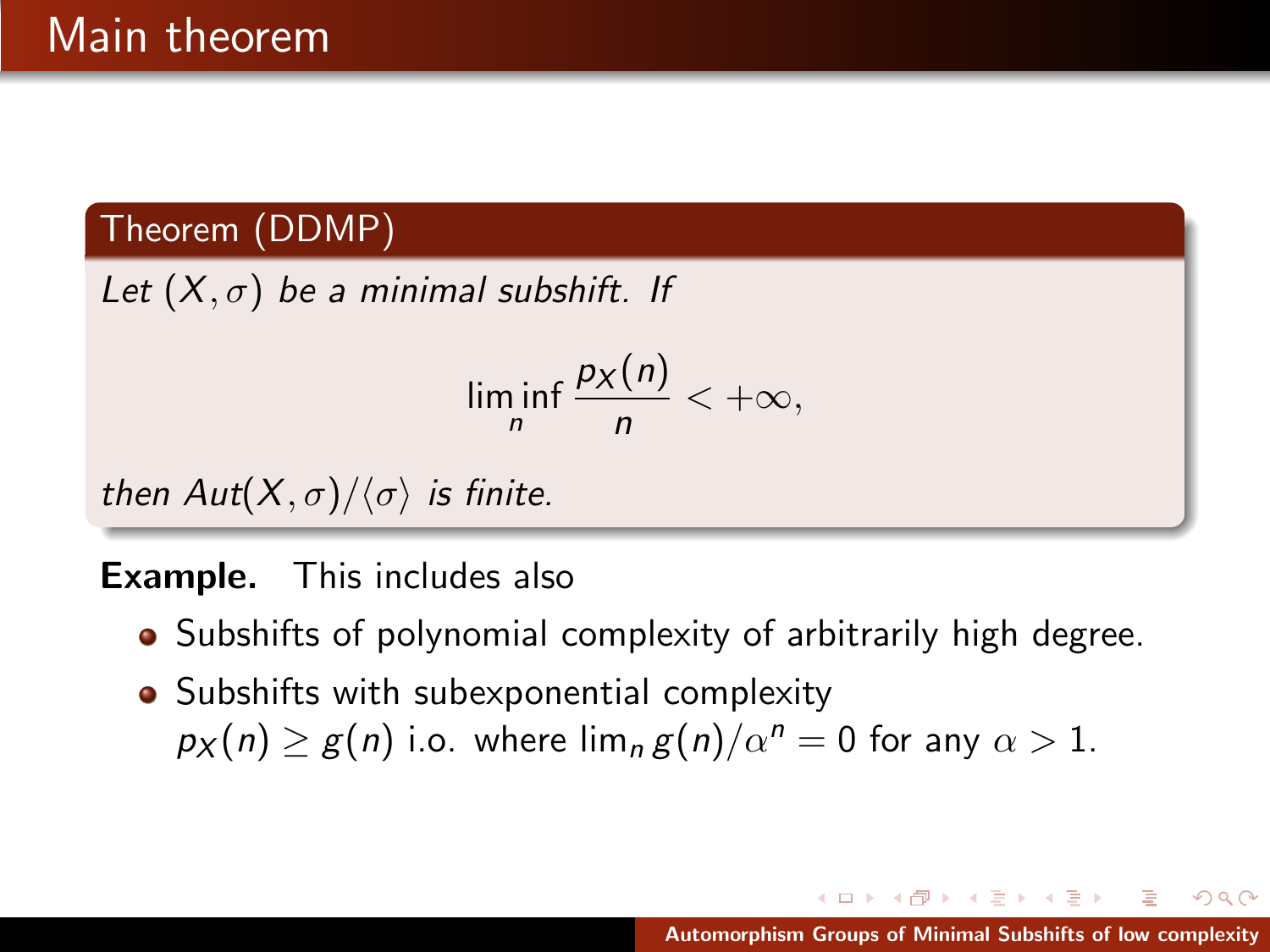Centralizer group: for a measurable dynamical system  $(X, \mathcal{B}, \mu, T)$ ,

 $C(T) = \{\phi \colon X \to X; \text{ bi-measurable}, \phi_*\mu = \mu, \phi \circ T = T \circ \phi\}$ 

 $\left\{ \bigoplus_{i=1}^{n} \mathbb{P} \right\} \times \left\{ \bigoplus_{i=1}^{n} \mathbb{P} \right\} \times \left\{ \bigoplus_{i=1}^{n} \mathbb{P} \right\}$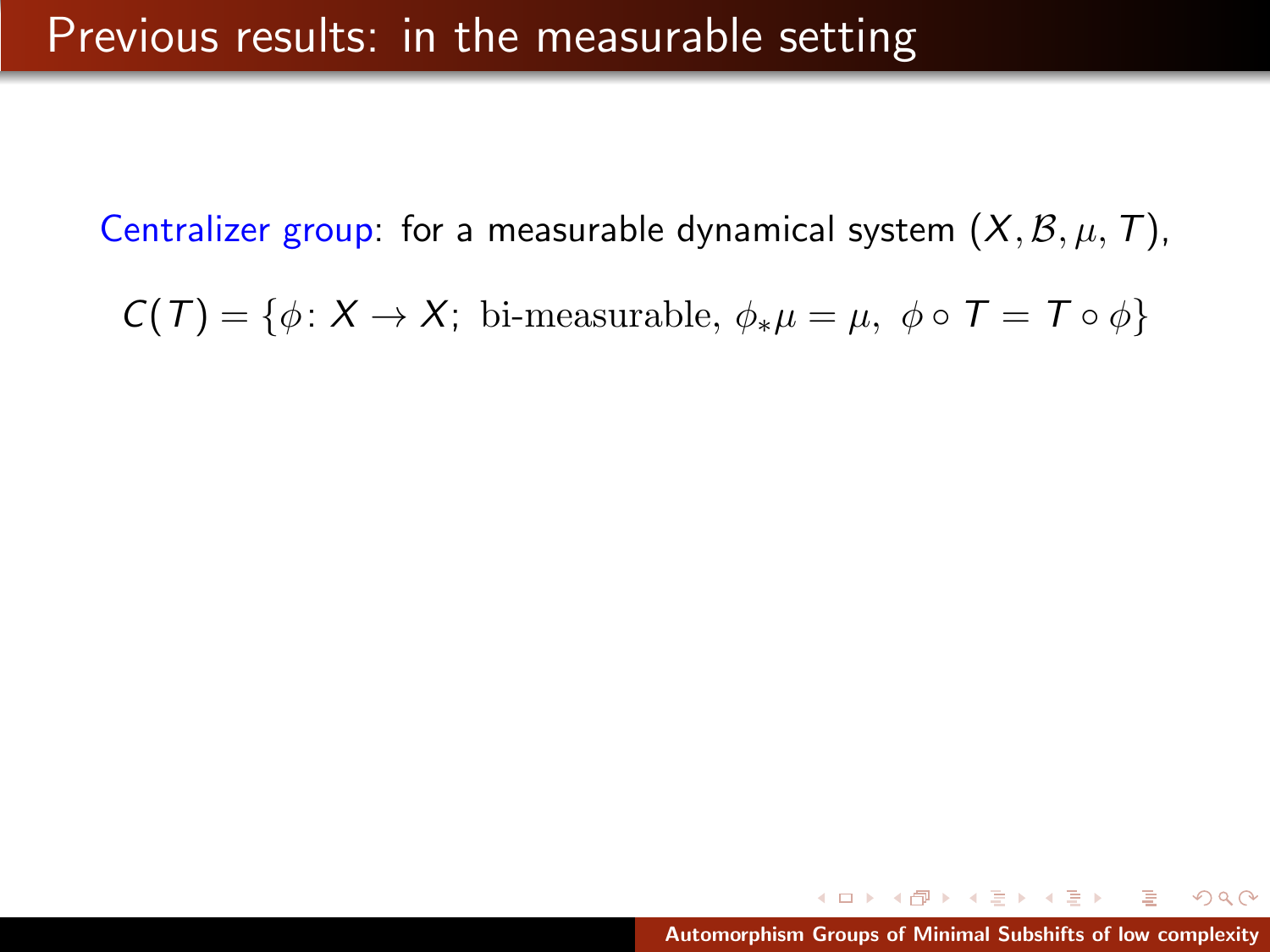Centralizer group: for a measurable dynamical system  $(X, \mathcal{B}, \mu, T)$ ,

 $C(T) = \{\phi: X \to X; \text{ bi-measurable}, \phi_*\mu = \mu, \phi \circ T = T \circ \phi\}$ 

• D. Ornstein (72): mixing rank one system  $C(T) = \langle T \rangle$ .

イロン イ御ン イミン イミン 一番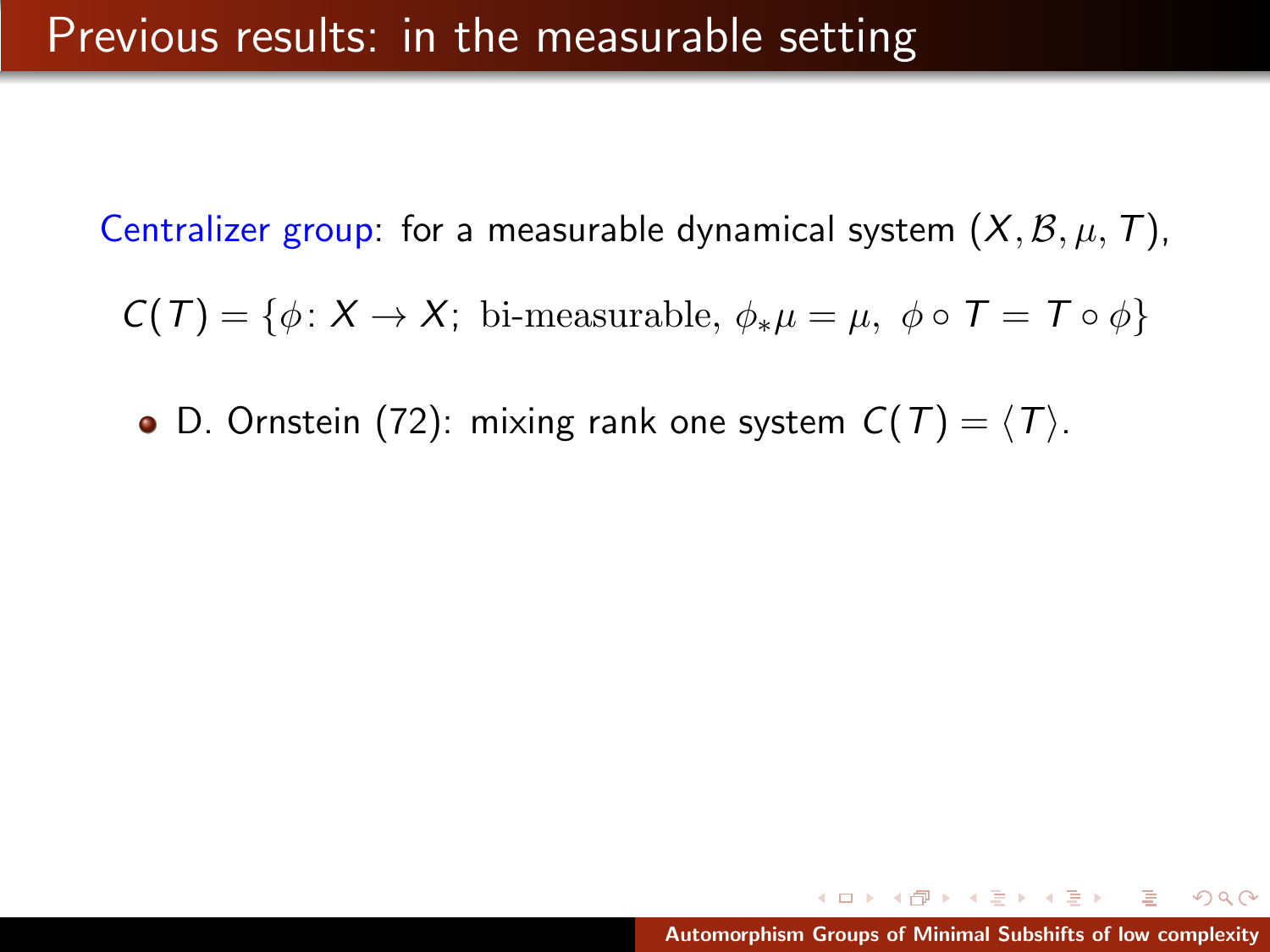Centralizer group: for a measurable dynamical system  $(X, \mathcal{B}, \mu, T)$ ,

 $C(T) = \{\phi: X \to X; \text{ bi-measurable}, \phi_*\mu = \mu, \phi \circ T = T \circ \phi\}$ 

- D. Ornstein (72): mixing rank one system  $C(T) = \langle T \rangle$ .
- A. Del Junco (78): same is true for the Chacon subshift.

 $A \cap \overline{A} \cap A \cap A \cap B \cap A \cap B \cap A \cap B \cap B$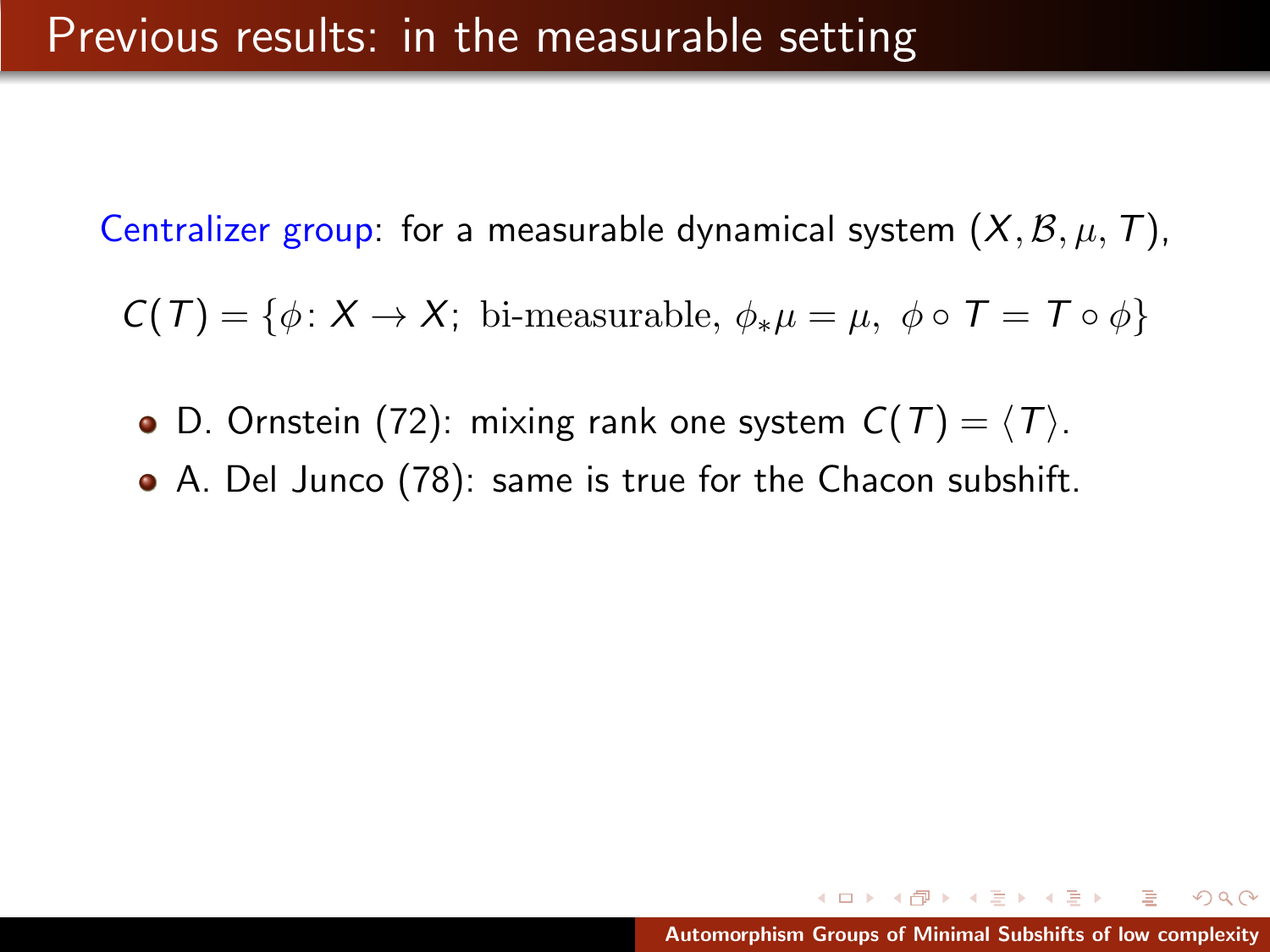Centralizer group: for a measurable dynamical system  $(X, \mathcal{B}, \mu, T)$ ,

 $C(T) = \{\phi: X \to X; \text{ bi-measurable}, \phi_*\mu = \mu, \phi \circ T = T \circ \phi\}$ 

- D. Ornstein (72): mixing rank one system  $C(T) = \langle T \rangle$ .
- A. Del Junco (78): same is true for the Chacon subshift.
- J. King, J.-P. Thouvenot (91): mixing system of finite rank

 $C(T)/\langle T \rangle$  is finite.

 $(0,1)$   $(0,1)$   $(0,1)$   $(1,1)$   $(1,1)$   $(1,1)$   $(1,1)$   $(1,1)$   $(1,1)$   $(1,1)$   $(1,1)$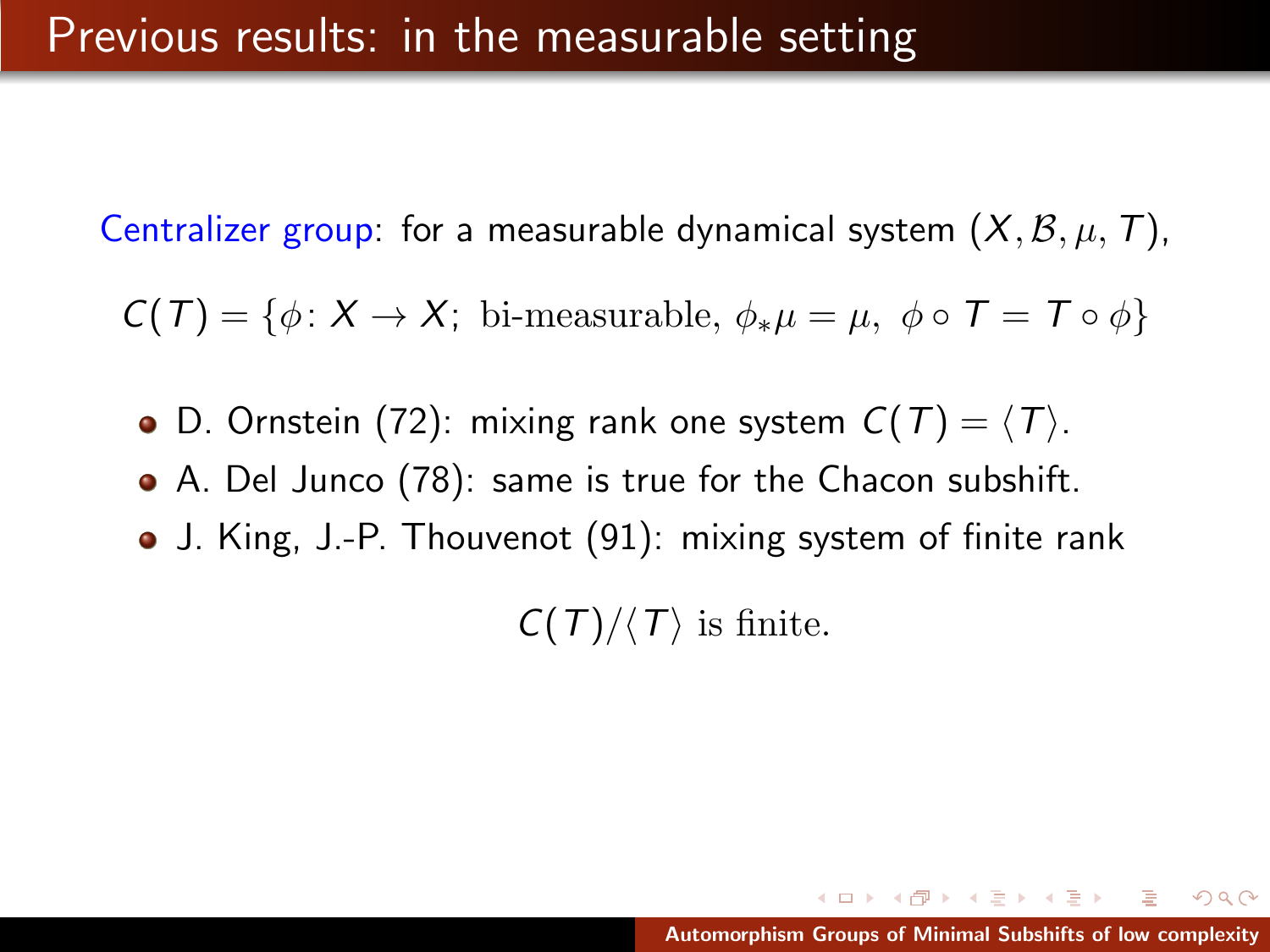For non-weakly mixing system:

B. Host, F. Parreau (89): for a family of substitutive systems

 $C(\sigma) = \text{Aut}(X,\sigma)$  and  $C(\sigma)/\langle \sigma \rangle$  is finite.

K 御 ⊁ K 唐 ⊁ K 唐 ⊁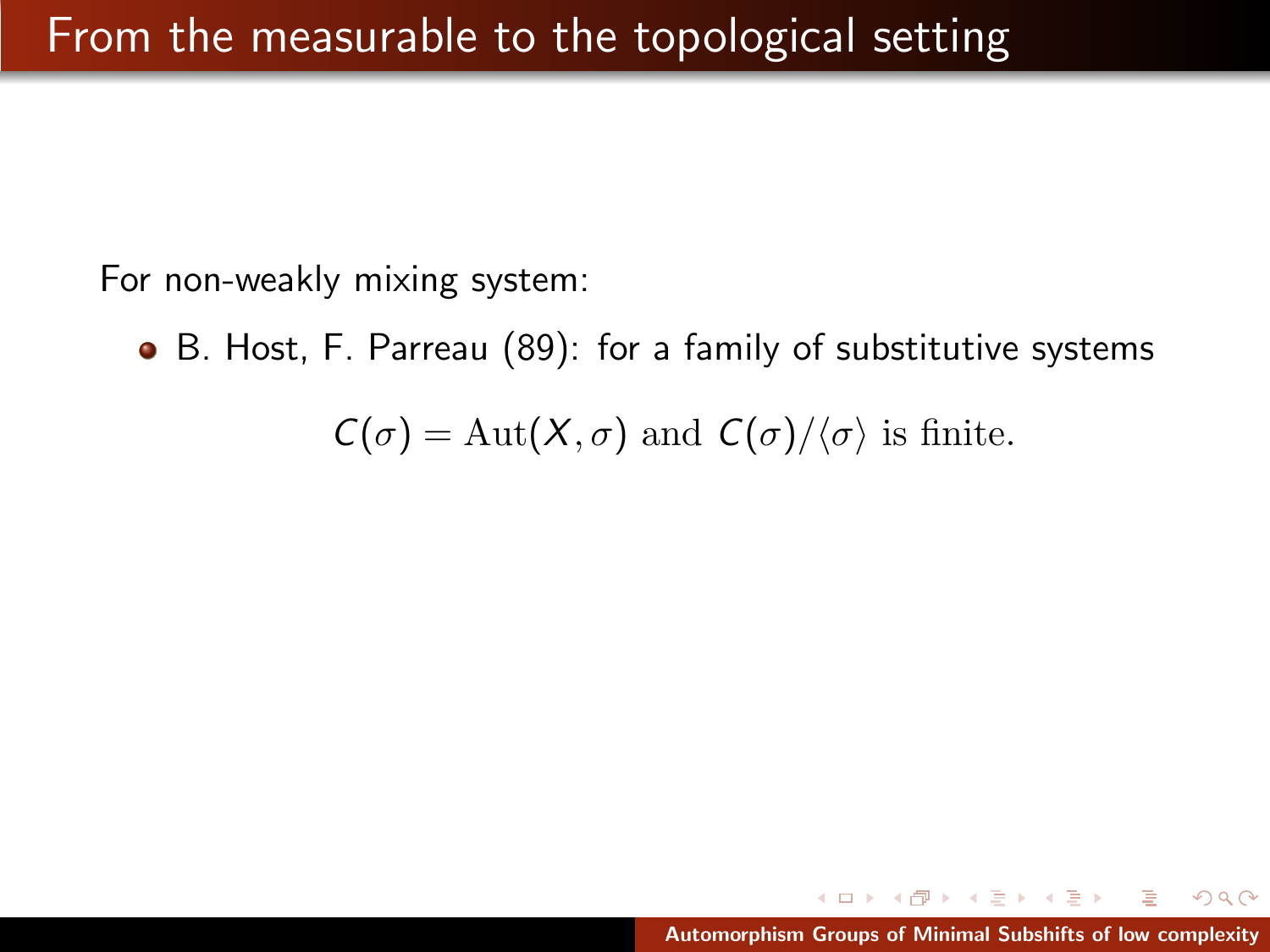For non-weakly mixing system:

B. Host, F. Parreau (89): for a family of substitutive systems

 $C(\sigma) = \text{Aut}(X,\sigma)$  and  $C(\sigma)/\langle \sigma \rangle$  is finite.

• M. Lemańczyk, M. Mentzen (89): any finite group can be realized as  $C(\sigma)/\langle \sigma \rangle$ .

メタメメ ミメメ ミメー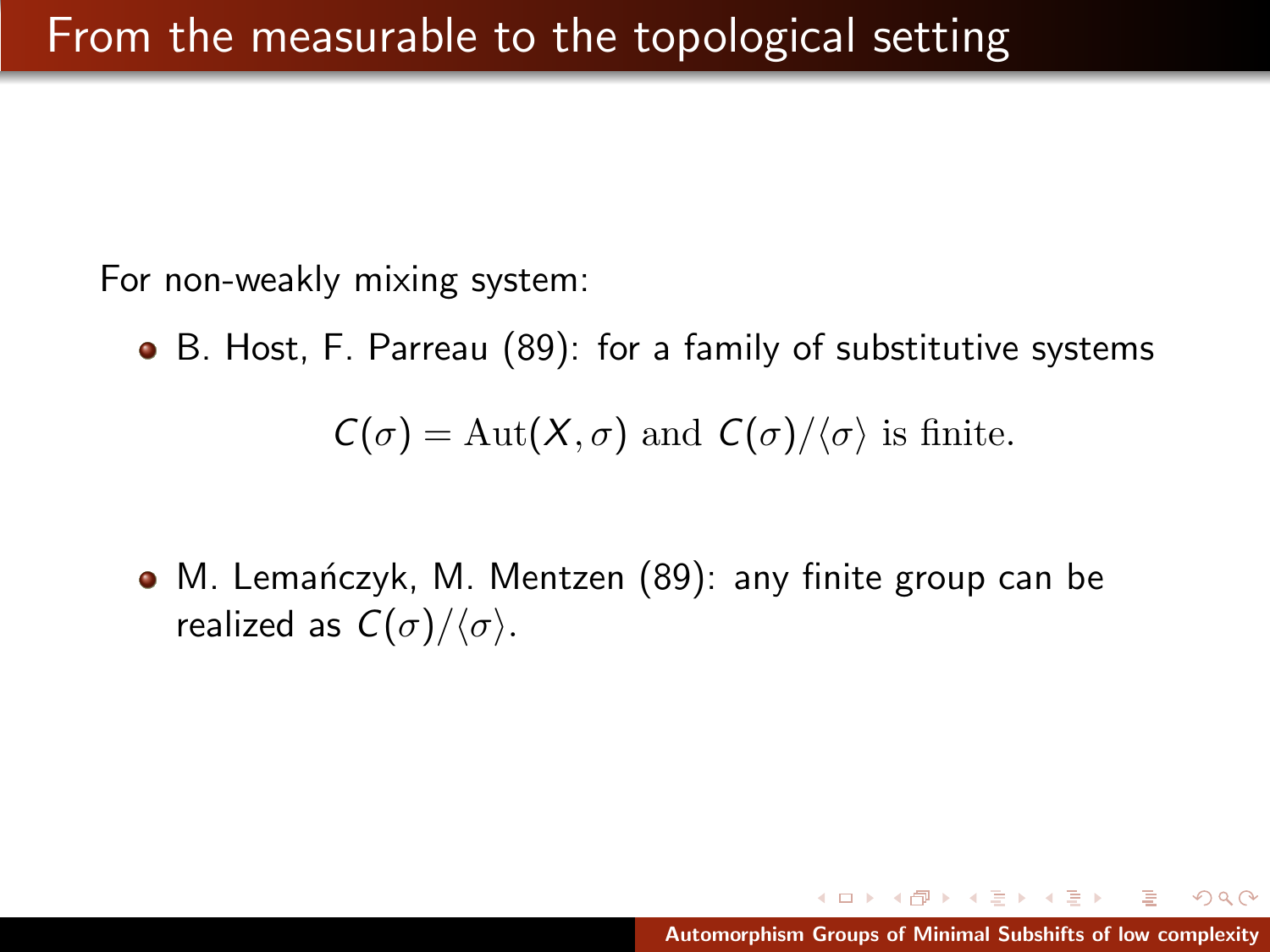御 ト マミ ト マミ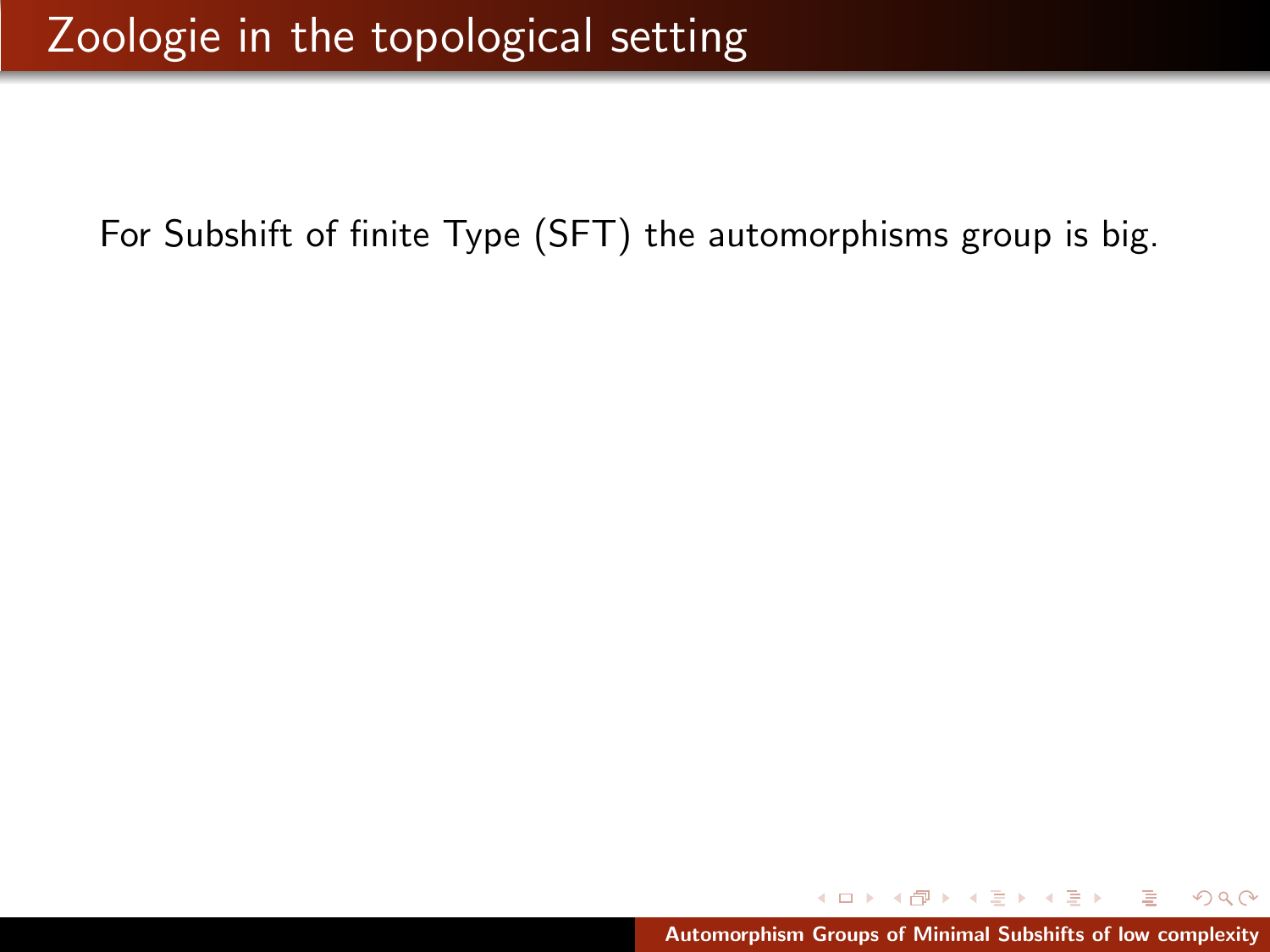Hedlund (69), Boyle, Lind & Rudolph (88): Let  $(X,\sigma)$  be an uncountable SFT. Then  $\text{Aut}(X,\sigma)$ 

Contains the direct sum of every countable collection of finite group.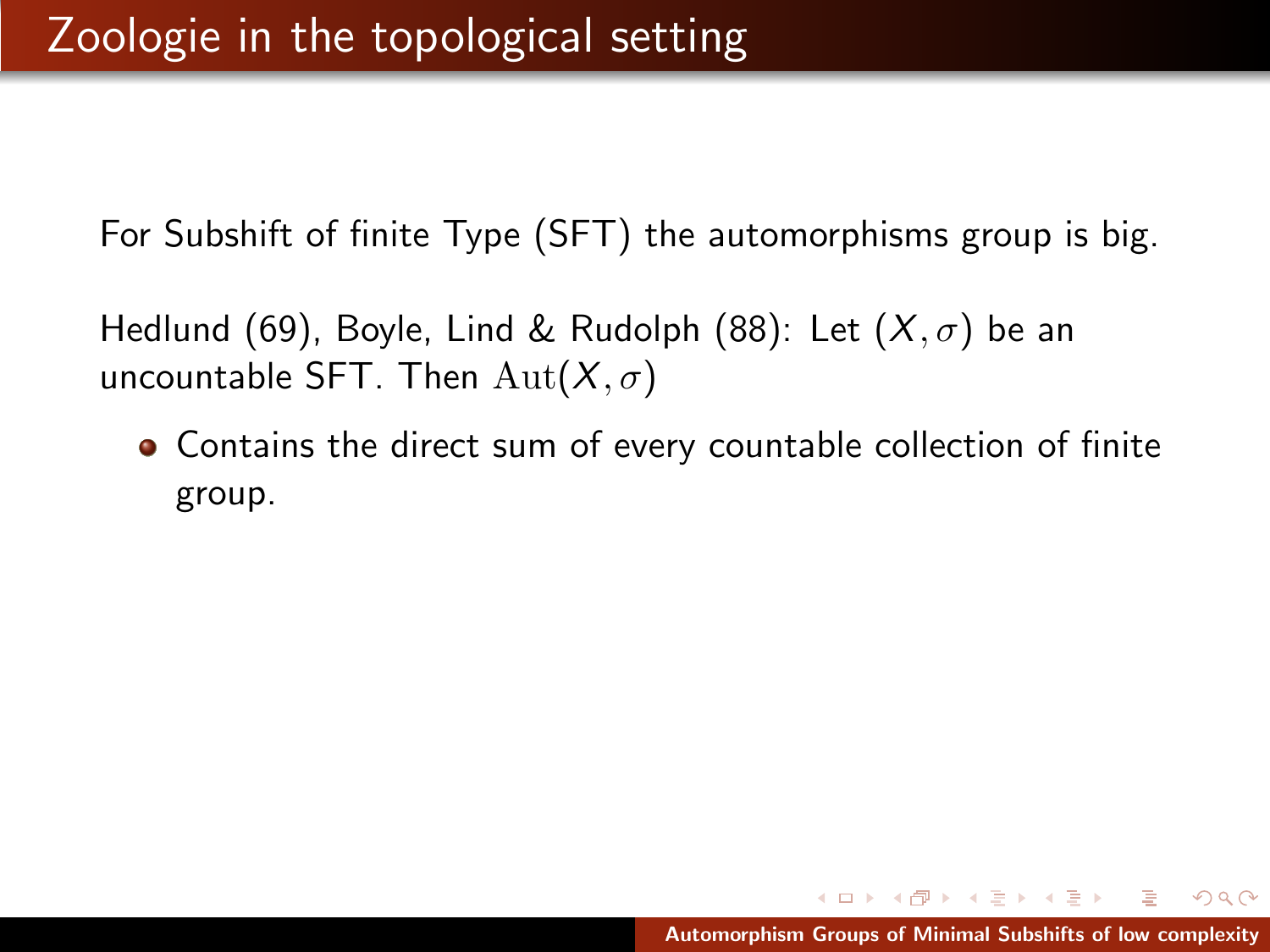Hedlund (69), Boyle, Lind & Rudolph (88): Let  $(X,\sigma)$  be an uncountable SFT. Then  $\text{Aut}(X,\sigma)$ 

- Contains the direct sum of every countable collection of finite group.
- Contains the free group on a countable number of generators.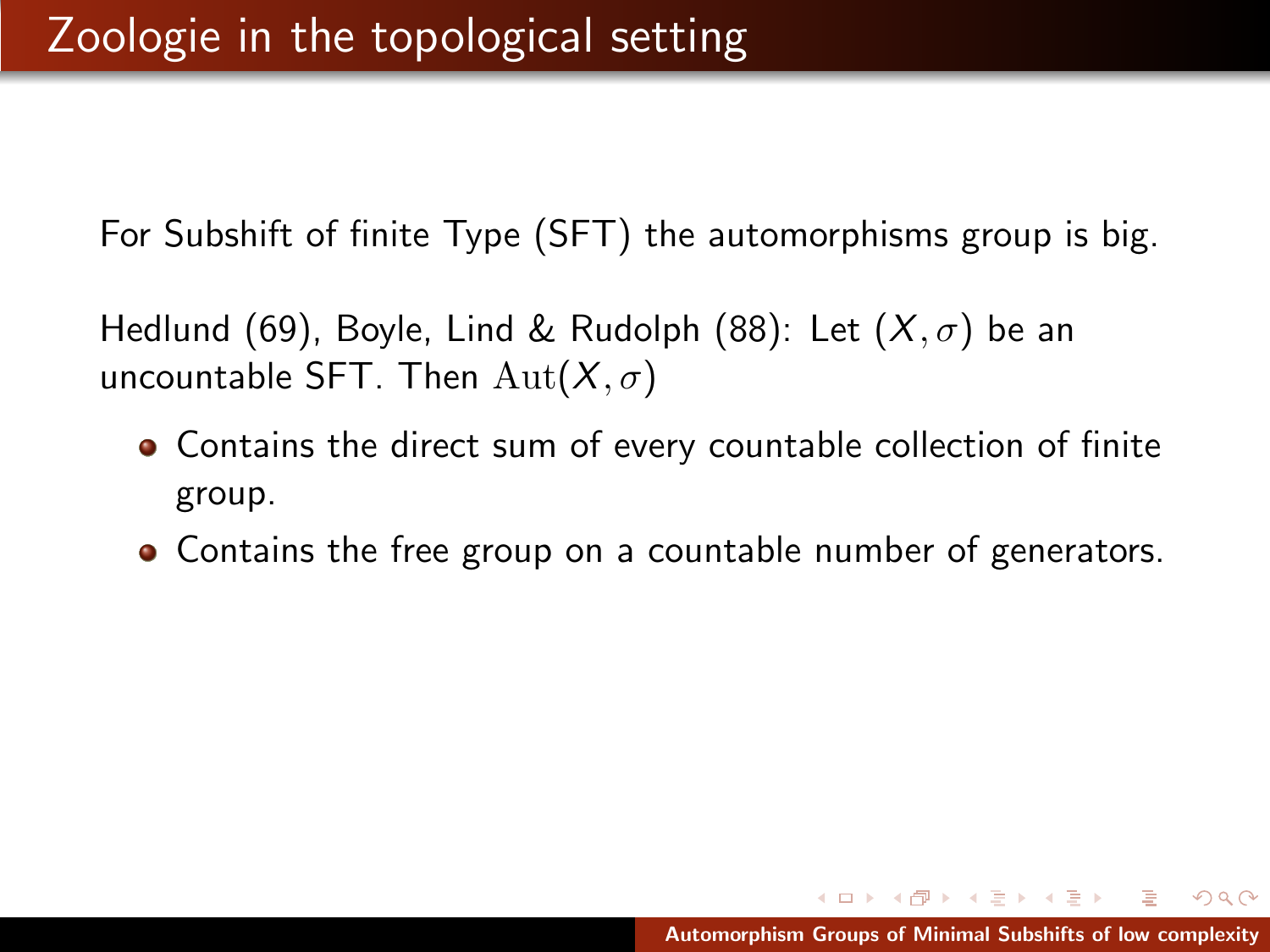Hedlund (69), Boyle, Lind & Rudolph (88): Let  $(X,\sigma)$  be an uncountable SFT. Then  $\text{Aut}(X,\sigma)$ 

- Contains the direct sum of every countable collection of finite group.
- Contains the free group on a countable number of generators.

In this case:

 $Aut(X,\sigma)$  is not finitely generated, not amenable.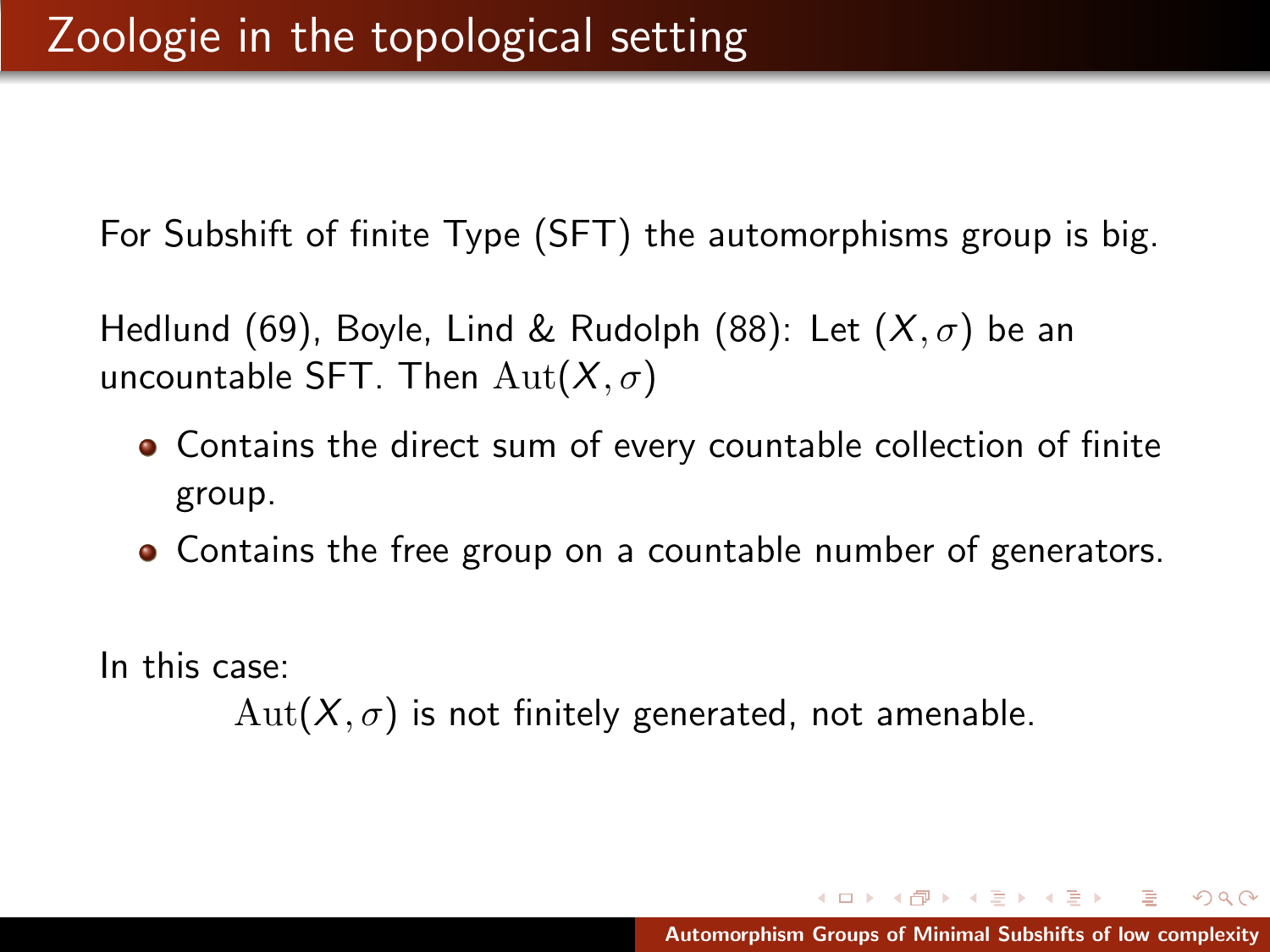# Zoologie, positive entropy

Hochman (2010): for  $(X, \sigma)$  positive entropy SFT, then  $Aut(X, \sigma)$ contains every finite group.

 $\leftarrow$   $\Box$ 

K 御 ▶ K 唐 ▶ K 唐 ▶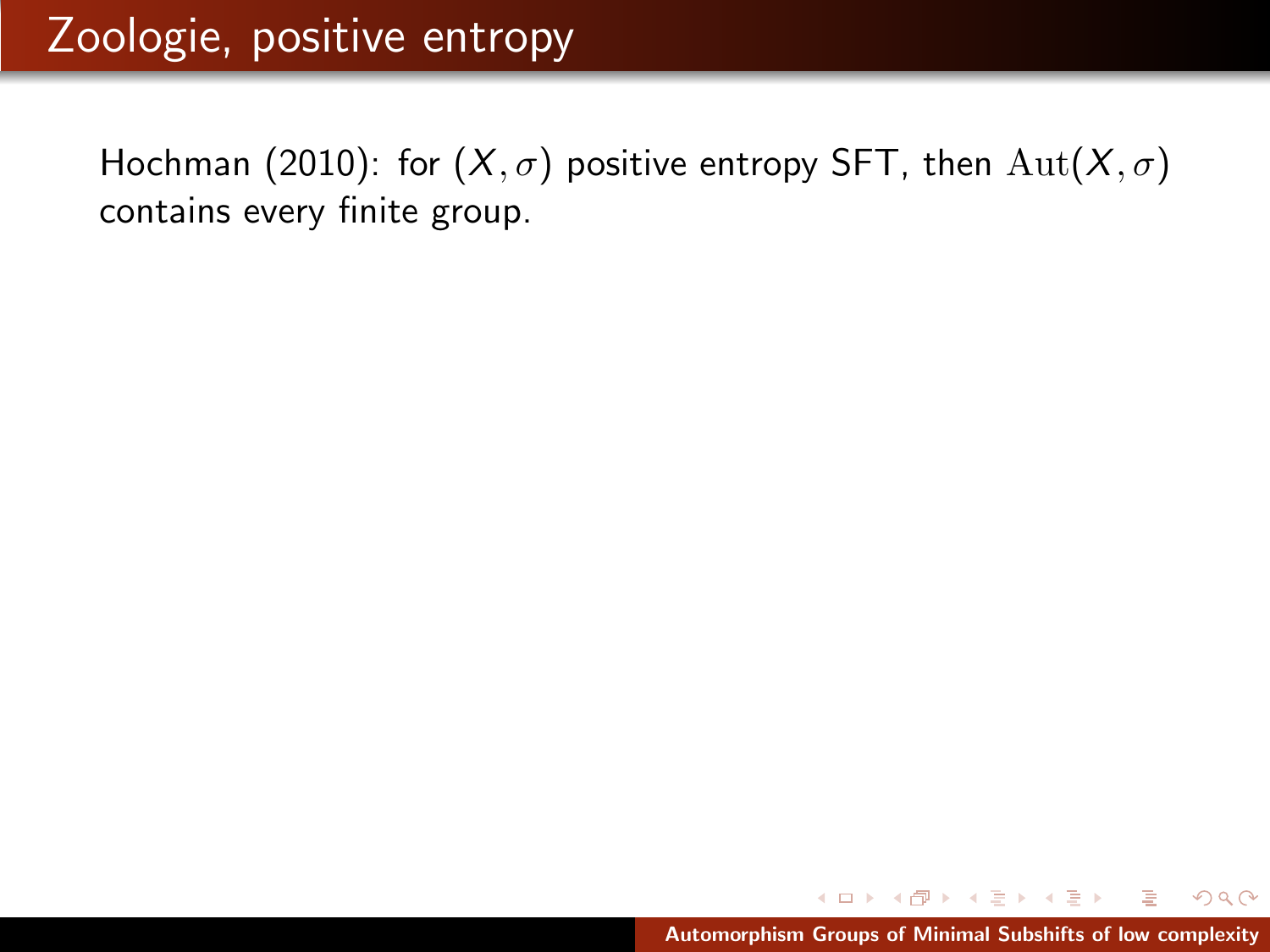# Zoologie, positive entropy

Hochman (2010): for  $(X, \sigma)$  positive entropy SFT, then  $\text{Aut}(X, \sigma)$ contains every finite group.

# Proposition (DDMP)

There exists a minimal positive entropy subshift  $(X,\sigma)$  such that

 $Aut(X,\sigma) = \langle \sigma \rangle$ .

メタトメミトメミト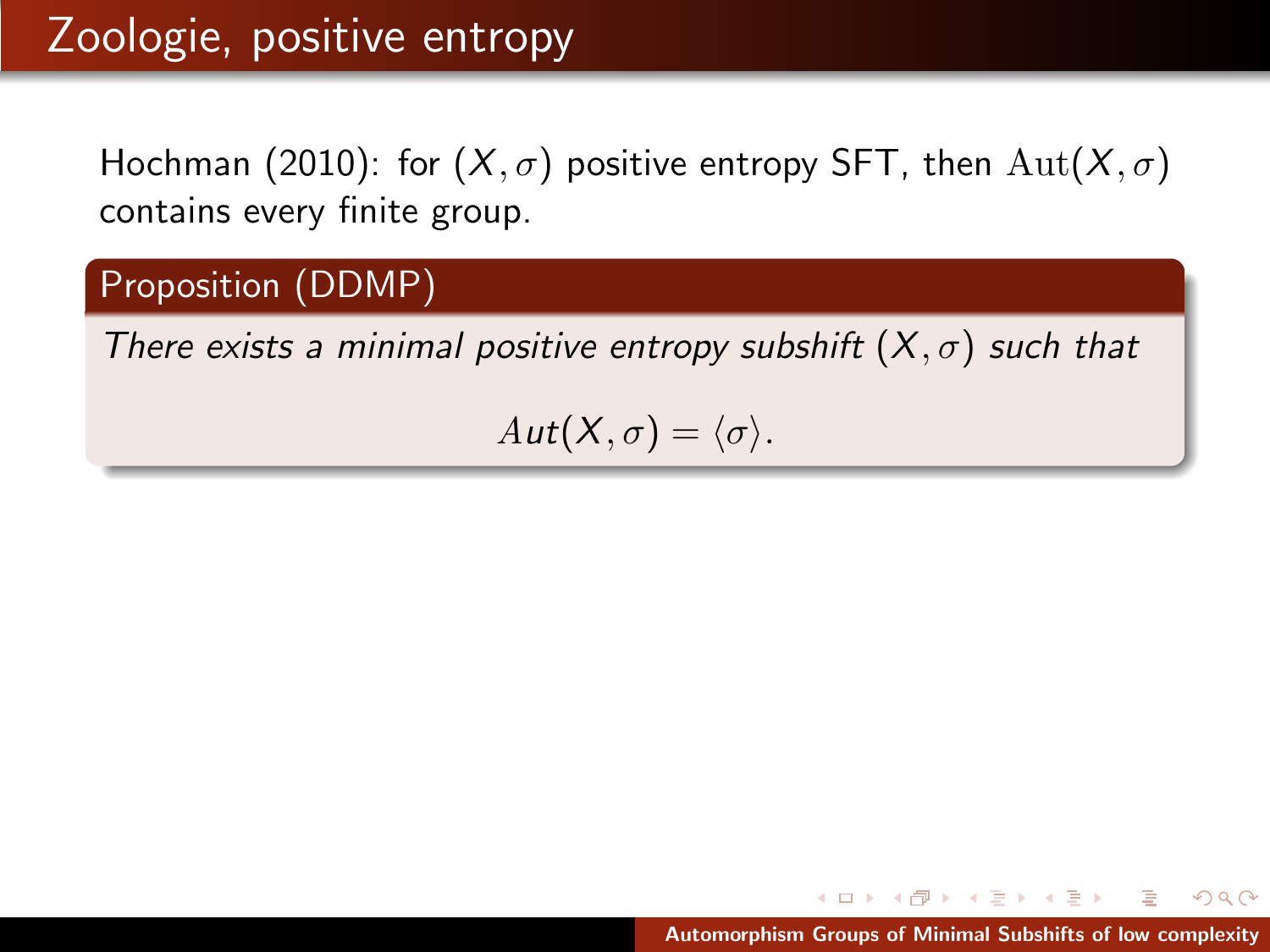Hochman (2010): for  $(X, \sigma)$  positive entropy SFT, then  $Aut(X, \sigma)$ contains every finite group.

# Proposition (DDMP)

There exists a minimal positive entropy subshift  $(X,\sigma)$  such that

 $Aut(X, \sigma) = \langle \sigma \rangle$ .

Notice this example is not weakly-mixing. Given by a Toeplitz sequence: *i.e.* a subshift  $\overline{\{\sigma^n(x) : n \in \mathbb{Z}\}}$  s.t. for any neighborhood  $U$  of  $x$ 

 ${n \in \mathbb{Z} : \sigma^{n}(x) \in U}$  contains a subgroup of  $\mathbb{Z}$ .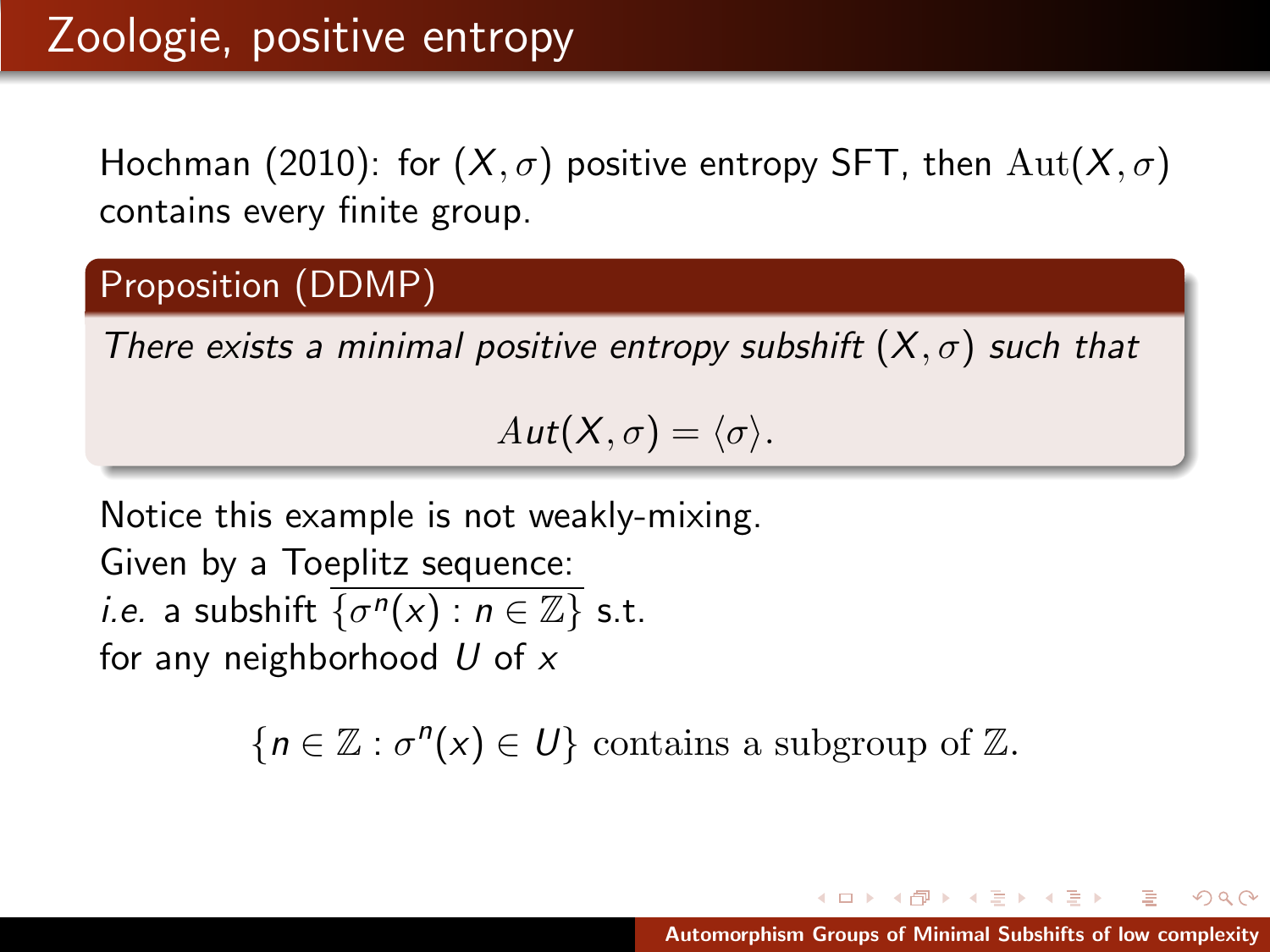### Lemma

Let  $(X, T)$  be a minimal aperiodic dynamical system. The action of  $Aut(X, T)$  on X

$$
Aut(X, T) \times X \rightarrow X
$$
  

$$
(\phi, x) \mapsto \phi(x),
$$

is free (the stabilizer of any point is trivial).

→ 御 > → 君 > → 君 >

 $2Q$ 

a mills.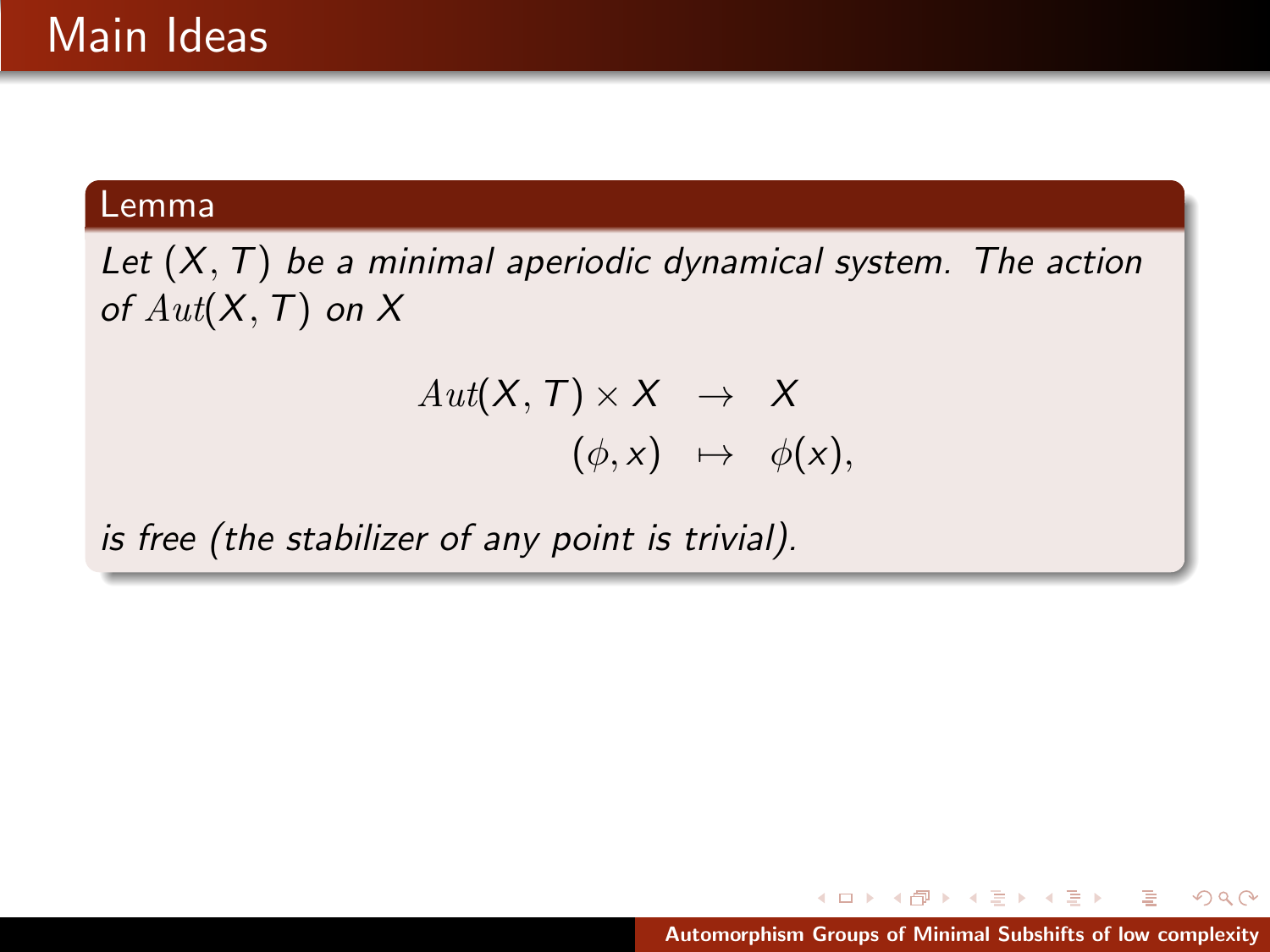#### Lemma

Let  $(X, T)$  be a minimal aperiodic dynamical system. The action of  $Aut(X, T)$  on X

$$
\begin{array}{rcl} Aut(X,\,T)\times X & \to & X \\ (\phi, x) & \mapsto & \phi(x), \end{array}
$$

is free (the stabilizer of any point is trivial).

*Proof.* For any automorphism  $\phi$ , the set

$$
\{x; \phi(x) = x\}
$$

is closed and  $T$  invariant.

 $4.60 \times 4.75 \times 4.75$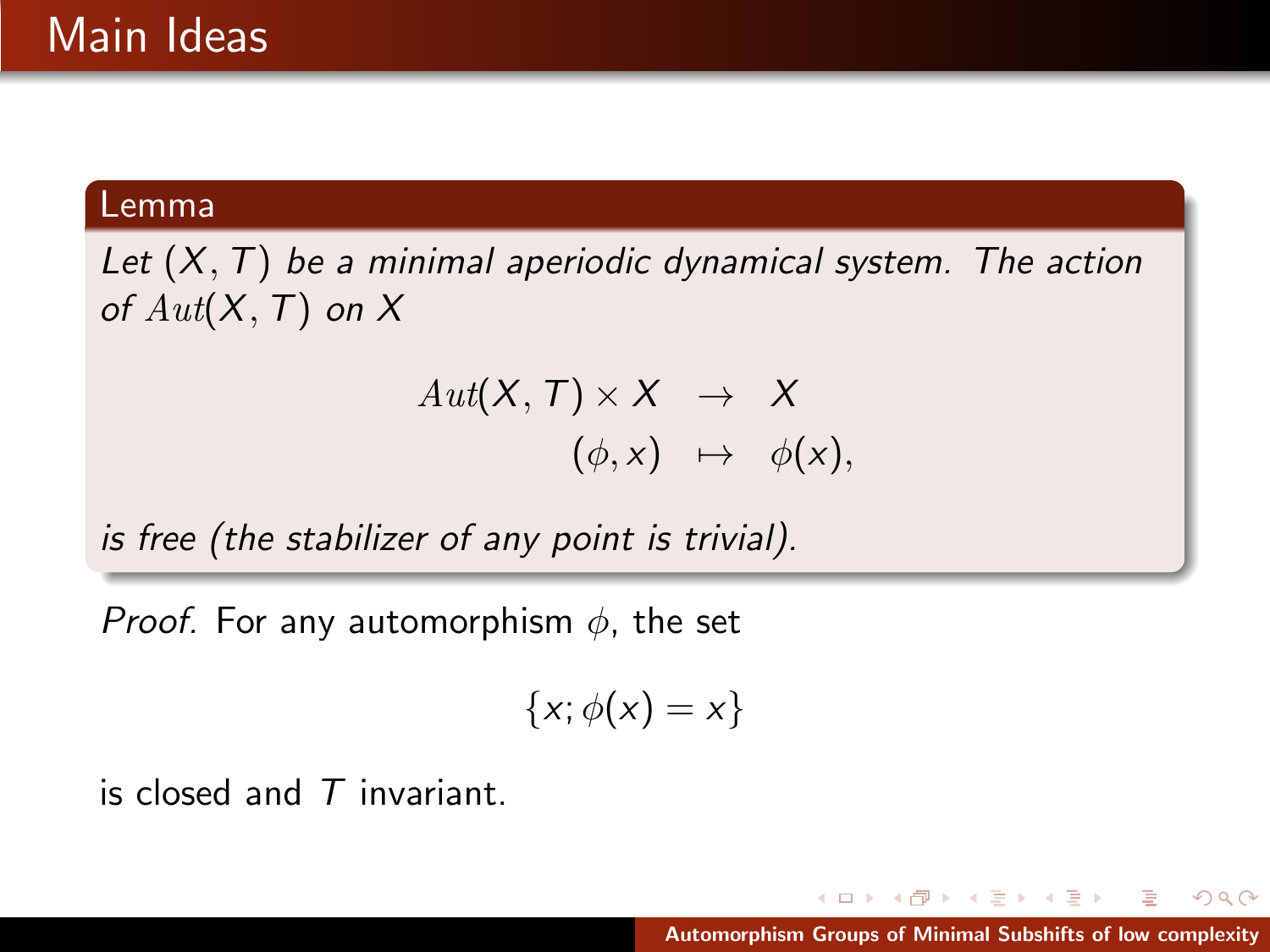Two orbits  $\mathrm{Orb}^{(1)}_{\mathcal{T}}$  and  $\mathrm{Orb}^{(2)}_{\mathcal{T}}$  are asymptotic, if they contains asymptotic points, i.e.:  $\exists x \in \mathrm{Orb}^{(1)}_{\mathcal{T}}, y \in \mathrm{Orb}^{(2)}_{\mathcal{T}}$  s.t.

$$
\lim_{n\to+\infty} \mathrm{dist}(T^n(x),T^n(y))=0.
$$

Any infinite subshift admits asymptotic orbits.

K 御 ▶ K 唐 ▶ K 唐 ▶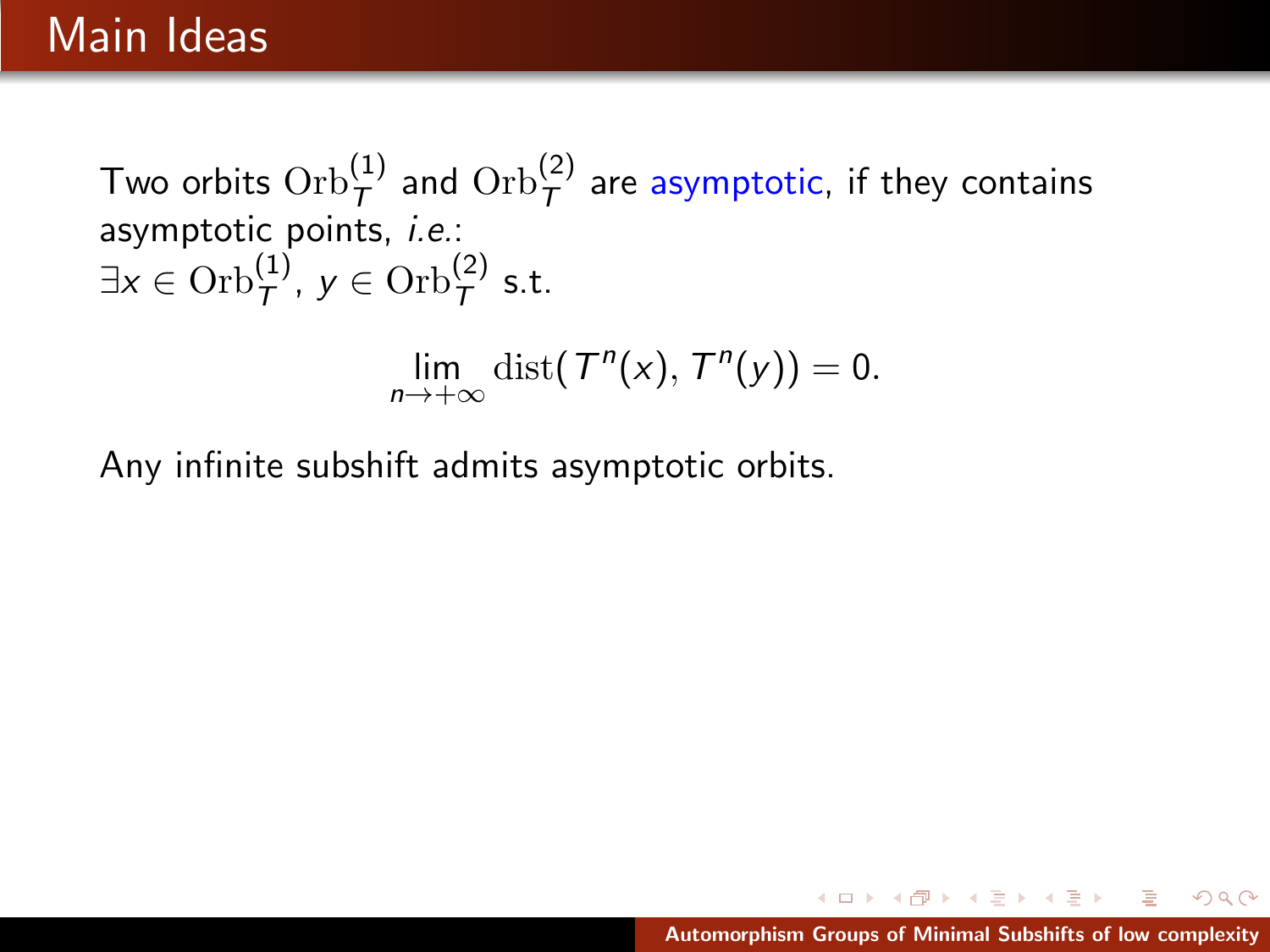Two orbits  $\mathrm{Orb}^{(1)}_{\mathcal{T}}$  and  $\mathrm{Orb}^{(2)}_{\mathcal{T}}$  are asymptotic, if they contains asymptotic points, i.e.:  $\exists x \in \mathrm{Orb}^{(1)}_{\mathcal{T}}, y \in \mathrm{Orb}^{(2)}_{\mathcal{T}}$  s.t.

$$
\lim_{n\to+\infty} \mathrm{dist}(T^n(x),T^n(y))=0.
$$

Any infinite subshift admits asymptotic orbits.

• This defines an equivalence relation.

 $AB = 4B + 4B$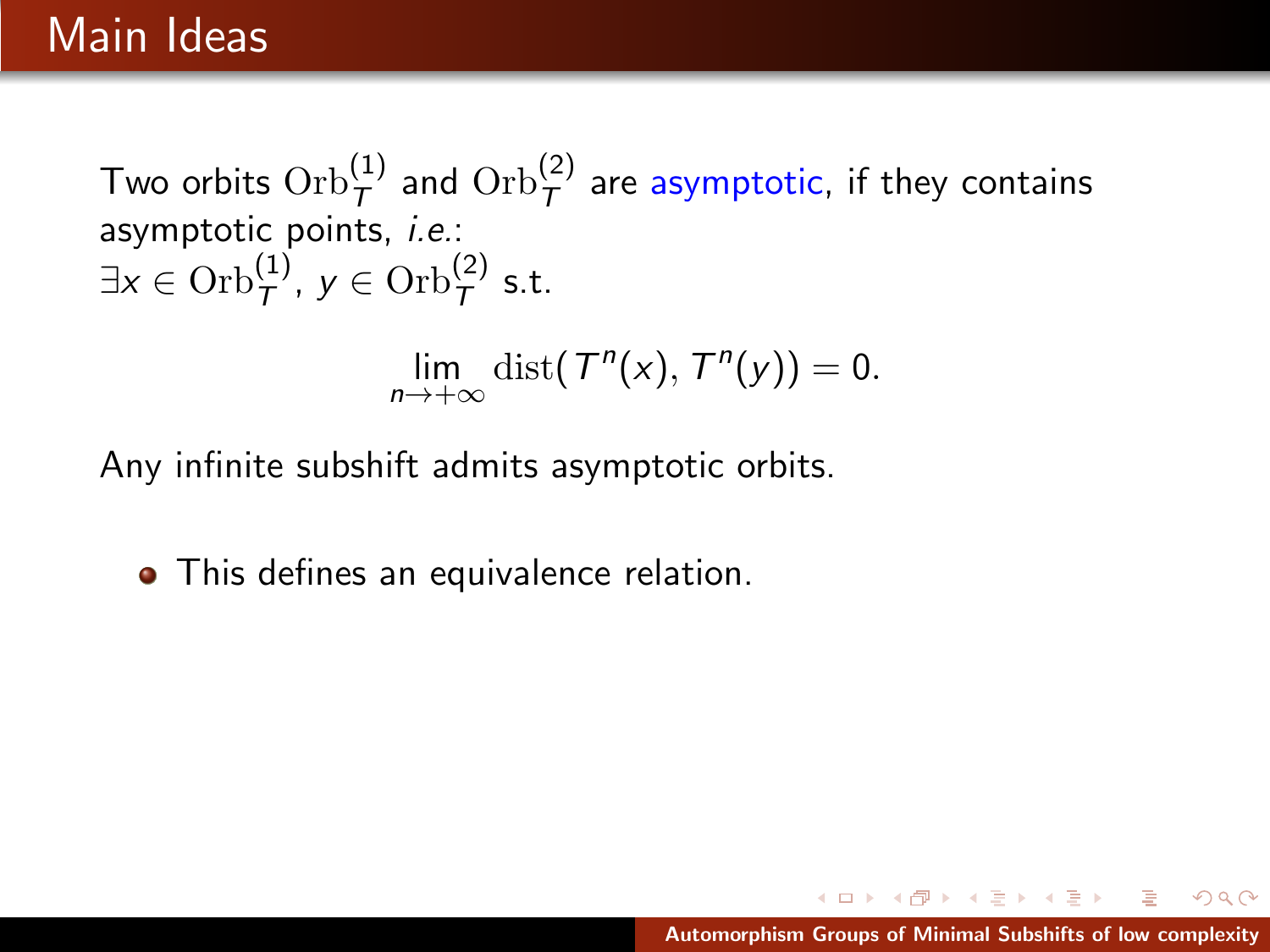Two orbits  $\mathrm{Orb}^{(1)}_{\mathcal{T}}$  and  $\mathrm{Orb}^{(2)}_{\mathcal{T}}$  are asymptotic, if they contains asymptotic points, i.e.:  $\exists x \in \mathrm{Orb}^{(1)}_{\mathcal{T}}, y \in \mathrm{Orb}^{(2)}_{\mathcal{T}}$  s.t.

$$
\lim_{n\to+\infty} \mathrm{dist}(T^n(x),T^n(y))=0.
$$

Any infinite subshift admits asymptotic orbits.

- This defines an equivalence relation.
- Any automorphism  $\phi$  maps asymptotic orbits to asymptotic orbits.

 $\left\{ \bigoplus_{i=1}^{n} \mathbb{P} \left[ \bigoplus_{i=1}^{n} \mathbb{P} \left[ \bigoplus_{i=1}^{n} \mathbb{P} \left[ \bigoplus_{i=1}^{n} \mathbb{P} \left[ \bigoplus_{i=1}^{n} \mathbb{P} \left[ \bigoplus_{i=1}^{n} \mathbb{P} \left[ \bigoplus_{i=1}^{n} \mathbb{P} \left[ \bigoplus_{i=1}^{n} \mathbb{P} \left[ \bigoplus_{i=1}^{n} \mathbb{P} \left[ \bigoplus_{i=1}^{n} \mathbb{P} \left[ \bigoplus_{i$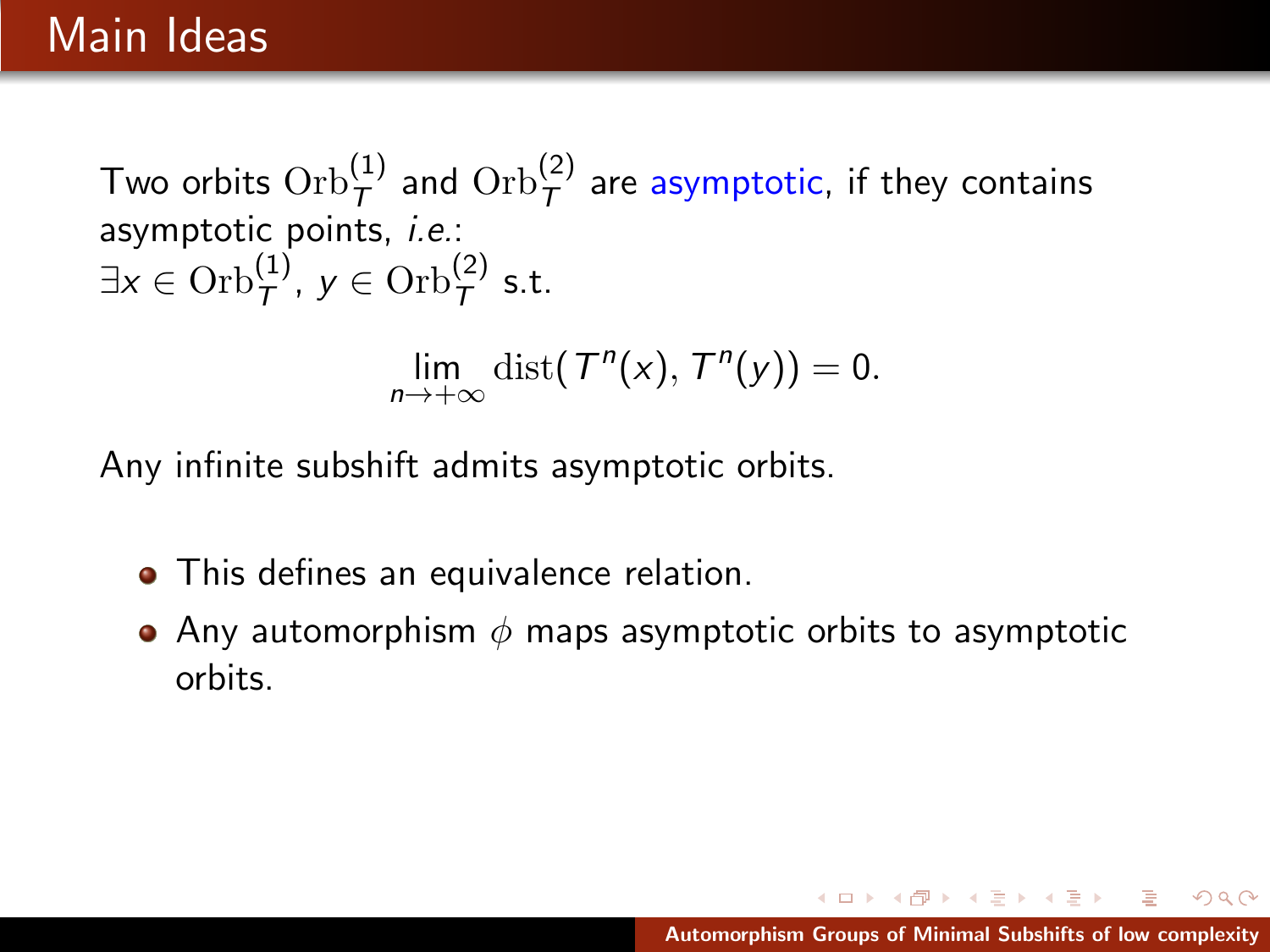Two orbits  $\mathrm{Orb}^{(1)}_{\mathcal{T}}$  and  $\mathrm{Orb}^{(2)}_{\mathcal{T}}$  are asymptotic, if they contains asymptotic points, i.e.:  $\exists x \in \mathrm{Orb}^{(1)}_{\mathcal{T}}, y \in \mathrm{Orb}^{(2)}_{\mathcal{T}}$  s.t.

$$
\lim_{n\to+\infty} \mathrm{dist}(T^n(x),T^n(y))=0.
$$

Any infinite subshift admits asymptotic orbits.

- This defines an equivalence relation.
- Any automorphism  $\phi$  maps asymptotic orbits to asymptotic orbits.
- Any automorphism  $\phi$  induces a permutation on the collection of asymptotic class of orbits.

メタトメミトメミト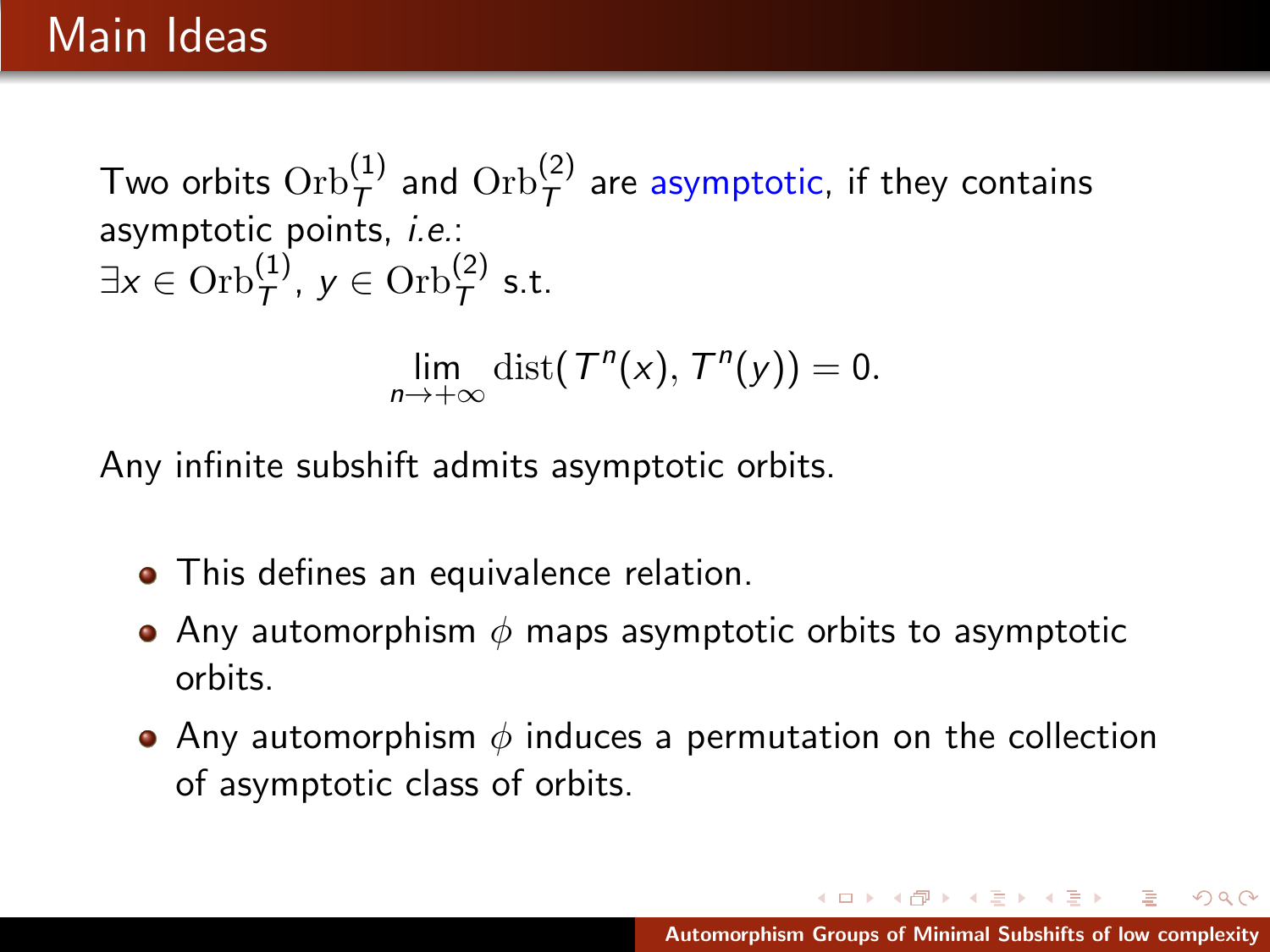For a minimal t.d.s.  $(X, T)$ , with two asymptotic orbits, we have

$$
\{1\} \longrightarrow \langle T \rangle \longrightarrow \text{Aut}(X,T) \stackrel{j}{\longrightarrow} \text{Per } \mathcal{O},
$$

where :

- $\bullet$   $\circ$  denote the collection of non trivial asymptotic class of orbits.
- $\bullet$  Per  $\circ$  denotes the set of permutations on this set.

 $\leftarrow$   $\Box$ 

メタト メミト メミト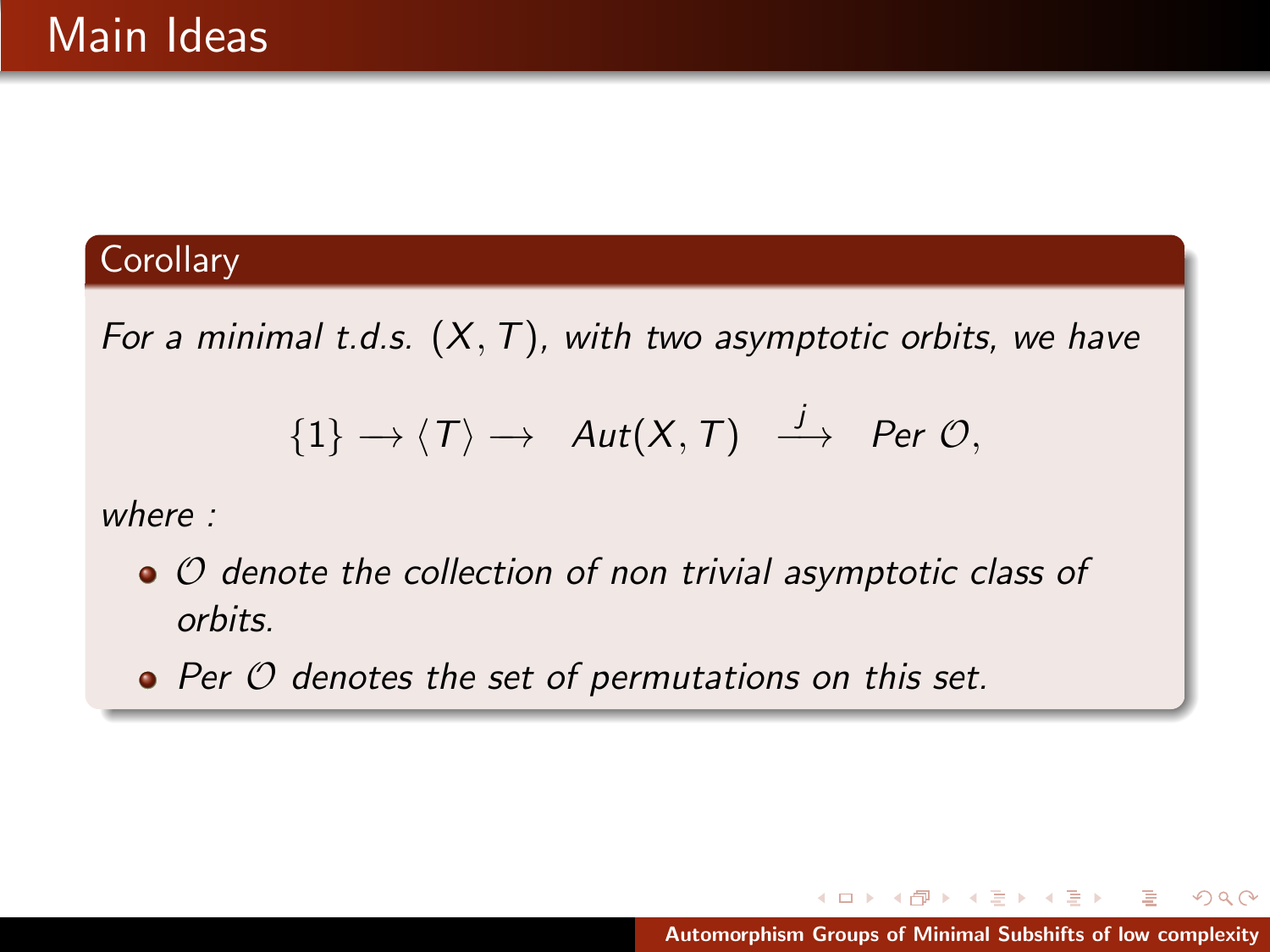For a minimal t.d.s.  $(X, T)$ , with two asymptotic orbits, we have

$$
\{1\} \longrightarrow \langle T \rangle \longrightarrow \text{Aut}(X,T) \stackrel{j}{\longrightarrow} \text{Per } \mathcal{O},
$$

where :

- $\bullet$   $\circ$  denote the collection of non trivial asymptotic class of orbits.
- $\bullet$  Per  $\circ$  denotes the set of permutations on this set.

 $j(\phi)$  has a fixed point  $\Leftrightarrow \phi \in \langle T \rangle$ 

メ御 トメ ミト メモト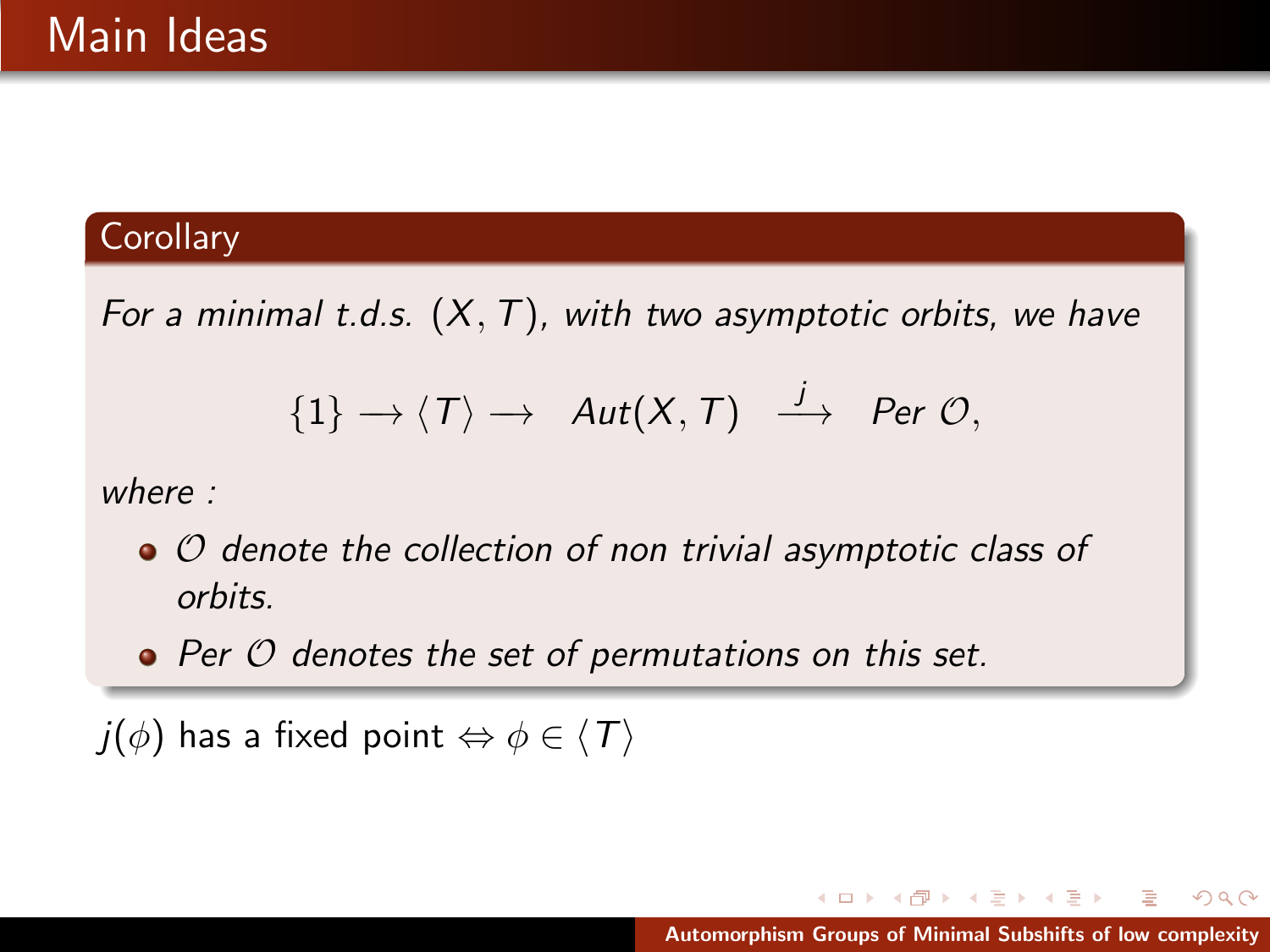For a minimal t.d.s.  $(X, T)$ , with two asymptotic orbits, we have

$$
\{1\} \longrightarrow \langle T \rangle \longrightarrow \text{Aut}(X,T) \stackrel{j}{\longrightarrow} \text{Per } \mathcal{O},
$$

where :

- $\bullet$   $\circ$  denote the collection of non trivial asymptotic class of orbits.
- $\bullet$  Per  $\circ$  denotes the set of permutations on this set.

If  $\sharp \mathcal{O} = 1$ , then  $Aut(X, T) = \langle T \rangle$ . e.g. for Sturmian sequences

K 御 ▶ K 唐 ▶ K 唐 ▶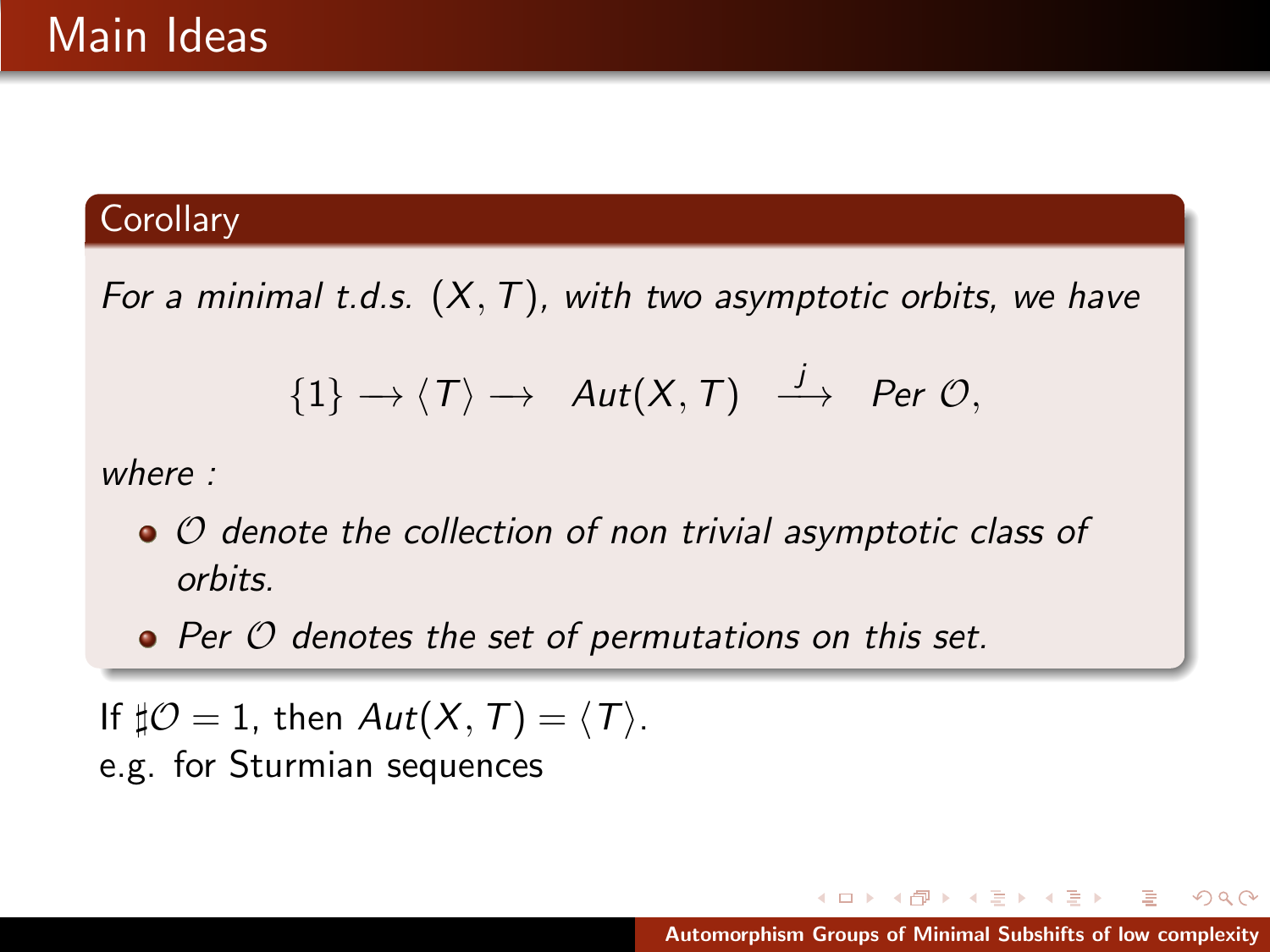For a minimal t.d.s.  $(X, T)$ , with two asymptotic orbits, we have

$$
\{1\} \longrightarrow \langle T \rangle \longrightarrow \text{Aut}(X,T) \stackrel{j}{\longrightarrow} \text{Per } \mathcal{O},
$$

where :

- $\bullet$   $\circ$  denote the collection of non trivial asymptotic class of orbits.
- $\bullet$  Per  $\circ$  denotes the set of permutations on this set.

If  $\sharp \mathcal{O} < +\infty$ , then  $\sharp Aut(X, T)/\langle T \rangle$  divides  $\sharp \mathcal{O}$ .

メタメメ ミメメ ミメ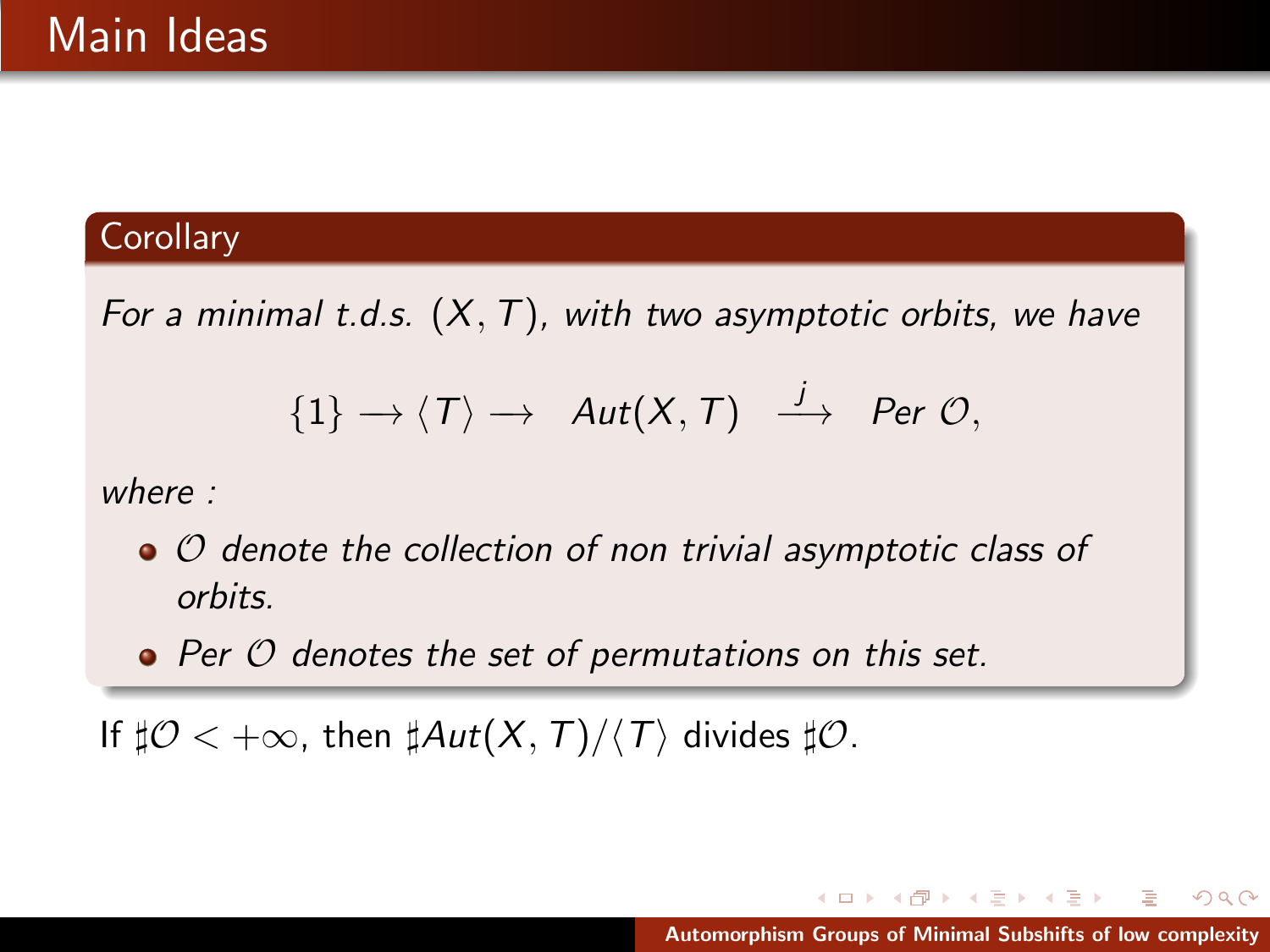### Proposition

Let  $(X, \sigma)$  be a subshift with lim inf<sub>n</sub>  $p_X(n)/n < \infty$ . Then there is a finite number of asymptotic pair, i.e.

 $\sharp \mathcal{O} < +\infty$ .

イロト イ部 トイミト イヨト [Automorphism Groups of Minimal Subshifts of low complexity](#page-0-0)

 $2Q$ 

в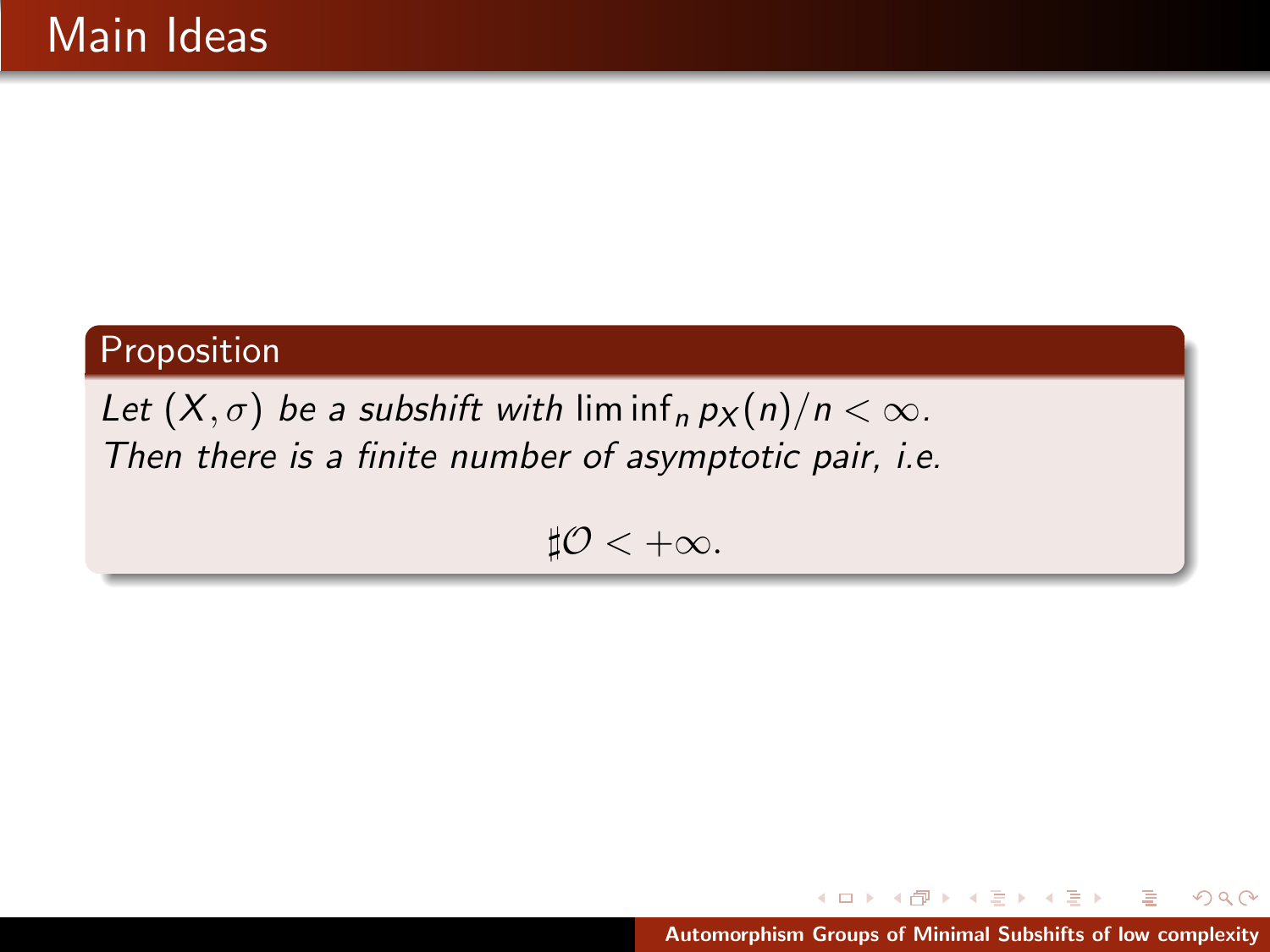In the same way:  $x, y \in X$  are proximal if

$$
\liminf_n dist(T^n x, T^n y) = 0.
$$

 $\phi \in \text{Aut}(X, T)$  maps proximal points to proximal points.

メタトメミトメミト

 $2Q$ 

a mills.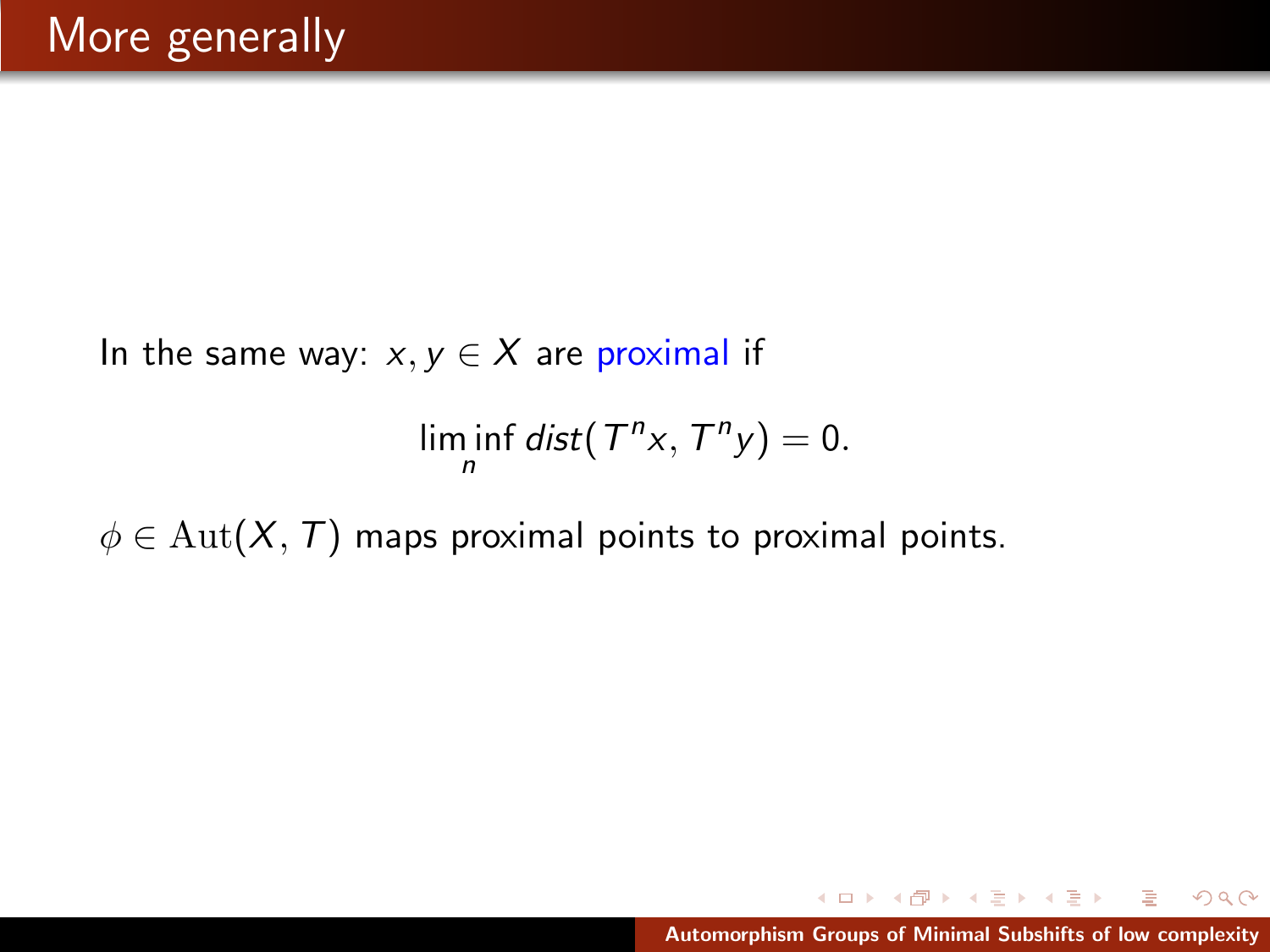Commutator in a group  $G \colon [g,h] = ghg^{-1}h^{-1}$ 

$$
G_0 = G, \quad G_j = [G_{j-1}, G] = \langle [a, b]; a \in G_{j-1}, b \in G \rangle.
$$

E

 $299$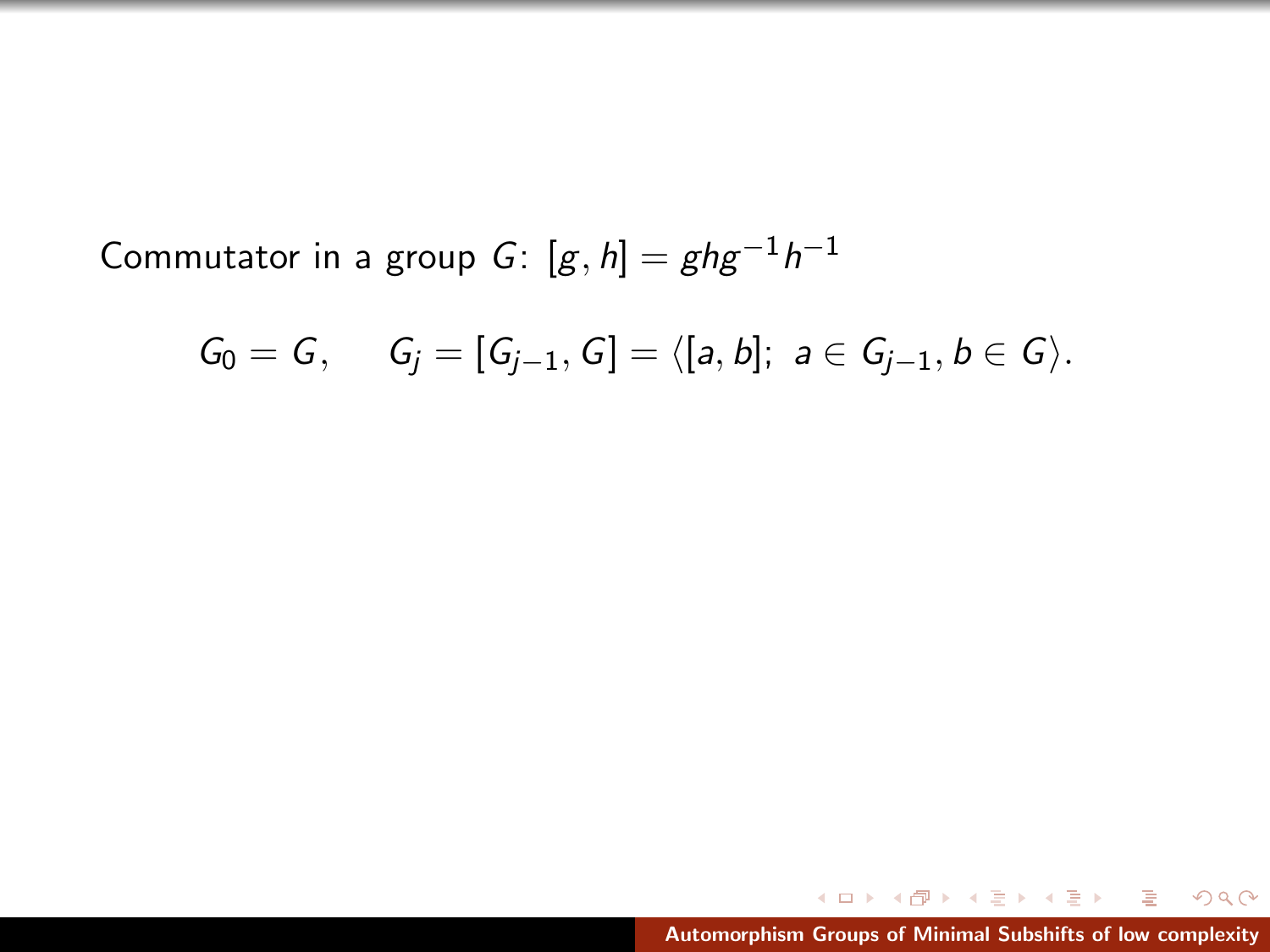Commutator in a group  $G \colon [g,h] = ghg^{-1}h^{-1}$ 

$$
G_0 = G, \quad G_j = [G_{j-1}, G] = \langle [a, b]; a \in G_{j-1}, b \in G \rangle.
$$

A group G is d-step nilpotent if  $G_d = \{e\}.$ 

**Example.** If  $d = 1$ , G is Abelian.

 $\Omega$ 

遥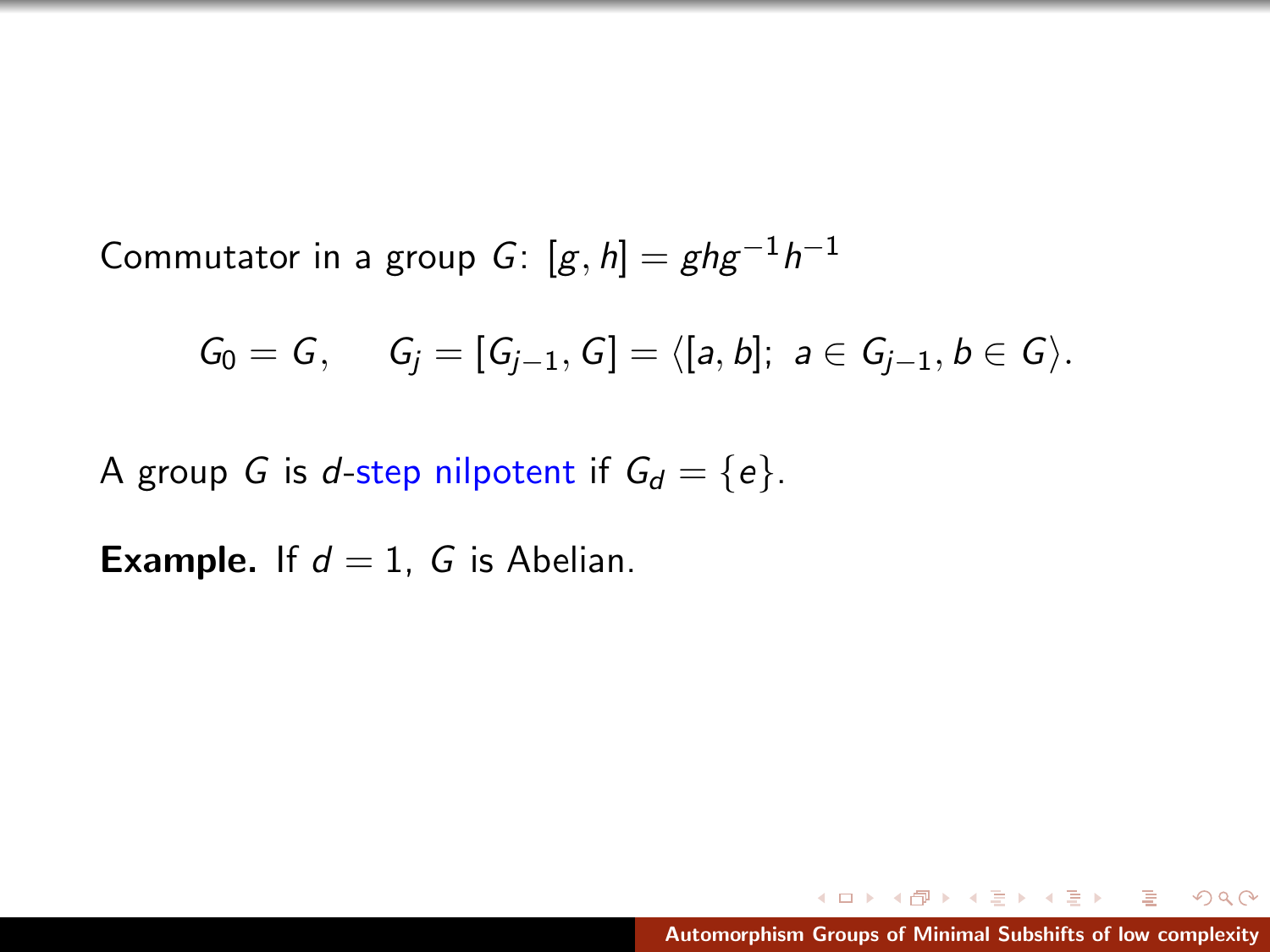G a d-step nilpotent Lie group.  $Γ ⊂ G$  a lattice. Any minimal translation  $L_g$  in  $G/\Gamma$  is a nil translation.

メ御 メメ ミメメ ミメ

 $\Omega$ 

a mills.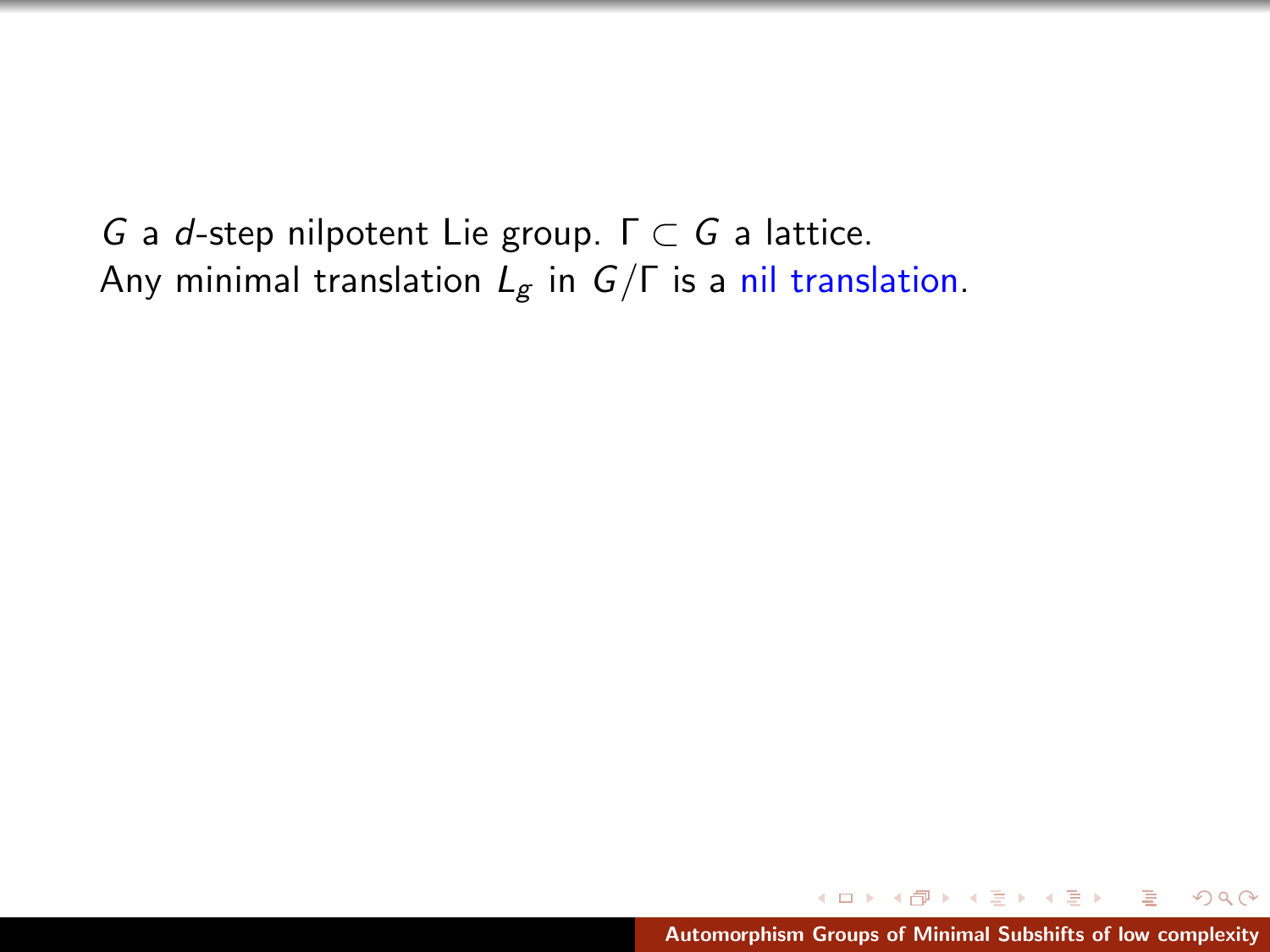G a d-step nilpotent Lie group.  $\Gamma \subset G$  a lattice. Any minimal translation  $L_g$  in  $G/\Gamma$  is a nil translation.

#### Theorem (DDMP)

If  $\pi \colon (X, T) \to \varprojlim_i (G_i/\Gamma_i, L_{g_i})$  is a proximal extension of an inverse limit of minimal d-nil translation, then  $Aut(X, T)$  is a d-step nilpotent group. Moreover,  $\hat{\pi}$ : Aut $(X, \mathcal{T}) \rightarrow Aut(\varprojlim_i (G_i/\Gamma_i, L_{g_i}))$  is injective.

しょうしょ ミュース ミュー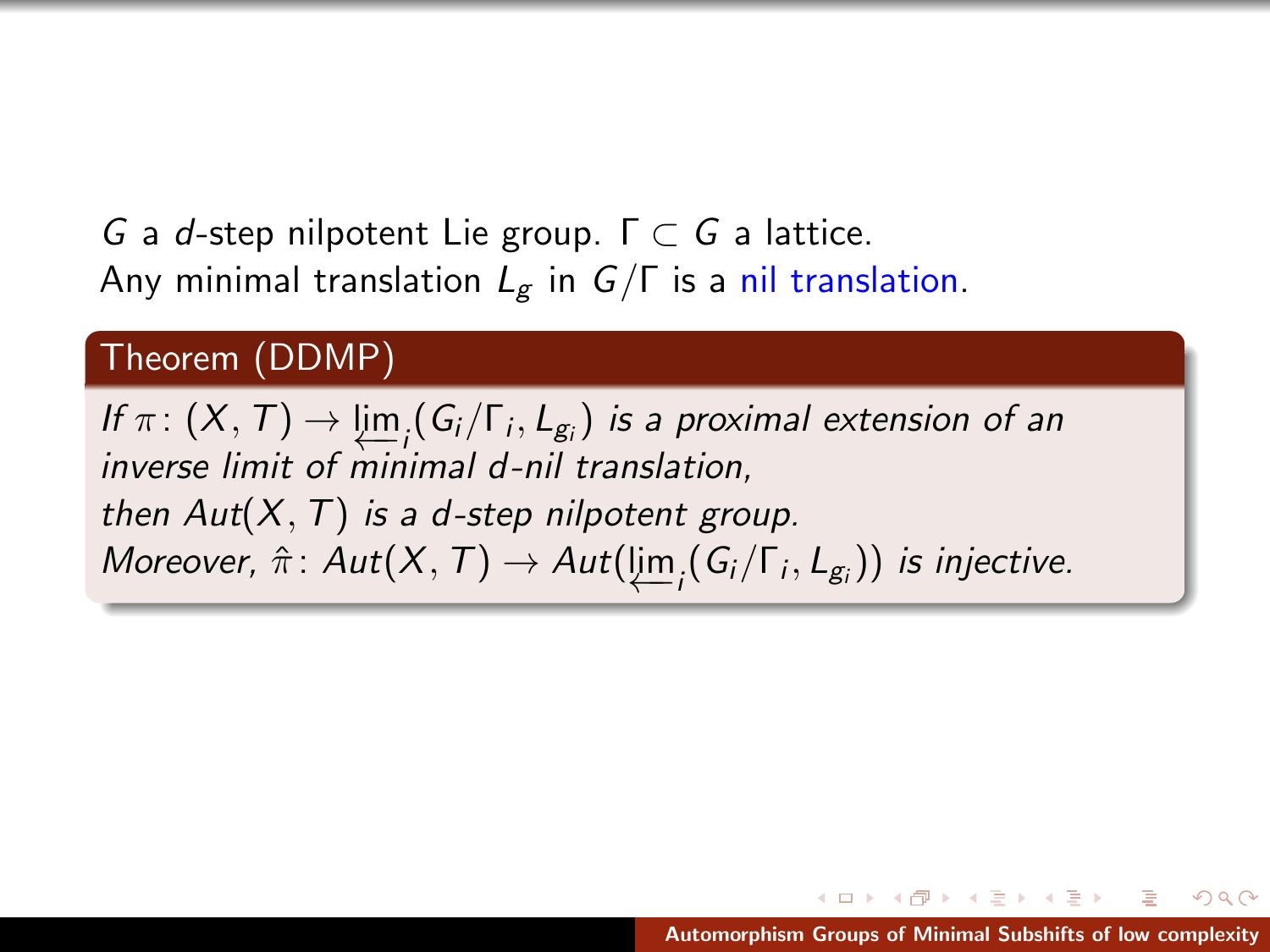If  $(X, T)$  is a minimal proximal extension of its maximal non trivial d-step nilfactor  $(X_d, T_d)$ . Then Aut $(X, T)$  embeds into Aut( $X_d$ ,  $T_d$ ), and Aut( $X$ , T) is a d-step nilpotent group.

Example. Toeplitz subshifts are proximal extension of their maximal equicontinuous factor  $(d = 1)$ .

Their automorphism group is Abelian.

メタトメミトメミト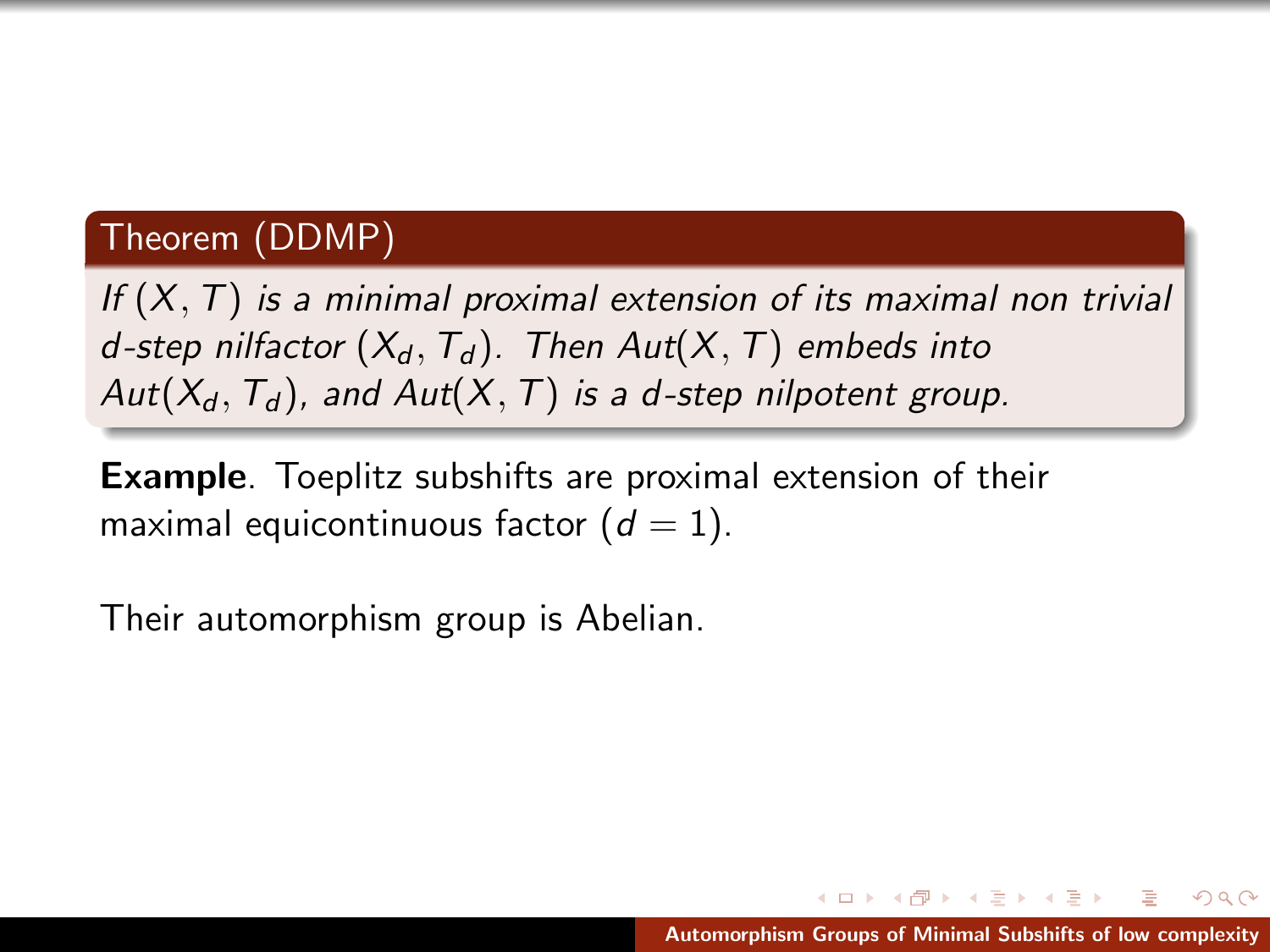Given a countable group G. Does it exists a minimal subshift such that  $\text{Aut}(X,\sigma)/\langle \sigma \rangle$  is isomorphic to G ?

メ御 トメ ミトメ ミト

 $2Q$ 

a mills.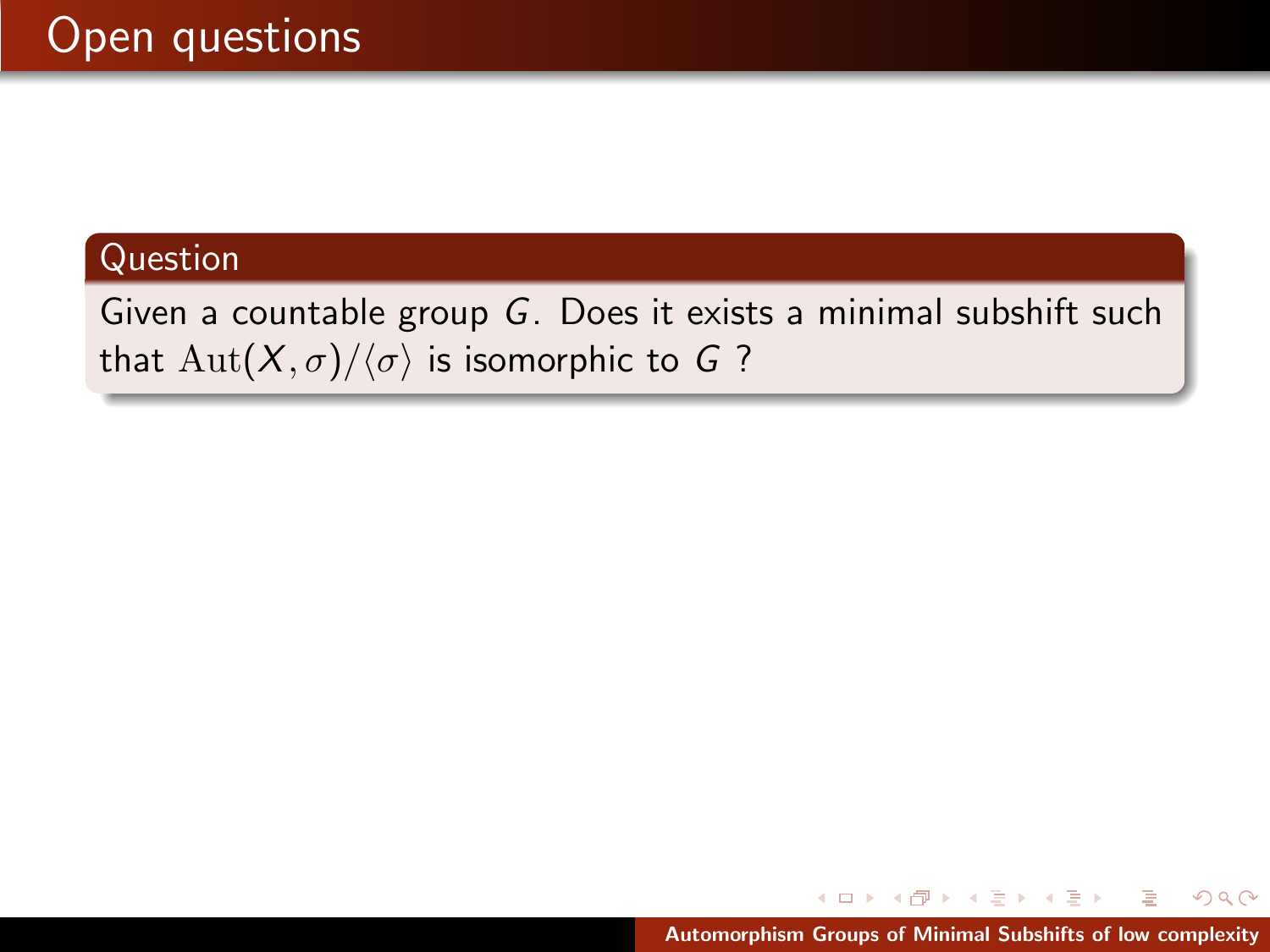Given a countable group G. Does it exists a minimal subshift such that  $\text{Aut}(X,\sigma)/\langle \sigma \rangle$  is isomorphic to G ?

True for  $G$ : finite,  $\mathbb{Z}^d$ Salo: example  $\text{Aut}(X,\sigma)$  is Abelian not finitely generated

[Automorphism Groups of Minimal Subshifts of low complexity](#page-0-0)

母→ マミ→ マミ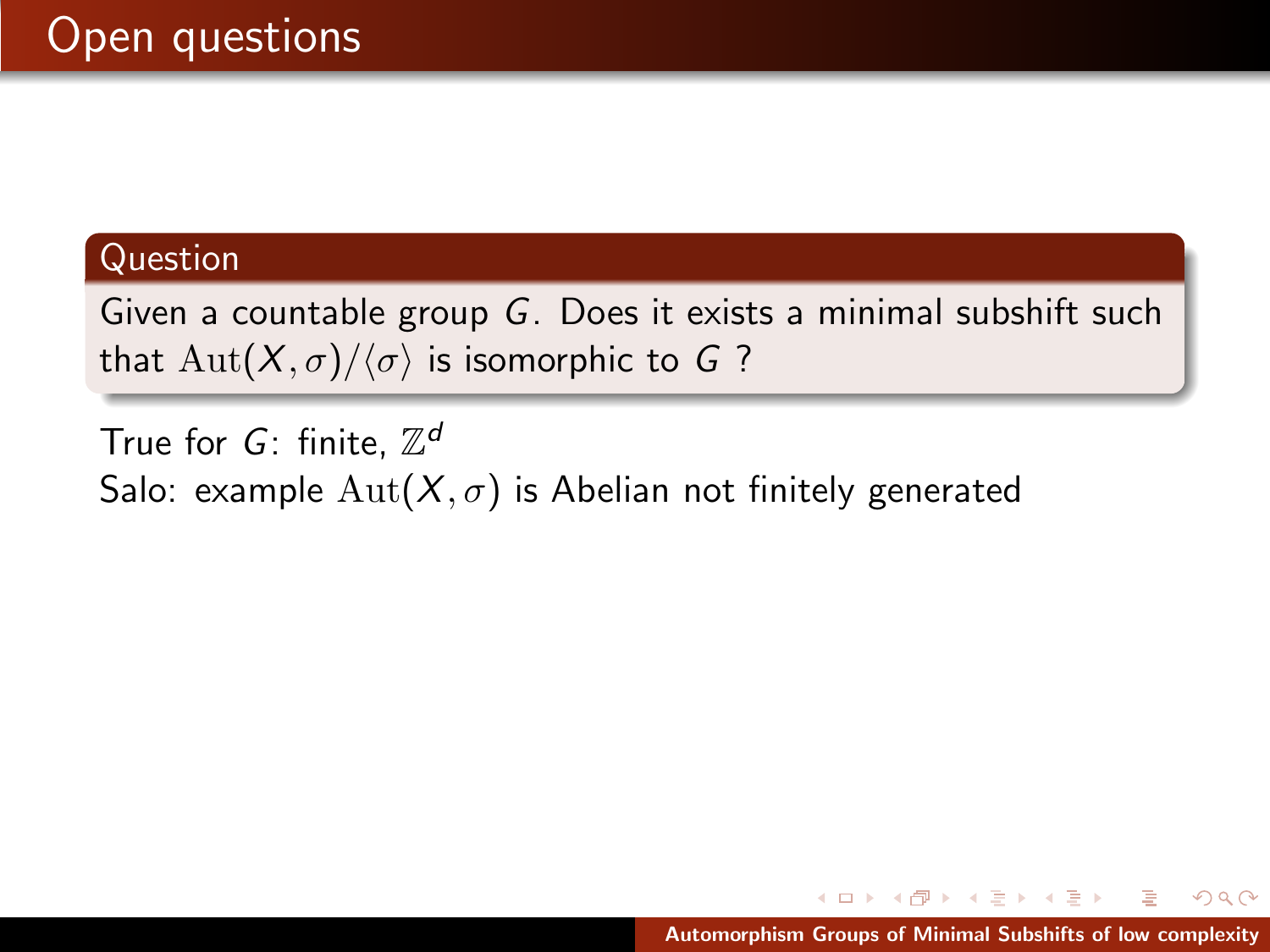Given a countable group G. Does it exists a minimal subshift such that  $\text{Aut}(X,\sigma)/\langle \sigma \rangle$  is isomorphic to G ?

True for  $G$ : finite,  $\mathbb{Z}^d$ Salo: example  $\text{Aut}(X,\sigma)$  is Abelian not finitely generated

#### Question

Relation between growth rate of  $Aut(X, \sigma)$  and the complexity?